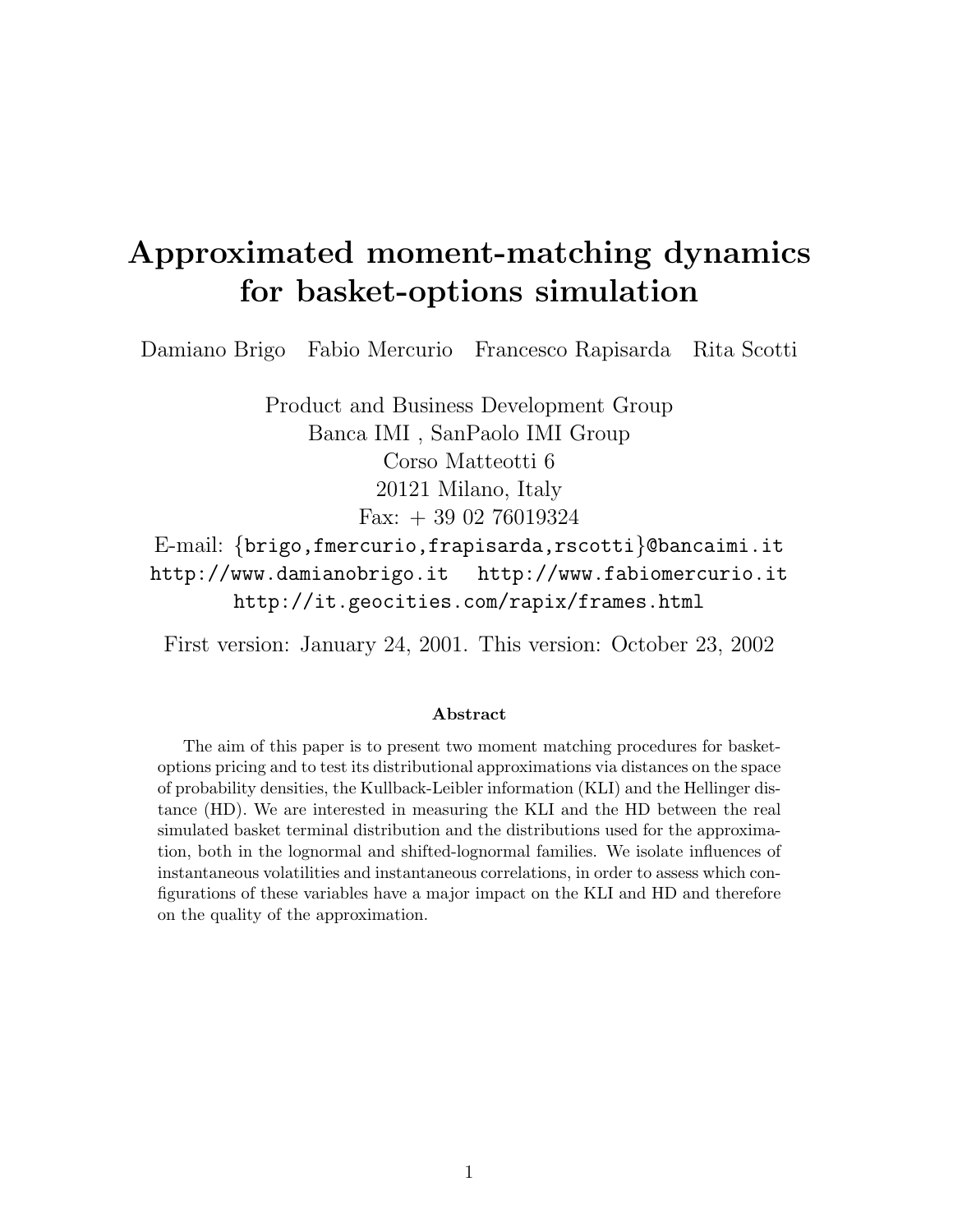## Contents

| 1                                    | Introduction                                                                                                                                                                                                                                                                                                                                                                                    | $\overline{2}$                                                        |  |  |  |  |  |  |  |
|--------------------------------------|-------------------------------------------------------------------------------------------------------------------------------------------------------------------------------------------------------------------------------------------------------------------------------------------------------------------------------------------------------------------------------------------------|-----------------------------------------------------------------------|--|--|--|--|--|--|--|
| Assumptions and notation<br>$\bf{2}$ |                                                                                                                                                                                                                                                                                                                                                                                                 |                                                                       |  |  |  |  |  |  |  |
| $\overline{3}$                       | Matching the first two moments under different dividends formulations<br>Case with continuous dividends, constant rates and volatilities<br>3.1<br>Case with continuous dividends, time-varying rates and volatilities $\dots$ .<br>3.2<br>Case with discrete dividends, time-varying rates and volatilities $\dots \dots$<br>3.3<br>From the $C$ volatilities to the $A$ volatilities<br>3.3.1 | $\overline{\mathbf{4}}$<br>$\overline{4}$<br>$\overline{5}$<br>8<br>9 |  |  |  |  |  |  |  |
| 4                                    | Matching further moments: formulation via forward prices                                                                                                                                                                                                                                                                                                                                        | 10                                                                    |  |  |  |  |  |  |  |
|                                      | 4.1 The call option value in the three-moment matching procedure                                                                                                                                                                                                                                                                                                                                | 12                                                                    |  |  |  |  |  |  |  |
| 5                                    | Approximating the basket density via a lognormal mixture                                                                                                                                                                                                                                                                                                                                        | 13                                                                    |  |  |  |  |  |  |  |
| 6                                    | An empirical analysis of the two- and three-moment matching approxi-<br>mations                                                                                                                                                                                                                                                                                                                 | 15                                                                    |  |  |  |  |  |  |  |
| $\overline{7}$                       | The Kullback Leibler information and the Hellinger distance                                                                                                                                                                                                                                                                                                                                     | 17                                                                    |  |  |  |  |  |  |  |
| 8                                    | Distance of the true basket distribution from the lognormal family of<br>distributions and other numerical tests                                                                                                                                                                                                                                                                                | 21                                                                    |  |  |  |  |  |  |  |
| 9                                    | Conclusions                                                                                                                                                                                                                                                                                                                                                                                     | 25                                                                    |  |  |  |  |  |  |  |
|                                      |                                                                                                                                                                                                                                                                                                                                                                                                 |                                                                       |  |  |  |  |  |  |  |

## 1 Introduction

In this paper we start by introducing the standard moment-matching procedure that one can apply to simulate the average price of a basket of basic assets. The basic idea is that of approximating the actual process of the basket value by a sufficiently simple stochastic process. The expression "sufficiently simple" should be interpreted as "simple enough to allow for analytic solutions to the pricing problem at hand".

The approximation happens on the basis of a *moment matching* principle, which can be stated as follows: set the parameters of the approximating process so that as many moments as possible of the actual basket-price process are exactly reproduced. With the usual lack of fantasy, the market choice of an approximating process seems to have fallen onto the lognormal one [9]. The distinctive parameters of such a process being only two (the return's average and standard deviation over the time horizon set by the option to price) this moment-matching procedure can only match the first two moments of the original distribution. The lengthy calculations of the parameters' values can be performed so as to keep into account the effect of dividends, either continuous or discrete (but in any case deterministic, both in payment dates and in amounts). A more compact formulation of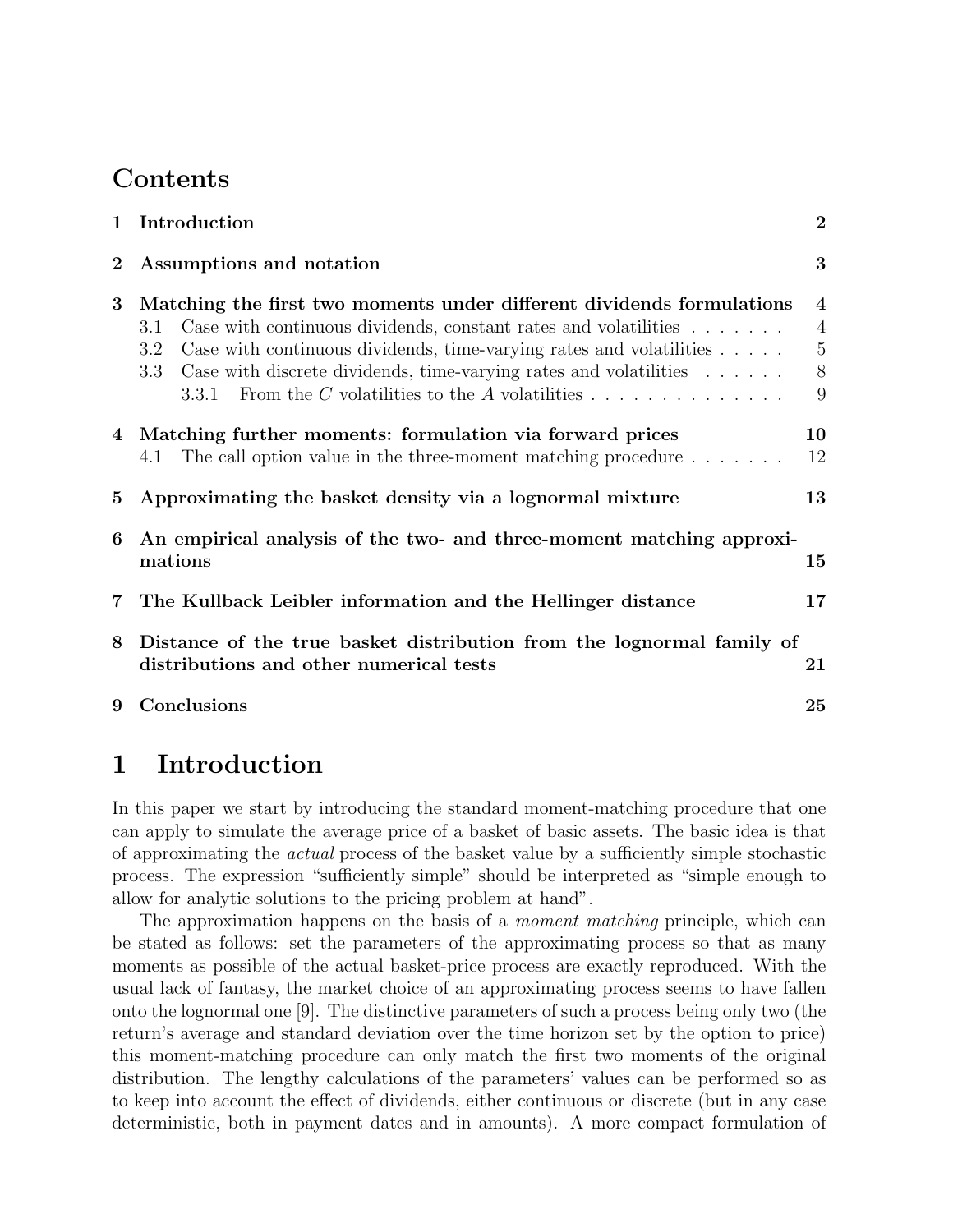this method is obtained by resorting to forward prices, which incorporate both interest rates and dividends.

Another similar procedure consists of matching the first three moments, through an additional shift in the approximating lognormal basket by a deterministic parameter. This new parameter allows to fit the first three moments without losing analytical tractability, in that we can immediately characterize the distributional properties of the resulting process in a trivial fashion.

Wanting to match further moments, we will show how this issue can be addressed by resorting to a mixture of lognormal densities. Such a mixture, in fact, is flexible enough for practical purposes and implies closed form formulas for option prices.

We have performed an empirical analysis of the two- and three-moments-matching approximations based on the case of a basket of two equities in the Italian stock exchange and compare results by resorting to a Monte Carlo simulation to obtain the "true" distribution and statistics of the basket within a Black-Scholes world.

We subsequently analyze specifically the implications of the three-moments-method as far as a call option pricing is concerned.

The second part of the paper addresses the problem of computing a synthetic but at the same time rigorous measure of the deviation of the approximated baskets distributions from the true basket distribution. To characterize rigorously this distributional discrepancy, we introduce both the Kullback Leibler information and the Hellinger distance in suitable spaces of densities, and explain how this can help us in our investigation. We compute the distances of the true basket from the parametric families of densities being used in the two and three moments approximations through Monte Carlo simulation. The two families are respectively the lognormal and shifted lognormal families. Finally, we try and isolate the variables and the situations causing this distance to increase drastically, thus characterizing the cases where the two and three moments approximations can fail.

### 2 Assumptions and notation

Let  $\{T_1, \ldots, T_N\}$  be the set of dates at which the values of the basket are contributing to the contract payoff. We shall denote by  $\{\tau_1, \ldots, \tau_N\}$  the corresponding time lengths, meaning that  $\tau_i = T_i - T_{i-1}, T_0 = 0, i = 1, 2, ..., N$ .

For example, if we are pricing an Asian-style option on a basket, the T's are the times at which the average is taken.

Denote by  $S_t^i$  or equivalently  $S^i(t)$  the price of the *i*-th asset in the basket at time *t*. The basket value is then given by

$$
A(t) = \sum_{i=1}^{n} a_i S^i(t), \quad A(0) = A_0,
$$

where the a's denote deterministic and constant weights specified by the option contract, and  $A_0 > 0$  is the initial basket value.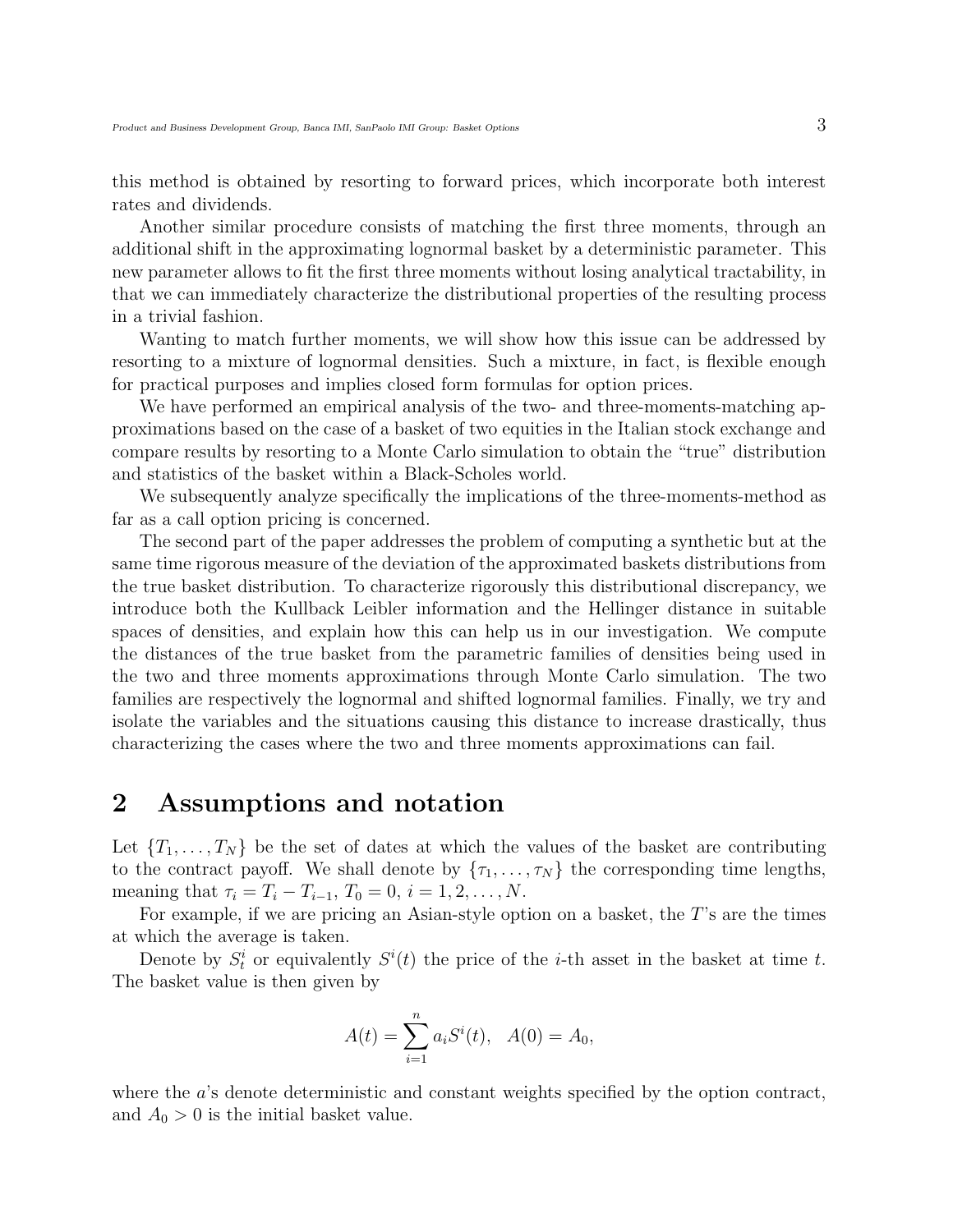## 3 Matching the first two moments under different dividends formulations

### 3.1 Case with continuous dividends, constant rates and volatilities

The first and simplest case we consider is the case where all interest rates are equal to r, and where each asset  $S^i$  in the basket pays a continuous dividend yield  $q_i$  and has constant instantaneous volatility  $\sigma_i$ . In other terms, we denote by  $W^1, \ldots, W^n$  n correlated Brownian motions and assume that, under the risk-neutral measure,

$$
dS_t^i = (r - q_i)S_t^i dt + \sigma_i S_t^i dW_t^i, \quad i = 1, \dots, n
$$
  

$$
Corr(d\ln(S_t^i), d\ln(S_t^j)) dt = dW_t^i dW_t^j = \rho_{i,j} dt.
$$
 (1)

We therefore assume the different asset returns to be instantaneously correlated according to the matrix  $\rho$ .

Our purpose is to approximate the basket value A with a (lognormal) geometric Brownian motion (GBM). We take as proxy of  $A$  the process  $A$  defined by

$$
d\bar{A}(t) = (r - \bar{q})\bar{A}(t) dt + \bar{\sigma}\bar{A}(t) dW_t, \quad \bar{A}(0) = A_0,
$$
\n(2)

where W is a Brownian motion, and  $\bar{q}$  and  $\bar{\sigma}$  are the basket dividend yield and volatility to be determined in terms of the single assets' dividends  $q_i$ , volatilities  $\sigma_i$ , and correlations  $\rho_{i,j}, i, j = 1, \ldots, n.$ 

We aim at finding the value of the basket volatility  $\bar{\sigma}$  and dividend yield  $\bar{q}$  that are consistent, in some sense, with the true basket dynamics. We may reason as follows. By Itô's formula applied to  $(2)$  we have

$$
d\ln\bar{A}(t) = (r - \bar{q} - \frac{1}{2}\bar{\sigma}^2) dt + \bar{\sigma} dW_t,
$$

so that, by integrating, we immediately obtain

$$
\bar{A}(t) = A_0 \exp[(r - \bar{q} - \frac{1}{2}\bar{\sigma}^2)t + \bar{\sigma}W_t].
$$

It is easy to compute the first and second moments of the approximated basket  $A$ . We obtain, by using the Gaussian distribution  $W_t \sim \mathcal{N}(0,t)$  and the moment generating function of Gaussian variables,

$$
E(\bar{A}(t)) = A_0 \exp[(r - \bar{q})t],
$$

and

$$
E(\bar{A}(t)^{2}) = A_{0}^{2} \exp[(2r - 2\bar{q} + \bar{\sigma}^{2})t].
$$

We now compute the first two moments of the true basket A. To do this, we need to know  $E(S_t^i S_t^j)$  $t<sub>t</sub>$ ). This can be computed as follows. Consider the differential

$$
d(Si(t)Sj(t)) = Si(t)dSj(t) + Sj(t)dSi(t) + dSi(t)dSj(t) ,
$$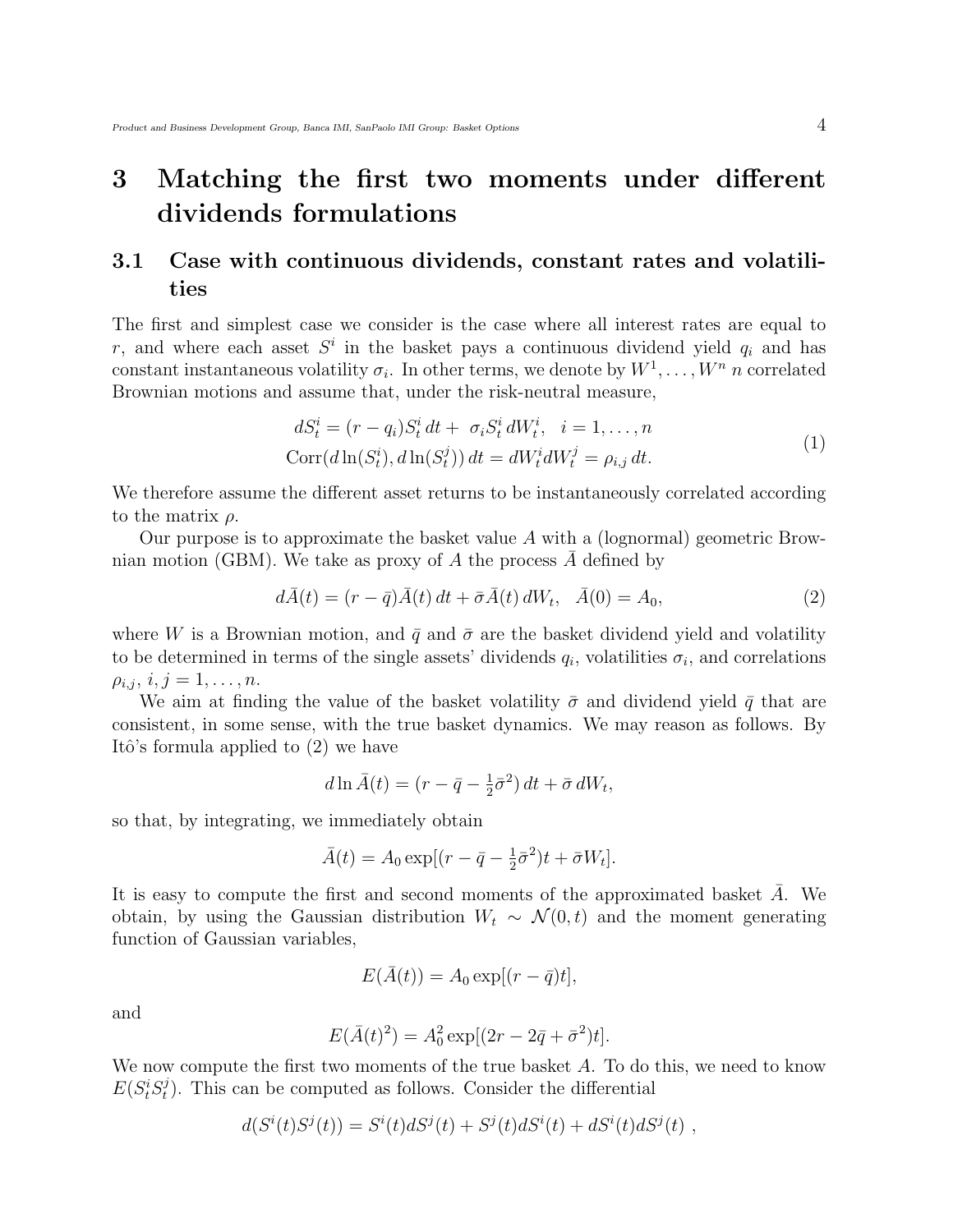and substitute for  $dS^i$  and  $dS^j$  from (1). Once done this, take expectation on both sides, and recall that  $E(dW) = 0$ , thus concluding that

$$
dE(Si(t)Sj(t)) = (2r - qi - qj + \rhoi,j\sigmai\sigmaj)E(Si(t)Sj(t)) dt,
$$

which leads, through integration, to

$$
E(S^{i}(t)S^{j}(t)) = S_{0}^{i}S_{0}^{j} \exp[(2r - q_{i} - q_{j} + \rho_{i,j}\sigma_{i}\sigma_{j})t].
$$

Going back to the first two moments of  $A$ , we obtain easily

$$
E(A(t)) = \sum_{i=1}^{n} a_i E(S^i(t)) = \sum_{i=1}^{n} a_i S_0^i \exp((r - q_i)t)
$$
  

$$
E(A(t)^2) = \sum_{i,j=1}^{n} a_i a_j E(S^i(t)S^j(t)) = \sum_{i,j=1}^{n} a_i a_j S_0^i S_0^j \exp[(2r - q_i - q_j + \rho_{i,j} \sigma_i \sigma_j)t].
$$

The moment matching procedure consists in imposing, at a chosen time  $t = T$ , the equality between the first two moments of the true basket and of its approximation,

$$
E(A(T)) = E(\bar{A}(T)), E(A(T)^{2}) = E(\bar{A}(T)^{2})
$$

through the expressions found above. By doing this, we can solve in  $\bar{\sigma}$  and  $\bar{q}$ , thus obtaining, after straightforward computations,

$$
\bar{q} = -\frac{1}{T} \ln \left( \frac{\sum_{i=1}^{n} a_{i} S_{0}^{i} e^{-q_{i} T}}{\sum_{i=1}^{n} a_{i} S_{0}^{i}} \right),
$$
\n
$$
\bar{\sigma}^{2} = \frac{1}{T} \ln \left( \frac{\sum_{i,j} a_{i} a_{j} S_{0}^{i} S_{0}^{j} \exp[(-q_{i} - q_{j} + \rho_{i,j} \sigma_{i} \sigma_{j}) T]}{e^{-2\bar{q}T} (\sum_{i=1}^{n} a_{i} S_{0}^{i})^{2}} \right)
$$
\n
$$
= \frac{1}{T} \ln \left( \frac{\sum_{i,j} a_{i} a_{j} S_{0}^{i} S_{0}^{j} \exp[(-q_{i} - q_{j} + \rho_{i,j} \sigma_{i} \sigma_{j}) T]}{(\sum_{i=1}^{n} a_{i} S_{0}^{i} e^{-q_{i} T})^{2}} \right)
$$
\n(3)

Therefore, in this case the problem is solved.

**Remark 3.1.** (Choice of T) Here T is a single time instant upon which the equivalence is based. In case of a European-style option, it can be set to the maturity of the option. However, for more complex situations it is better to break down the above analysis by considering all the instants  $T$  that contribute to the final payoff.

### 3.2 Case with continuous dividends, time-varying rates and volatilities

When wishing to take into account the initial term structures of interest rates and volatilities, one has to include time-varying rates and volatilities in the model. This can be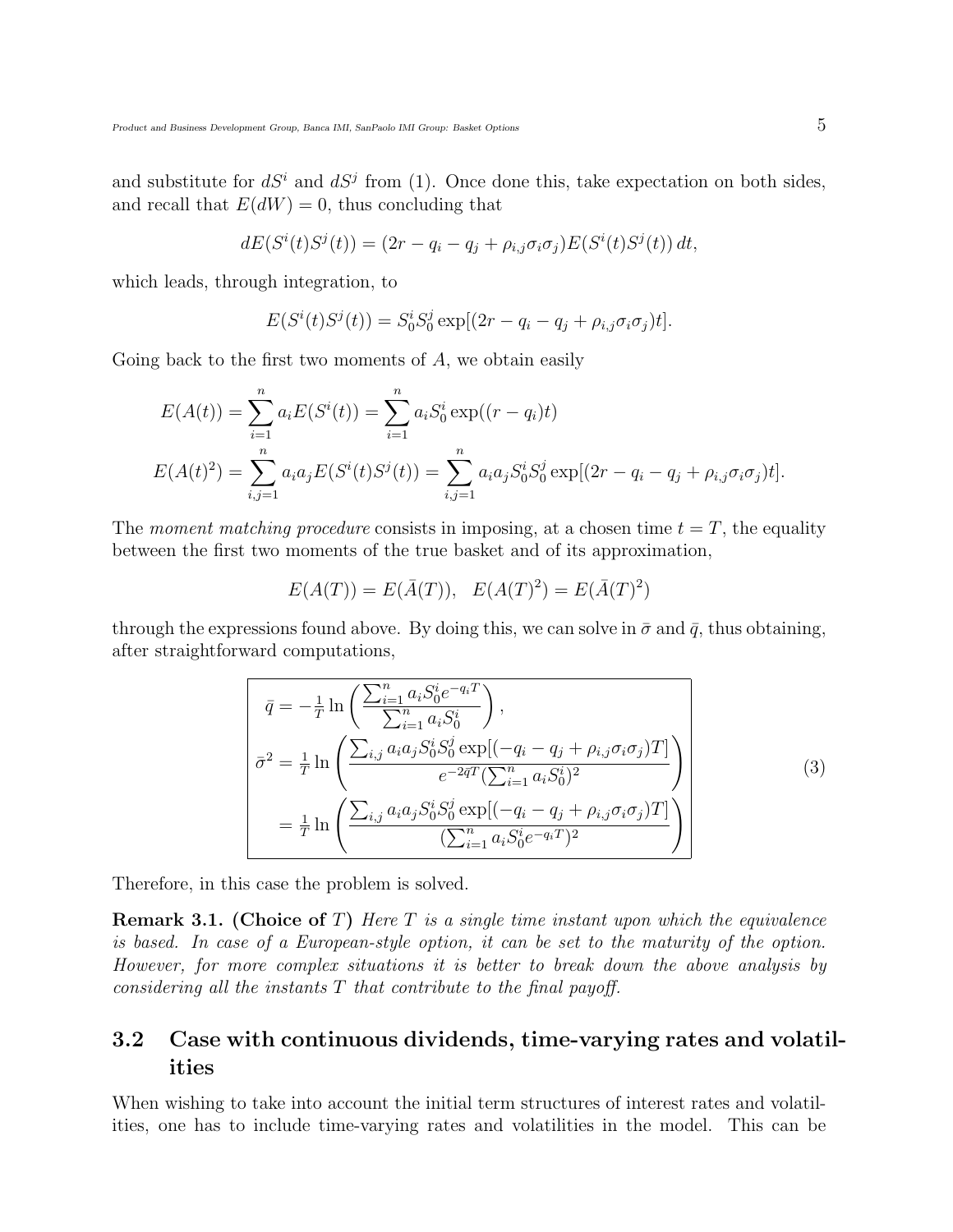accomplished by taking time-varying r and  $\sigma$ :

$$
dS_t^i = (r(t) - q_i)S_t^i dt + \sigma_i(t)S_t^i dW_t^i, \quad i = 1, ..., n
$$
  
\n
$$
Corr(d\ln(S_t^i), d\ln(S_t^j)) dt = dW_t^i dW_t^j = \rho_{i,j} dt,
$$
\n(4)

where we stick to the hypothesis of continuous dividends.

What is commonly involved in pricing payoffs depending on the basket at times T's is the average of the just introduced time-varying quantities:

$$
R(U,T) = \frac{1}{T-U} \int_U^T r(s)ds, \quad V^i(U,T) = \sqrt{\frac{1}{T-U} \int_U^T \sigma_i(u)^2 du}.
$$

Here  $R(U, T)$  is the continuously-compounded (interest) rate at time U for the maturity T, and  $V^i(U,T)$  is the volatility needed to price at time U a plain-vanilla option on  $S^i$ with maturity T. These quantities are usually available in the market at time  $U = 0$ , and in-between volatilities can be stripped from the volatility curve at  $U = 0$ .

As before, we approximate the basket value A with a GBM. We thus take as proxy of A the process  $A$ , now defined by

$$
d\bar{A}(t) = (r(t) - \bar{q})\bar{A}(t)dt + \bar{\sigma}(t)\bar{A}(t)dW_t, \quad \bar{A}(0) = A_0,
$$

where  $\bar{q}$  and  $\bar{\sigma}(\cdot)$  are the basket dividend yield and *instantaneous* volatility. What we need this time are the integrals of the instantaneous volatility. These integrals express volatilities corresponding to options with times and maturities in the set of chosen extremes of the integrals. To this end, denote by  $V_A(0,T)$  the basket volatility at time 0 for maturity T, that is

$$
V_A(0,T) := \sqrt{\frac{1}{T} \int_0^T \bar{\sigma}^2(t) dt}.
$$

Straightforward generalizations of the above case lead to

$$
V_A(0,T)^2 = \frac{1}{T} \ln \left( \frac{\sum_{i,j} a_i a_j S_0^i S_0^j \exp[(-q_i - q_j)T + \rho_{i,j} \int_0^T \sigma_i(t) \sigma_j(t) dt]}{e^{-2\bar{q}T} (\sum_{i=1}^n a_i S_0^i)^2} \right),
$$
(5)

whereas the formula for  $\bar{q}$  remains the same as in (3).

The only problematic term in Eq. (5) is

$$
\int_0^T \sigma_i(t)\sigma_j(t)dt.
$$

We can easily compute this integral if we take each  $\sigma_i$  to be piecewise constant in intervals We can easily compute this integral if we take each  $\sigma_i$  to be piecewise constant in intervals  $[T_{k-1}, T_k]$  and set to the average volatilities  $V^i(T_{k-1}, T_k) := \sqrt{\int_{T_{k-1}}^{T_k} \sigma_i(t)^2 dt / \tau_k}$ . Indeed, in such a case we write

$$
\int_0^{T_k} \sigma_i(t)\sigma_j(t)dt \approx \sum_{h=1}^k V^i(T_{h-1}, T_h)V^j(T_{h-1}, T_h)\tau_h.
$$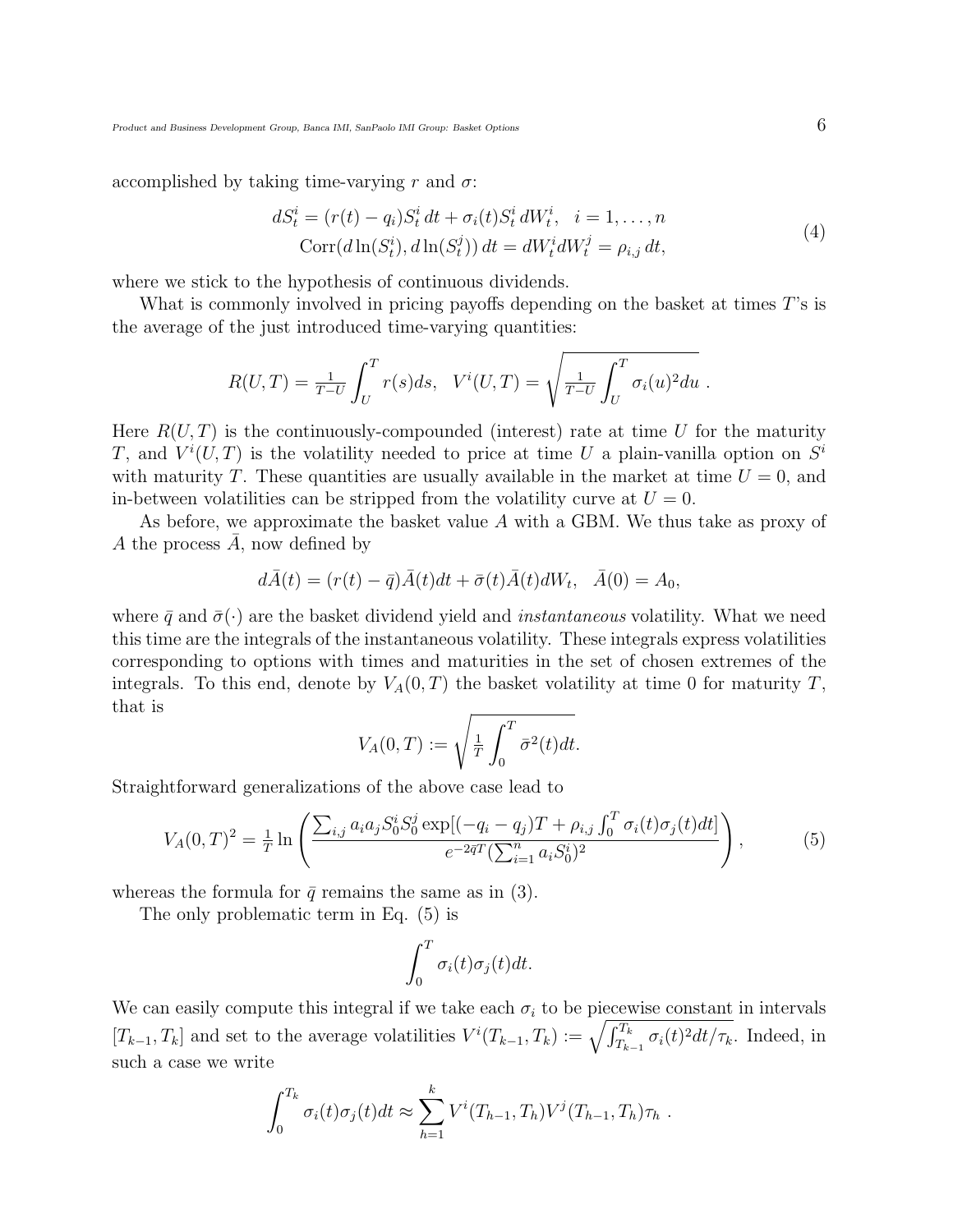To obtain the average volatilities

$$
V_A(T_{k-1}, T_k) = \sqrt{\frac{1}{\tau_k} \int_{T_{k-1}}^{T_k} \bar{\sigma}^2(t) dt}
$$

in-between the time instants T's that are relevant for the payoff, compute first, applying the above formula,

$$
V_A(0,T_k)^2 = \frac{1}{T_k} \ln \left( \frac{\sum_{i,j} a_i a_j S_0^i S_0^j \exp[(-q_i - q_j) T_k + \rho_{i,j} \sum_{h=1}^k V^i (T_{h-1}, T_h) V^j (T_{h-1}, T_h) \tau_h]}{e^{-2\bar{q}_k T_k} (\sum_{i=1}^n a_i S_0^i)^2} \right)
$$
  
= 
$$
\frac{1}{T_k} \ln \left( \frac{\sum_{i,j} a_i a_j S_0^i S_0^j \exp[(-q_i - q_j) T_k + \rho_{i,j} \sum_{h=1}^k V^i (T_{h-1}, T_h) V^j (T_{h-1}, T_h) \tau_h]}{(\sum_{i=1}^n a_i S_0^i e^{-q_i T_k})^2} \right)
$$
(6)

where, since also  $\bar{q}$  depends on T in general, we have set

$$
\bar{q}_k := -\frac{1}{T_k} \ln \left( \frac{\sum_{i=1}^n a_i S_0^i e^{-q_i T_k}}{\sum_{i=1}^n a_i S_0^i} \right).
$$

Now, since

$$
\int_{T_{k-1}}^{T_k} \bar{\sigma}(t)^2 dt = \int_0^{T_k} \bar{\sigma}(t)^2 dt - \int_0^{T_{k-1}} \bar{\sigma}(t)^2 dt,
$$

we obtain

$$
V_A(T_{k-1},T_k)^2 = \frac{T_k V_A(0,T_k)^2 - T_{k-1} V_A(0,T_{k-1})^2}{T_k - T_{k-1}}.
$$

The values of  $\bar{q}$  in  $[T_{k-1}, T_k]$  are stripped similarly: we set

$$
\bar{q}_{k-1,k} := \frac{\bar{q}_k T_k - \bar{q}_{k-1} T_{k-1}}{T_k - T_{k-1}}
$$

.

A Monte Carlo simulation of the basket price will be based on integration of the GBM dynamics between times  $T_{k-1}$  and  $T_k$ , leading to

$$
\bar{A}(T_k) = \bar{A}(T_{k-1}) \exp\{[F(0; T_{k-1}, T_k) - \bar{q}_{k-1,k} - \frac{1}{2}V_A(T_{k-1}, T_k)^2] \tau_k + V_A(T_{k-1}, T_k) \sqrt{\tau_k} \mathcal{N}(0, 1)\},\tag{7}
$$

where all realizations of  $\mathcal{N}(0,1)$  involved can be taken to be independent, and where  $F(0; T_{k-1}, T_k)$  is the continuously compounded forward rate at time 0 for the period from  $T_{k-1}$  to  $T_k$ .<sup>1</sup>

<sup>1</sup>Notice that  $F(0; T_{k-1}, T_k) = R(T_{k-1}, T_k)$  since rates are deterministic.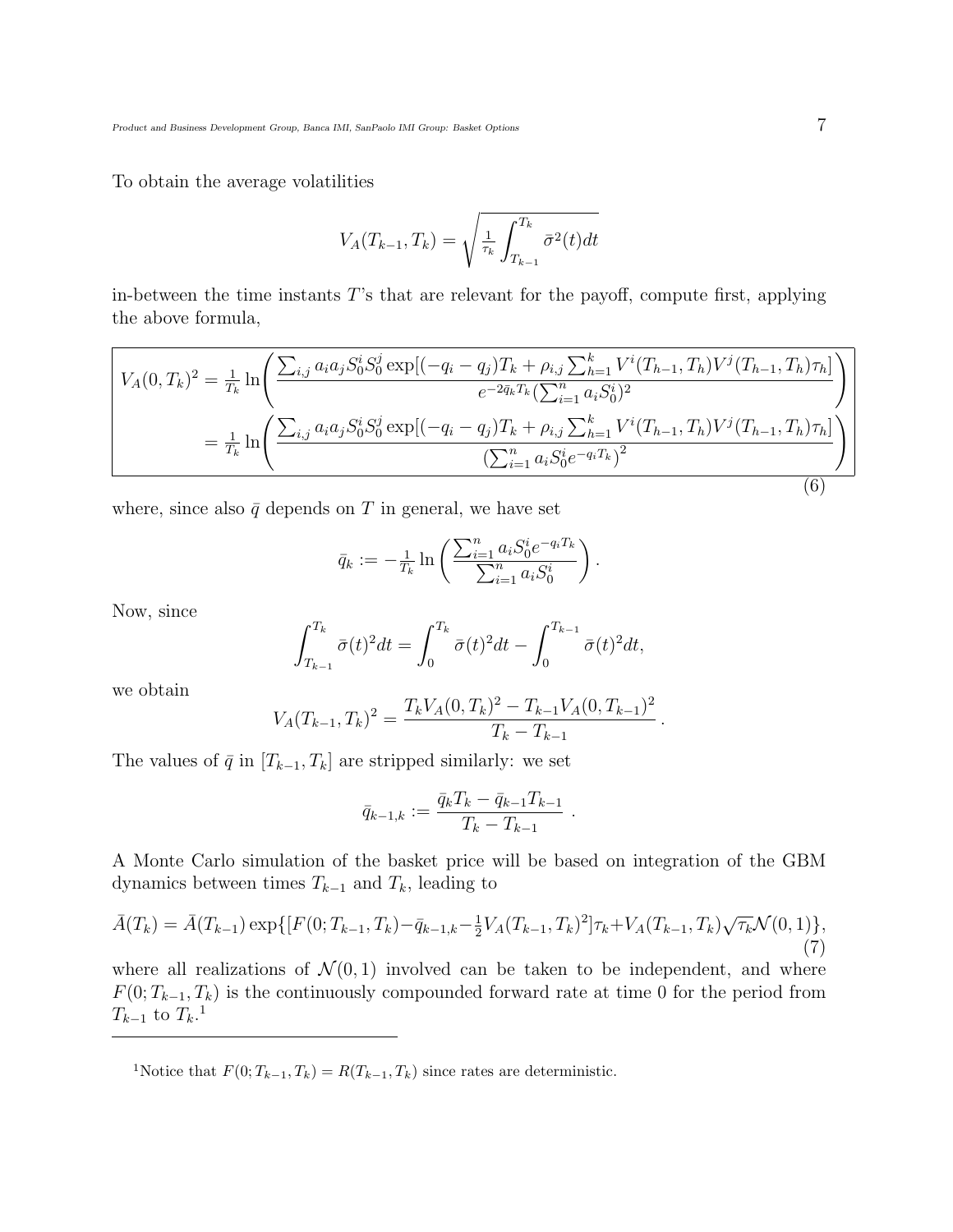### 3.3 Case with discrete dividends, time-varying rates and volatilities

In this case dividends are no longer given by continuous dividend yields, so that we can set  $q_i = \bar{q} = 0$  in the previous cases. Let us denote by  $t_1, \ldots, t_m$  the times at which at least one asset in the basket pays a known discrete dividend, and assume that the i-th asset in the basket pays a known dividend  $K_p^i$  at time  $t_p$ ,  $p = 1, \ldots, m$ . This quantity K is simply set to 0 for those assets that pay no dividends at  $t_p$ .

We denote by  $D^{i}(t)$  the present value of all *future* dividend payments for the *i*-th asset at time  $t$ , i.e. the sum of all dividend payments occurring after time  $t$ , each discounted from its payment date to t. We model each asset price  $C<sup>i</sup>$  in the basket as

$$
Ci(t) = Si(t) + Di(t).
$$
\n(8)

Notice that  $D^{i}(t)$  is a deterministic process with jumps (it jumps each time a dividend payment occurs for the *i*-th asset), whereas  $S<sup>i</sup>$  now models the *continuous* part of our price process. The whole price of the *i*-th asset is now  $C<sup>i</sup>$ , and this is the asset price observed in the market. We assume the continuous part  $S^i$  of every such asset price  $C^i$  to follow again a GBM analogous to (4) with all the  $q$ 's (and hence  $\bar{q}$ ) set to zero:

$$
dS_t^i = r(t)S_t^i dt + \sigma_i(t)S_t^i dW_t^i, \quad i = 1, \dots, n
$$
  

$$
Corr(d\ln(S_t^i), d\ln(S_t^j)) dt = dW_t^i dW_t^j := \rho_{i,j} dt.
$$
 (9)

According to this formulation, the basket value is at time t

$$
B(t) = \sum_{i} a_i C^i(t) = \sum_{i} a_i S^i(t) + \sum_{i} a_i D^i(t).
$$
 (10)

Set

$$
D(t) := \sum_{i} a_i D^{i}(t), \ \ A(t) := \sum_{i} a_i S^{i}_{t}.
$$

It then follows that the basket value is

$$
B(t) = A(t) + D(t). \tag{11}
$$

We now approximate the continuous part  $A(t)$  of the basket value through the same process  $\overline{A}$  as in the previous section with all q's (and therefore  $\overline{q}$ ) set to 0,

$$
d\bar{A}(t) = r(t)\bar{A}(t)dt + \bar{\sigma}(t)\bar{A}(t)dW_t, \quad \bar{A}(0) = A_0,
$$

so that we obtain again a method to simulate the basket. We have however to be careful: The volatilities we are using are not the volatilities of the assets  $C$ , but merely the volatilities of their continuous parts S. We need therefore to correct for this difference, since our simulation requires the  $S$  volatilities while the market provides us with the  $C$  volatilities.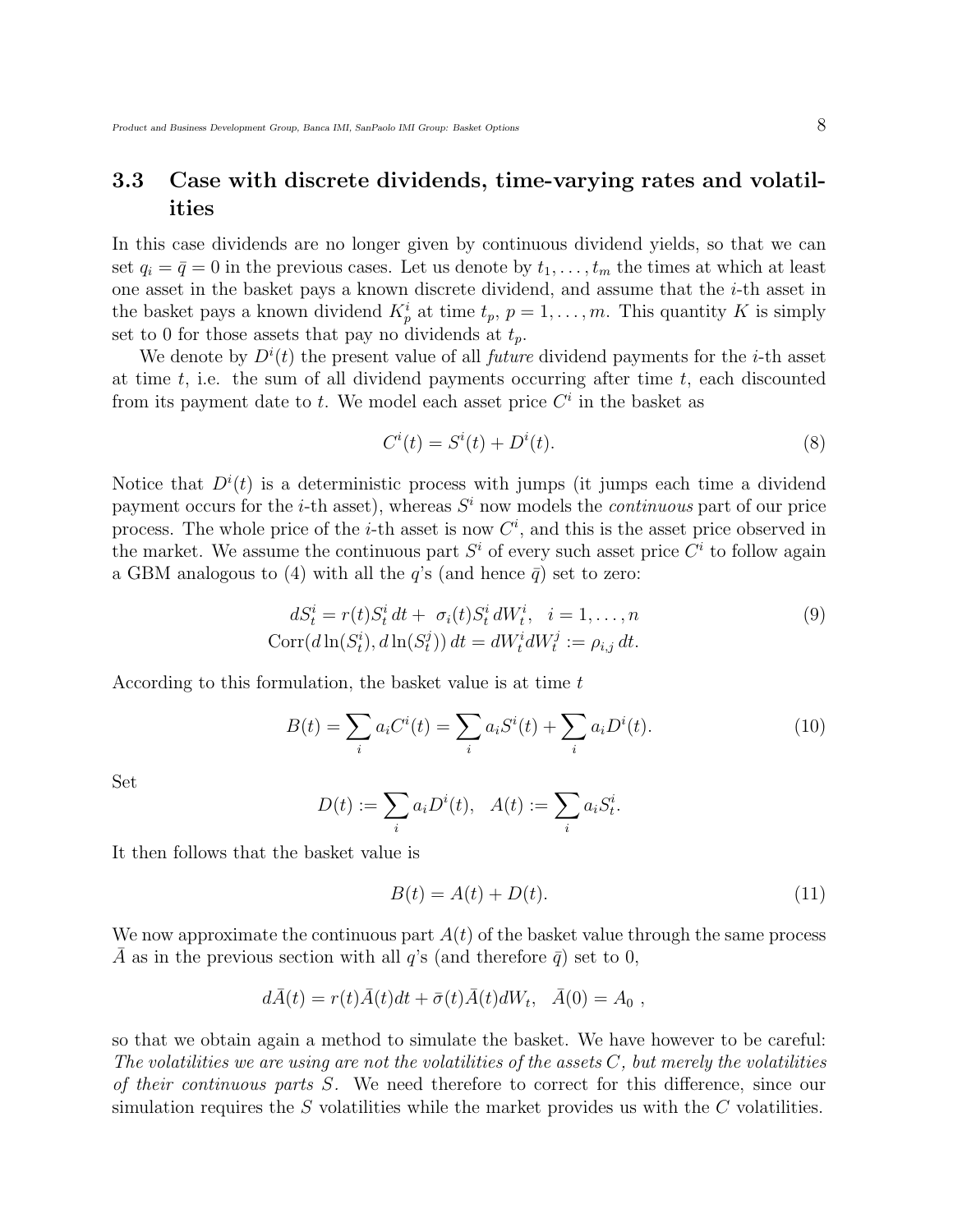#### 3.3.1 From the  $C$  volatilities to the  $A$  volatilities

We reason as follows. Due to the deterministic nature of  $D$ 's, the time t-conditional variance of the "instantaneous increment"  $dS_t$  is

$$
Vart(dSit) = Vart[d(Ci(t) - Di(t))] = Vart(dCi(t)).
$$

By assuming a lognormal-like dynamics for  $C^i$ , so that  $var_d(C^i(t)) = \sigma_i^C(t)^2 C^i(t)^2 dt$ , we immediately have

$$
\sigma_i(t)^2 S^i(t)^2 dt = \sigma_i^C(t)^2 C^i(t)^2 dt,
$$

leading to

$$
\sigma_i(t)^2 = \frac{\sigma_i^C(t)^2 C^i(t)^2}{(C^i(t) - D^i(t))^2}.
$$

Integrating  $\sigma_i(t)^2$  between  $T_{k-1}$  and  $T_k$ , and defining  $V_C^i(T_{k-1}, T_k)^2 = \int_{T_k}^{T_k}$  $T_{k-1}^L \sigma_i^C(t)^2 dt/\tau_k$ , we obtain, by freezing stochastic processes at time 0:

$$
V^{i}(T_{k-1}, T_k)^2 \approx \frac{V_C^{i}(T_{k-1}, T_k)^2 C^{i}(0)^2}{(C^{i}(0) - D^{i}(0))^2}
$$

.

.

A different approximation consists in replacing random variables with their expected values at time  $T_{k-1}$ :

$$
V^{i}(T_{k-1},T_k)^2 \approx V_C^{i}(T_{k-1},T_k)^2 \frac{e^{R(0,T_{k-1})T_{k-1}}(C^{i}(0) - D^{i}(0)) + D^{i}(T_{k-1})}{e^{2R(0,T_{k-1})T_{k-1}}(C^{i}(0) - D^{i}(0))^2}
$$

This last formula is used to obtain the V's from the market observed  $V_C$ 's. Indeed, it is the  $C$  asset volatilities  $V_C$  that are observed in the market, and the above formula provides us with the volatilities of their continuous parts S.

We can now obtain the integrated volatility of the continuous part  $A$  of the basket from the above V's via formula (6) with all q's and  $\bar{q}$  set to 0:

$$
V_A(0,T_k)^2 = \frac{1}{T_k} \ln \left( \frac{\sum_{i,j} a_i a_j S_0^i S_0^j \exp[\rho_{i,j} \sum_{h=1}^k V^i(T_{h-1}, T_h) V^j(T_{h-1}, T_h) \tau_h]}{(\sum_{i=1}^n a_i S_0^i)^2} \right).
$$
 (12)

In-between average volatilities are obtained again as

$$
V_A(T_{k-1},T_k)^2 = \frac{T_k V_A(0,T_k)^2 - T_{k-1} V_A(0,T_{k-1})^2}{T_k - T_{k-1}}.
$$

Now we can simulate  $\overline{A}$  as before:

$$
\bar{A}(T_k) = \bar{A}(T_{k-1}) \exp[(F(0; T_{k-1}, T_k) - \frac{1}{2}V_A(T_{k-1}, T_k)^2)\tau_k + V_A(T_{k-1}, T_k)\sqrt{\tau_k} \mathcal{N}(0, 1)].
$$
 (13)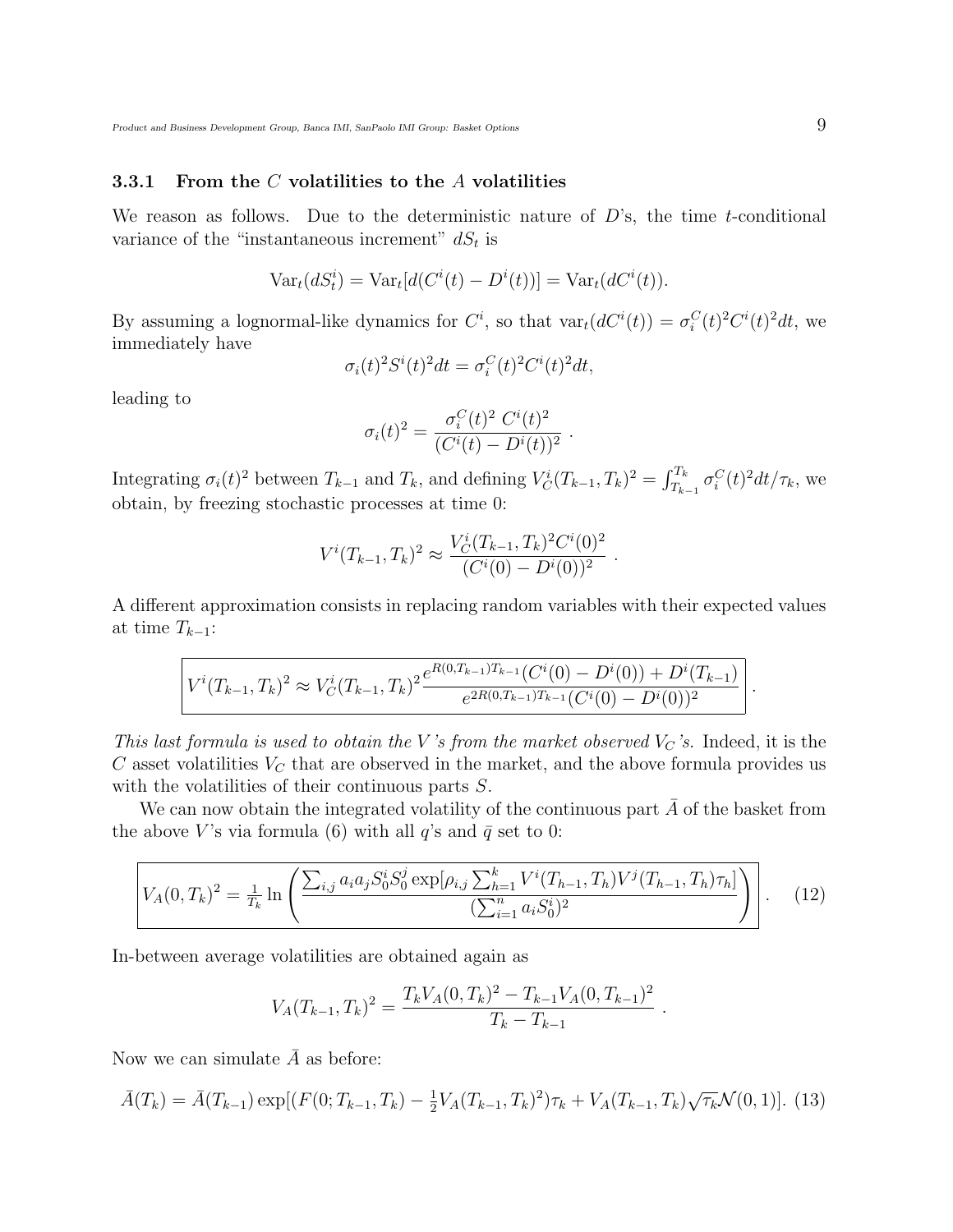## 4 Matching further moments: formulation via forward prices

The above results can be formulated in a more compact way by resorting to forward prices. Forward prices incorporate dividends and interest rates, with a considerable ease of notation.

Given a maturity T, the T-forward price at time t for an asset S is simply the strike K that makes the forward contract payoff  $(S_T - K)$  fair at time t. We solve in K the equation

$$
E_t[S_T - K] = 0,
$$

thus obtaining trivially the forward price for S:

$$
F_S(t, T) := K = E_t(S_T).
$$

The process  $F_S(t,T)$ , being the t-conditional expectation of a fixed random variable, follows a martingale. It follows that if we model  $F_S(t,T)$  via a diffusion, this will be a driftless one. When the canonical maturity is clear from the context, we will simply write  $F(t)$  or  $F_t$  instead of  $F(t,T)$ . We denote by  $F^{i}(t)$  the forward price for the asset  $S^i$ ,

$$
F^i(t) = F^i_t = E_t(S^i_T).
$$

Given the martingale property of forward prices, we have

$$
dF^{i}(t) = \sigma_{i}(t)F^{i}(t) dW_{t}^{i}, \quad i = 1...,n,
$$
  

$$
Corr(d \ln F^{i}(t), d \ln F^{j}(t)) = \rho_{i,j}
$$

where it is easy to check that the  $\sigma$ 's are the same we had for the  $S^{i}$ 's, both in the continuous dividend case (where the  $S^{i}$ 's are the underlying assets) and in the discrete dividend case (where the  $S^{i}$ 's are the continuous parts of the underlying asset prices).

Now we can express expectations in terms of forward prices  $F<sup>i</sup>$  instead of spot prices  $S<sup>i</sup>$ . In fact, under any of the formulations for dividends, we can write the basket's m-th moment as

$$
E_0\{(A_T)^m\} = \sum_{i_1,\dots,i_m=1}^n a_{i_1}\cdots a_{i_m} F_0^{i_1} \cdots F_0^{i_m} \exp\left\{\sum_{k=1}^{m-1} \sum_{h=k+1}^m \rho_{i_k,i_h} \int_0^T \sigma_{i_k}(u) \sigma_{i_k}(u) du\right\},\,
$$

so that in particular the first three moments are, respectively,

$$
\begin{cases}\nE_0\{A_T\} = \sum_i a_i F_0^i \\
E_0\{A_T^2\} = \sum_{ij} a_i a_j F_0^i F_0^j \exp[\rho_{i,j} \int_0^T \sigma_i(s) \sigma_j(s) ds] \\
E_0\{A_T^3\} = \sum_{ijk} a_i a_j a_k F_0^i F_t^j F_0^k \exp[\rho_{i,j} \int_0^T \sigma_i(s) \sigma_j(s) ds + \rho_{i,k} \int_0^T \sigma_i(s) \sigma_k(s) ds \\
+ \rho_{j,k} \int_0^T \sigma_j(s) \sigma_k(s) ds]\n\end{cases} (14)
$$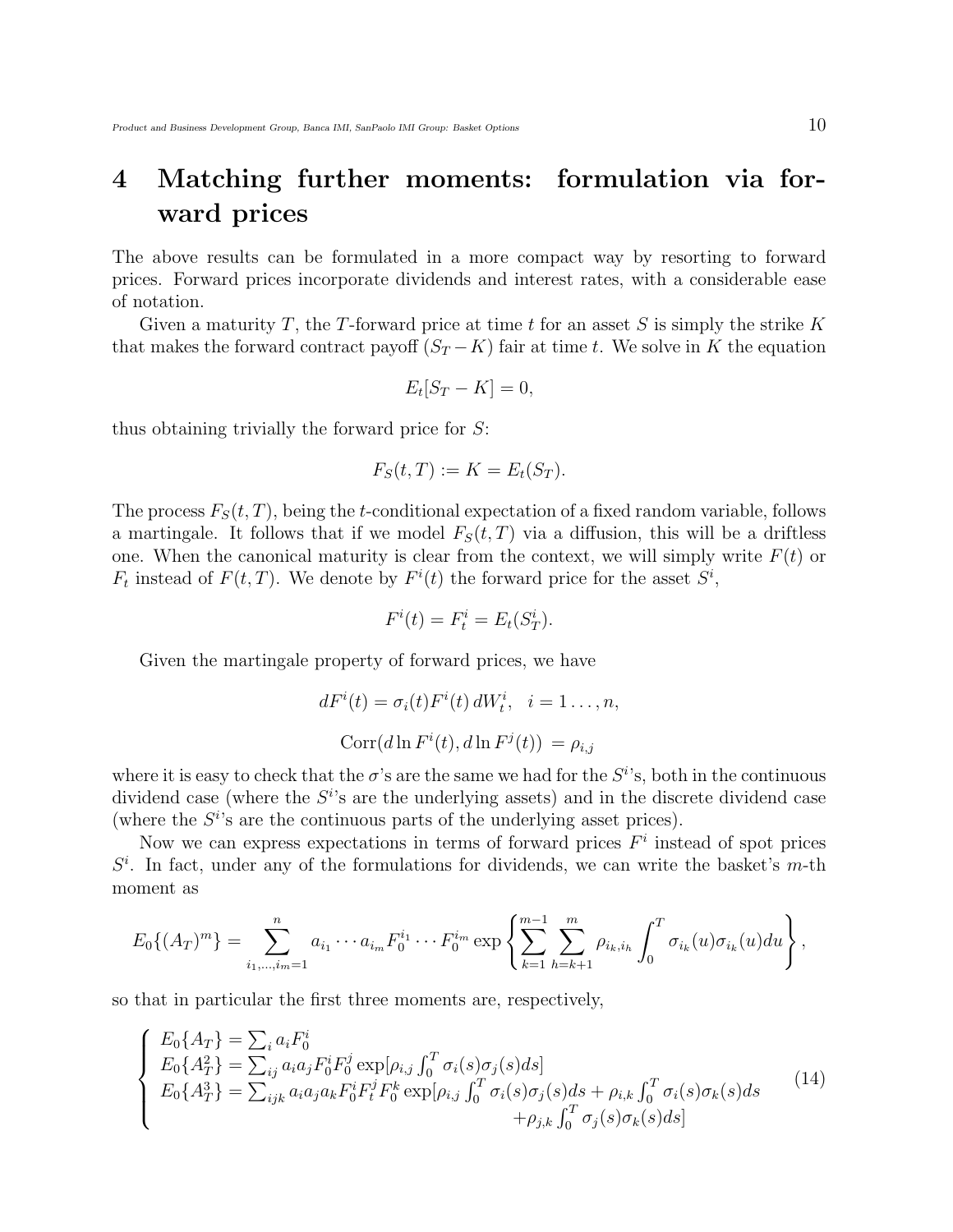Consider once again a generic GBM, under the risk-neutral measure,

$$
d\bar{B}(t) = \mu(t)\bar{B}(t) dt + \sigma_B(t)\bar{B}(t) dW_t.
$$
\n(15)

We can easily match the first two "terminal" moments of this process with the corresponding basket ones, thus obtaining a case very similar to that of Section 3.2 with forwards  $F$ 's replacing spots  $S$ 's, so that all r's and q's are set to 0.

On the other hand, we might decide to match more than the first two moments. Notice that the m-th moment of our benchmark GBM  $B$  is easily computed as

$$
E\{(\bar{B}(T))^m\} = (\bar{B}(0))^m \exp\left[\int_0^T \left(m\mu(s) + \frac{m(m-1)}{2}\sigma_B(s)^2\right)ds\right].
$$
 (16)

Notice, in particular, that

$$
E\{\bar{B}(T)\} = \bar{B}(0) \exp\left[\int_0^T \mu(s)ds\right] = \xi,\tag{17}
$$

$$
E\{\bar{B}(T)^{2}\} = \bar{B}(0)^{2} \exp\left[\int_{0}^{T} (2\mu(s) + \sigma_{B}(s)^{2})ds\right]
$$
\n(18)

$$
= E{\bar{B}(T)}^2 \exp\left[\int_0^T \sigma_B(s)^2 ds\right] =: E{\bar{B}(T)}^2 \alpha = \xi^2 \alpha,
$$
  

$$
E{\bar{B}(T)}^3 = \bar{B}(0)^3 \exp\left[3 \int_0^T (\mu(s) + \sigma_B(s)^2) ds\right] = (E{\bar{B}(T)})^3 \alpha^3 = \xi^3 \alpha^3. \quad (19)
$$

If we wish to match more than just two moments of the actual distribution, we need to leave the lognormal terminal distribution for  $B$  to obtain something more general. In doing this, we need be to careful in order to preserve analytical tractability. One of the easiest ways out is the following "shifting" technique. Set

$$
B(t) = \bar{B}(t) + \gamma(t), \quad \gamma(t) := \gamma \exp\left(\int_0^t \mu(s) \, ds\right), \ t \ge 0. \tag{20}
$$

The new parameter  $\gamma$  represents a new degree of freedom that can be exploited to match the third moment. The corresponding dynamics is immediately

$$
dB(t) = \mu(t)B(t) dt + \sigma_B(t)(B(t) - \gamma(t)) dW_t,
$$
\n(21)

so that the risk-neutral drift-rate  $\mu$  is preserved. The distribution of B has a shifted lognormal density  $p_B$ , which is related to B's lognormal density  $p_{\bar{B}}$  through

$$
p_{B(t)}(x) = p_{\bar{B}(t)}(x - \gamma(t)), \ t \ge 0, \ x \ge \gamma(t).
$$

We are primarily interested in the shift at terminal time T, so that we set  $\lambda := \gamma(T)$ .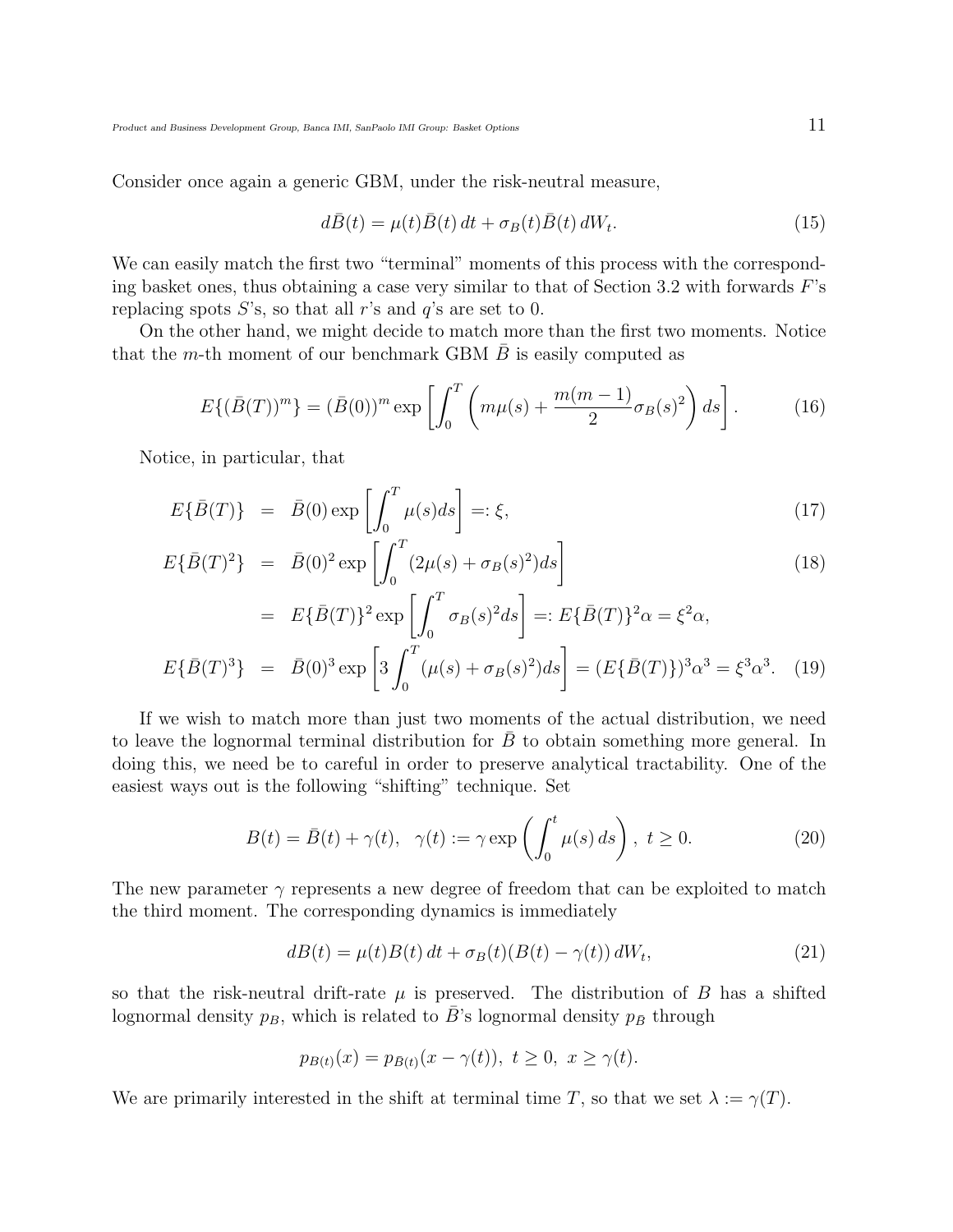Compute

$$
\begin{cases}\nE\{B(T)\} = E\{\bar{B}(T)\} + \lambda \\
E\{B(T)^2\} = E\{\bar{B}(T)^2\} + 2\lambda E\{\bar{B}(T)\} + \lambda^2 \\
E\{B(T)^3\} = E\{\bar{B}(T)^3\} + 3\lambda^2 E\{\bar{B}(T)\} + 3\lambda E\{\bar{B}(T)^2\} + \lambda^3\n\end{cases}
$$
\n(22)

Now use the shorthand notations  $m_i = E_0[A(T)^i]$  to denote the generic *i*-th moments of the true basket  $A(T)$ . Then the first-three-moments-matching procedure reads, in this context, taking into account (14) and (22,17,18,19), respectively,

$$
\begin{cases}\nm_1 = \xi + \lambda \\
m_2 = \xi \alpha + 2\lambda \xi + \lambda^2 \\
m_3 = \xi^3 \alpha^3 + 3\lambda^2 \xi + 3\lambda \xi \alpha + \lambda^3.\n\end{cases} (23)
$$

Lengthy but straightforward calculations lead to the following equations, which can be used to determine  $\xi$ ,  $\alpha$  and  $\lambda$  from  $m_1$ ,  $m_2$  and  $m_3$  through Eq. (23)

$$
\begin{cases}\n\lambda = m_1 - \xi \\
\xi^2 = \frac{m_2 - m_1^2}{\alpha - 1} \\
((\alpha - 1) + 3)(\alpha - 1)^{\frac{1}{2}}(m_2 - m_1^2)^{\frac{3}{2}} + (m_1(3m_2 - 2m_1^2) - m_3) = 0\n\end{cases}
$$
\n(24)

The last equation has three (generally complex) solutions for  $\alpha$ . We seek a real solution The last equation has three (generally complex) solutions for  $\alpha$ . We seek a real solution<br>of the kind  $\alpha > 1$ , which corresponds to  $\int_0^t \sigma_B(s)^2 ds > 0$ . The last equation when cast in the form  $x^3 + 3x + \beta = 0$  has a (unique) real solution given by

$$
x = \frac{\left(-4\beta + 4\sqrt{4 + \beta^2}\right)^{\frac{1}{3}}}{2} - \frac{2}{\left(-4\beta + 4\sqrt{4 + \beta^2}\right)^{\frac{1}{3}}},\tag{25}
$$

which is positive only when  $\beta < 0$ , *i.e.* when  $m_3 > m_1(3m_2 - 2m_1^2)$  (since  $m_2 > m_1^2$ ), or still in other terms, when the original distribution is (highly) positively skewed. This case commonly occurs empirically when dealing with baskets.

In the following, we propose a simple method for matching an arbitrary (but finite) number of moments of the basket's density at terminal date T.

### 4.1 The call option value in the three-moment matching procedure

From the definition of Eq. (20) the value at maturity T of the European call option with strike  $K$  on the basket is approximated by

$$
X_T = [B(T) - K]^+ = [\bar{B}(T) - (K - \lambda)]^+ = [\bar{B}(T) - \kappa]^+, \tag{26}
$$

with  $\kappa = K - \lambda$ , whose value at time 0 is

$$
X_0 = P(0, T)E\{X_T\},\tag{27}
$$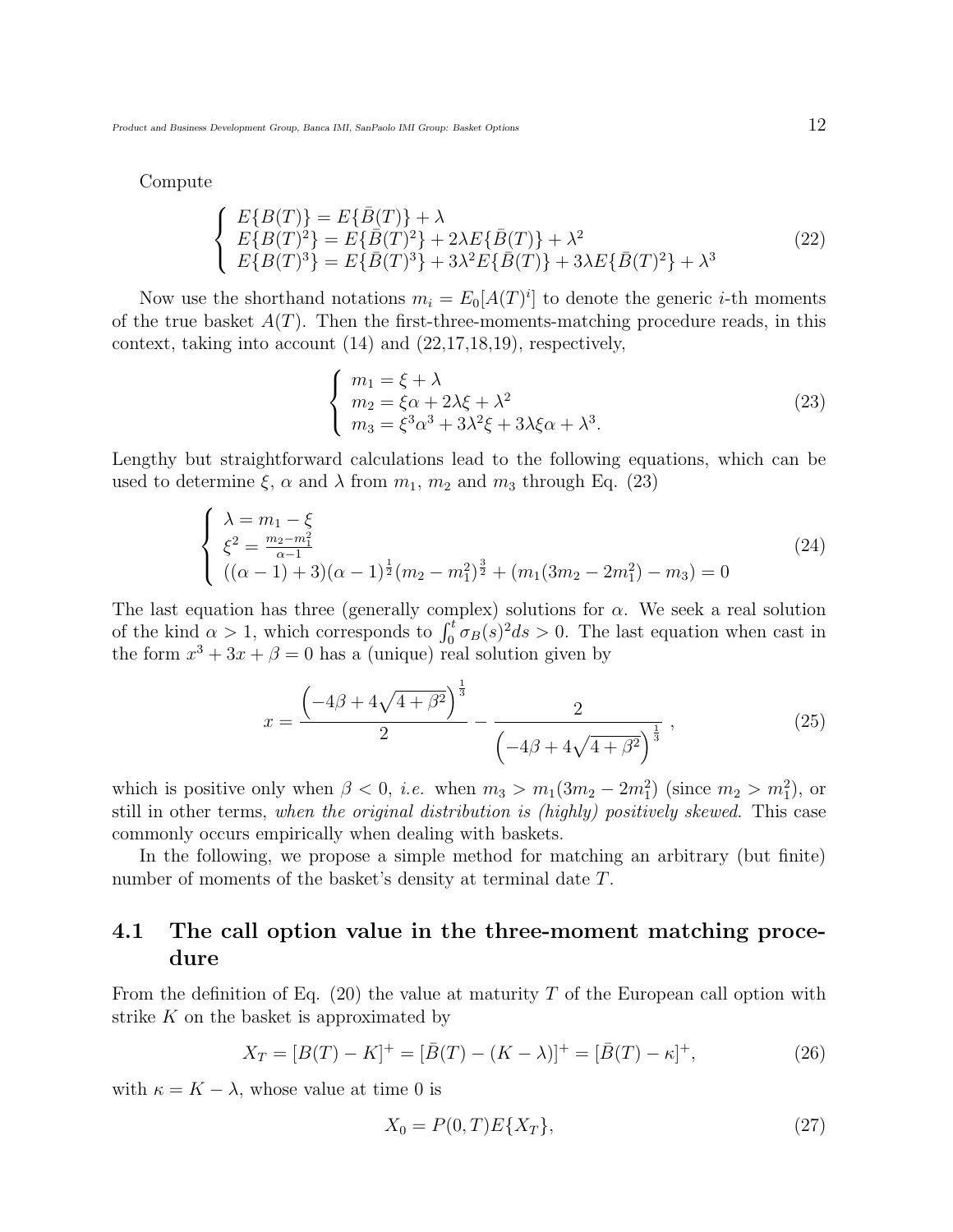with  $P(0,T)$  denoting the discount factor for maturity T.

From the assumptions made on process  $\bar{B}(t)$  we have

$$
\begin{cases}\n\bar{B}(T) = \bar{B}(0) \exp\left[\int_0^T \left(\mu(s) - \frac{\sigma_B(s)^2}{2}\right) ds + \int_0^T \sigma_B(s) dW_s\right] \\
\bar{B}(0) = A_0 - \gamma\n\end{cases}
$$
\n(28)

so that

$$
p_{\bar{B}(T)}(y) = \frac{1}{y\sqrt{2\pi\int_0^T \sigma_B(s)^2 ds}} \exp\left\{-\frac{1}{2\int_0^T \sigma_B(s)^2} \left[\ln\left(\frac{y}{\bar{B}(0)}\right) - \int_0^T \left(\mu(s) - \frac{\sigma_B(s)^2}{2}\right) ds\right]^2\right\}.
$$

Eq. (27) therefore becomes

$$
X_0 = P(0,T) \int_0^\infty [y - \kappa]^+ p_{\bar{B}(T)}(y) \, dy. \tag{29}
$$

Caution must be taken for the cases (not rare, though) when  $\kappa < 0$ :  $\gamma$  can in fact assume values comparable (and, often much greater than) the initial value of the basket  $A_0$ . In such a case, the option price is trivially computed, and is equal to

$$
P(0,T) \left[ \bar{B}(0) \exp\left(\int_0^T \mu(s)ds\right) - \kappa \right] = P(0,T) \left[ (A_0 - \gamma) \exp\left(\int_0^T \mu(s)ds\right) - K + \lambda \right]
$$

$$
= P(0,T) \left[ A_0 \exp\left(\int_0^T \mu(s)ds\right) - K \right].
$$
(30)

The contract has thus lost its optionality and has become a forward contract.

For all other cases, the pricing argument is standard, and leads to the Black and Scholes formula for an option whose underlying is the geometric Brownian motion  $B$  and with shifted strike  $\kappa$ :

$$
X_0 = P(0, T) [F_0 N(d_1) - \kappa N(d_2)]
$$
  

$$
d_{1,2} = \frac{\ln\left(\frac{F(0)}{\kappa}\right) \pm \int_0^T \sigma_B(s)^2 / 2 \ ds}{\sqrt{\int_0^T \sigma_B(s)^2 \ ds}}
$$
(31)

where we set  $F_0 = E\{\bar{B}(T)\} = \bar{B}(0) \exp[\int_0^T \mu(s)ds]$ .

## 5 Approximating the basket density via a lognormal mixture

In this section, we show how to approximate the density function of  $A_T$  by means of a mixtures of lognormal densities. This method turns out to be useful because even though the density of  $A_T$  is not explicitly known, its associated moments are.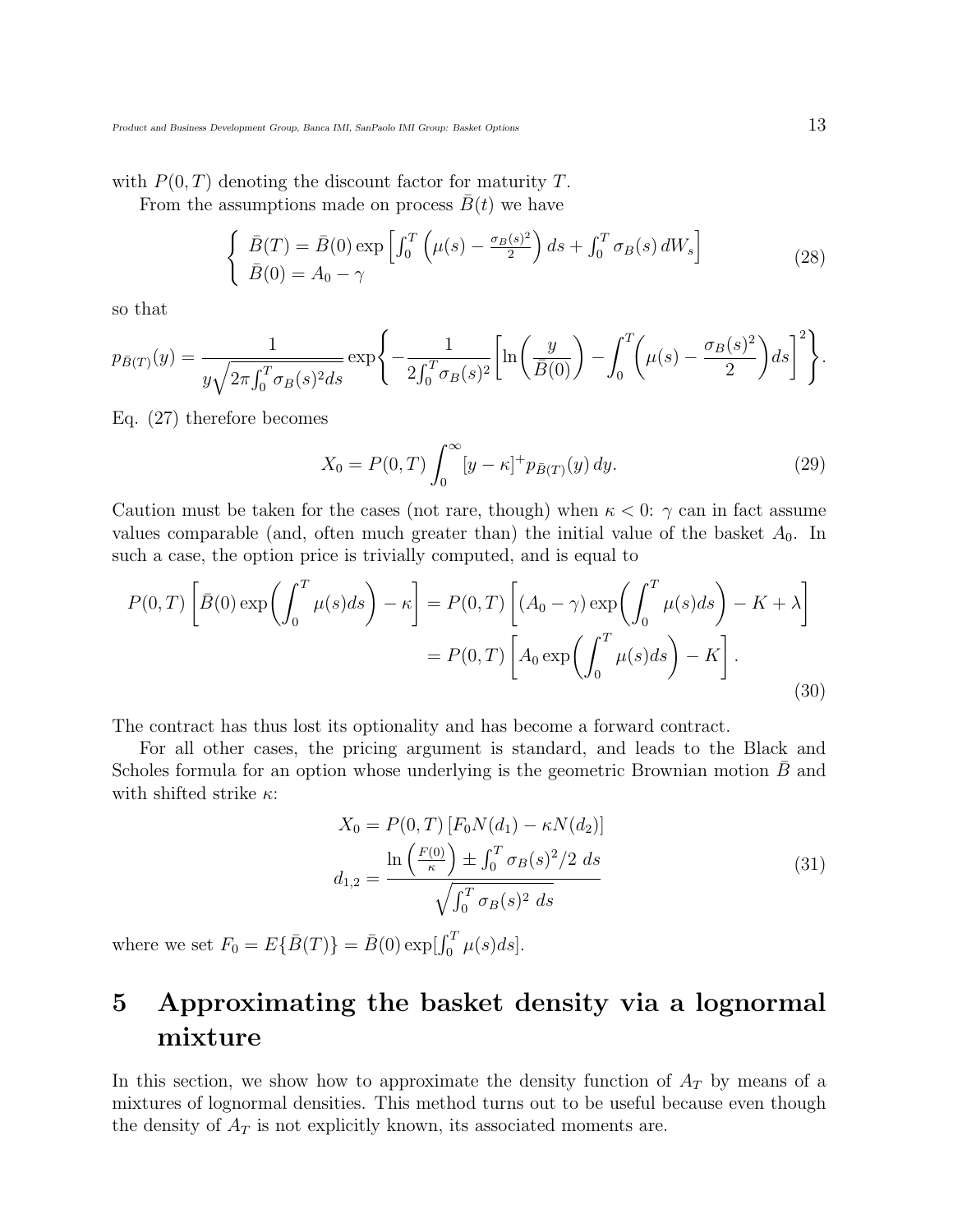As in Brigo and Mercurio (2000, 2001), let us consider the following mixture of  $\nu$ lognormal densities:

$$
f(x) = \sum_{j=1}^{\nu} \lambda_j \frac{1}{x v_j \sqrt{2\pi}} \exp \left\{-\frac{1}{2v_j^2} [\ln(x) - m_j]^2\right\},\,
$$

where  $\lambda_j$ 's,  $v_j$ 's and  $m_j$ 's are real constants with  $\lambda_j \geq 0$ ,  $v_j > 0$  and  $\sum_{j=1}^{\nu} \lambda_j = 1$ .

Since the moment generating function of a normal random variable  $Z = \mathcal{N}(\mu, \sigma^2)$  is

$$
\psi_Z(t) = E\left(e^{tZ}\right) = e^{t\mu + \frac{1}{2}t^2\sigma^2},
$$

the moments of the density  $f$  are explicitly given by

$$
\mathcal{M}_k = \int_0^{+\infty} x^k f(x) dx = \sum_{j=1}^{\nu} \lambda_j e^{km_j + \frac{1}{2}k^2 v_j^2},
$$

for any positive integer  $k$ .

Our method is based on matching the moments  $\mathcal{M}_k$  and  $M_k := E\{(A_t)^m\}$  for each  $k \leq r$  (the r-th is the last moment we want to match). To this end, let us define:

$$
A := \left(\begin{array}{cccc} a_{1,1} & a_{1,2} & \cdots & a_{1,\nu} \\ \vdots & \vdots & \vdots & \vdots \\ a_{r+1,1} & a_{r+1,2} & \cdots & a_{r+1,\nu} \end{array}\right) \qquad \Lambda := \left(\begin{array}{c} \lambda_1 \\ \vdots \\ \lambda_\nu \end{array}\right) \qquad M := \left(\begin{array}{c} M_0 \\ \vdots \\ M_r \end{array}\right)
$$

where

$$
a_{k,j} := e^{(k-1)m_j + \frac{1}{2}(k-1)^2 v_j^2}.
$$

We then want to find  $\lambda_j$ 's,  $m_j$ 's and  $v_j$ 's solving the following (constrained) system:

$$
A\Lambda = M
$$
  
\n
$$
\lambda_j \ge 0 \ \forall j = 1, ..., \nu
$$
  
\n
$$
v_j > 0 \ \forall j = 1, ..., \nu.
$$
 (32)

Note that the constraint  $\sum_{j=1}^{\nu} \lambda_j = 1$  has been inserted as first equation in the system (0-th moment matching).

The system (32) does not necessarily have a (unique) solution. Think for instance of the situation where we want to match a large number of moments just using few lognormal densities (large r and small  $\nu$ ). However, we should not forget we are free to suitably choose the number  $\nu$  of lognormal densities.

A natural question arises now: how many lognormal densities shall we introduce? Of course, there is no definite answer, given also the degree of approximation one wants to achieve. One can start with a low value for  $\nu$  (e.g. 2 or 3) and minimize the squared Euclidean norm  $||A\Lambda - M||^2$  over all  $\lambda_j$ 's,  $m_j$  and  $v_j$ 's. If the resulting optimization error is not satisfactory enough (hopefully zero), one can then increase  $\nu$  accordingly.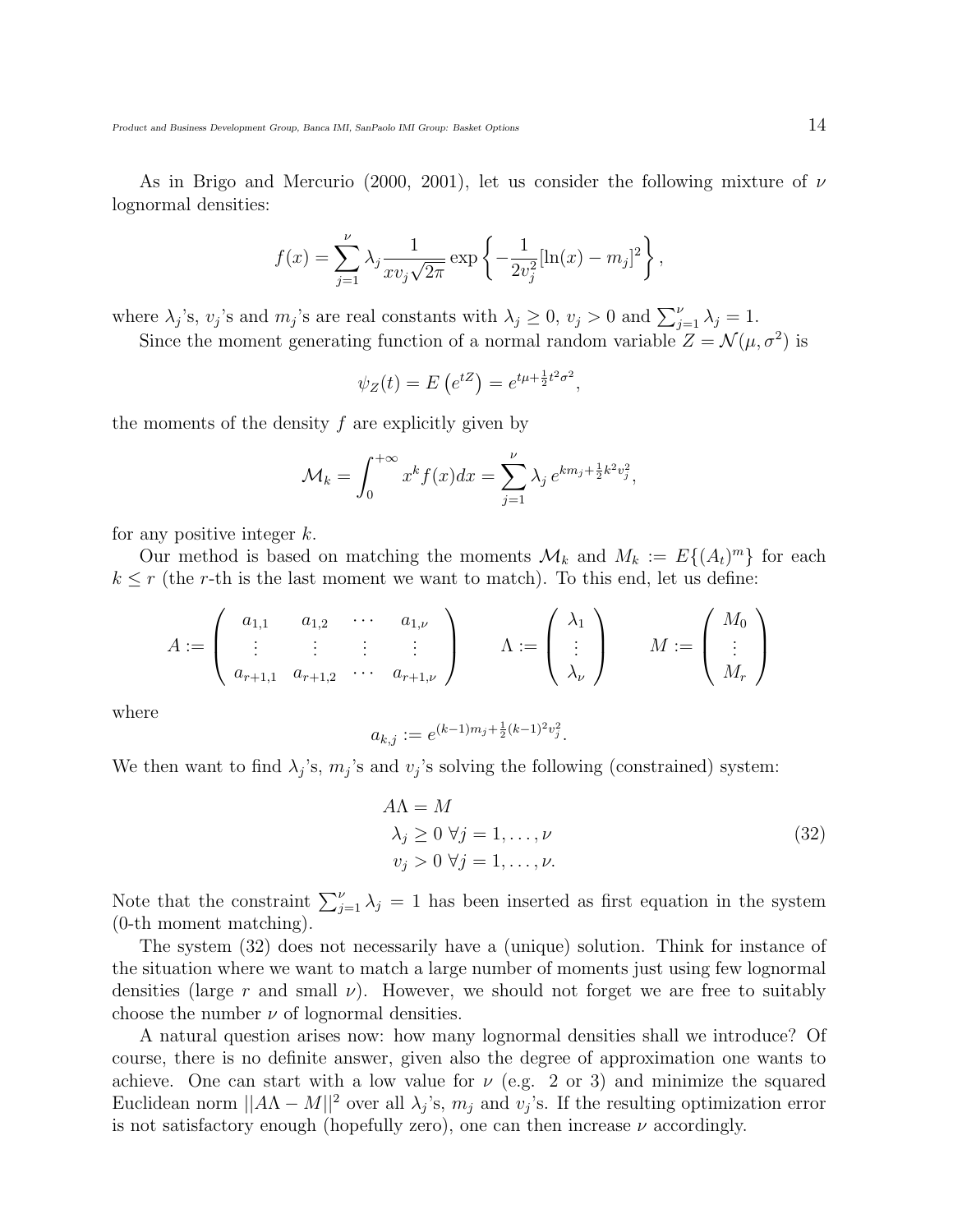**Remark 5.1.** Let us suppose that all  $m_j$ 's and  $v_j$ 's are fixed, so that (32) becomes a linear system in the variables  $\lambda_j$ 's. A version of the Farkas lemma states that, for  $\nu > 1$  and  $r > 0$ , the following are equivalent:

- 1. There exists some  $\Lambda^* \in \mathbb{R}^n$ ,  $\Lambda^* \geq 0$ , such that  $A\Lambda^* = M$ ;
- 2. There exists some  $X \in \mathbb{R}^{r+1}$  such that  $A^T X \leq 0$  and  $M^T X > 0$  (upperscript T denotes transposition).

Therefore, to prove 1., and hence to solve our system (32), it is enough to prove 2. Condition 2. however is not so straightforward to verify, so that other methods, like the above minimization, are normally required in practice.

A major advantage of a mixture of lognormal densities is that it immediately leads to closed form formulas for option prices. In fact, the price of a European call (put), with strike K and maturity T, implied by such a mixture is simply the mixture of the corresponding Black-Scholes call (put) prices:

$$
P(0,T)\sum_{j=1}^{\nu}\lambda_j\omega\left[e^{m_j+\frac{1}{2}v_j^2}\Phi\left(\omega\frac{m_j-\ln(K)+v_j^2}{v_j}\right)-K\Phi\left(\omega\frac{m_j-\ln(K)}{v_j}\right)\right],
$$

where  $\omega = 1$  for a call and  $\omega = -1$  for a put.

## 6 An empirical analysis of the two- and three-moment matching approximations

We have performed a thorough analysis of the approximations for the particular case of a basket comprised of two stocks in the Italian market (a realistic case): Fiat and Generali. The analysis consisted of i) plotting the "terminal" probability distribution of the basket price and ii) pricing a European call option on the basket. Maturity is approximately equal to five years (from Dec.  $29^{th}$ , 2000 to Dec.  $7^{th}$ , 2005). Today's date is Dec.  $29^{th}$ , 2000 in the calculations. The Monte Carlo simulations are all based on 100,000 paths. The invariant quantities for the pricing are reported in Table 6. The option payoff formula is

$$
X_T = N \left[ \frac{\sum_{i=1}^n a_i S_T^i}{\sum_{i=1}^n a_i S_0^i} - 1 \right]^+ \tag{33}
$$

with  $N$  the nominal (conventionally set equal to 100).

We have systematically studied prices and probability distributions for a set of different values of  $i$ ) individual stock price volatilities and  $ii$ ) correlations among stock price returns. We can devise three correlation regimes: the highly positive, zero and highly negative correlation. Also for individual volatilities the high-high, high-low and low-low regimes are of interest.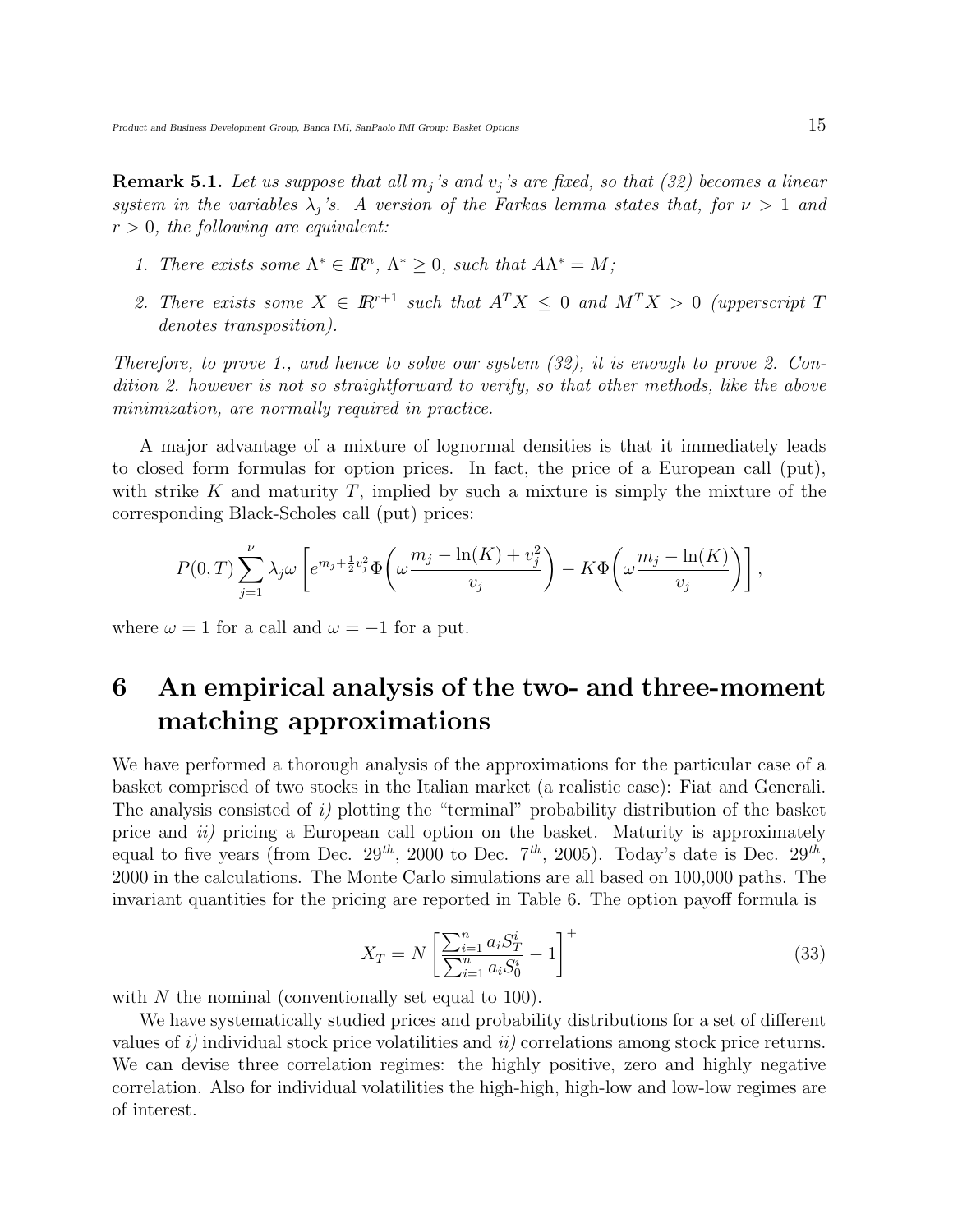| Nominal                   | 100          |                 |
|---------------------------|--------------|-----------------|
| Today                     | $29$ -Dec-00 |                 |
| Payoff Date               | $7-Dec-05$   |                 |
| Discount Factor At Payoff | 0.783895779  |                 |
| <i>Strike</i>             | 32.661       |                 |
| <b>Stock</b>              | <b>FIAT</b>  | <b>GENERALI</b> |
| Weights                   | 0.5956       | 0.4044          |
| <b>Spot Prices</b>        | 26.3         | 42.03           |
| Maturity Date             | $7-Dec-05$   |                 |
| Forward Price             | 31.68017702  | 51.57651408     |

Table 1: The inputs for the two-stock basket option

The basic conclusions as far as option pricing is concerned are enclosed in Table 2. They can be generally summed up as follows: for symmetric systems  $(i.e.$  when volatilities are roughly equal) and high correlation, the two approximations give the same price with good accuracy with respect to the "real" price. Matching three moments instead of two leads to generally better results especially in the case of highly asymmetric and/or negatively correlated systems (when the correlation equals one, both approximations converge to the same result for equal volatilities, due to the fact that the system is really following a geometric Brownian motion). The effect of matching an additional moment beyond the first two only is the more sizable, the more negative the correlation.

The quality of the approximations can be justified by examining Figs. 1–3 which show the probability distributions for the real basket (obtained through a Monte Carlo simulation, solid line), the two-moment matching (analytic distribution, dash-dotted line) and the three-moment matching one (analytic distribution, dashed line) for a few possible choices of the individual volatilities and of the correlation between stock price returns. Normally, negative correlations give rise to a highly peaked basket terminal distribution, which can only be approximated by the shifted lognormal distribution, the ordinary lognormal one being too smooth to adapt for the task. However, there are situations where matching up to three moments can still be insufficient for a reasonable approximation (see Fig. 1).<sup>2</sup>

Positive correlations instead allow for a good degree of approximation of the basket terminal distribution, as can be seen from Fig. 3.

The same conclusions roughly apply to the case of baskets of more than just two securities (see Figs. 4– 5).

<sup>&</sup>lt;sup>2</sup>In such a case, resorting to mixtures of lognormal densities for matching also higher moments can be quite helpful.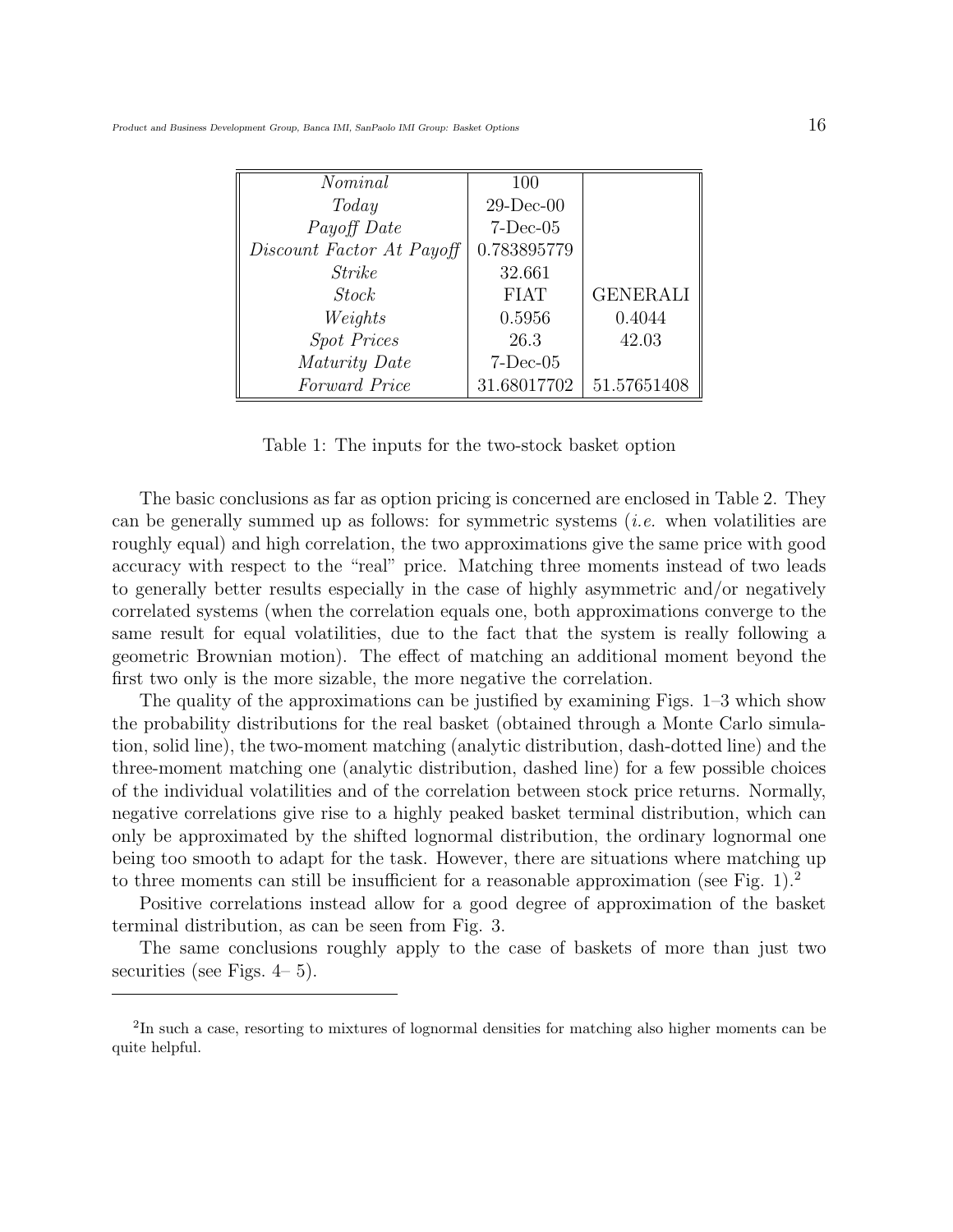

Figure 1: The probability distributions for the actual basket (solid), the two-moment matching procedure (dash-dotted), the three-moment matching procedure (dashed) when  $\sigma_1 = 0.3, \sigma_2 = 0.3, \rho = -0.99.$ 

## 7 The Kullback Leibler information and the Hellinger distance

In this section we introduce briefly the Kullback-Leibler information and the Hellinger distance, and we explain their importance for our problem, see also Brigo and Hanzon (1998), Brigo (1999). Suppose we are given the space  $\mathcal D$  of all the densities of probability measures on the real line equipped with its Borel field, which are absolutely continuous with respect to the Lebesgue measure. Functions in  $\mathcal{D}$  belong to  $L^1$ , so that their square roots belong to  $L^2$ . Then define

$$
K(p_1, p_2) := E_{p_1} \{ \log p_1 - \log p_2 \} \ge 0, \quad p_1, p_2 \in \mathcal{D}, \tag{34}
$$

$$
H(p_1, p_2) := \|\sqrt{p_1} - \sqrt{p_2}\|_2
$$
\n(35)

in  $\mathcal{D}$ , where  $\|\cdot\|_2$  denotes the  $L_2$  norm, and where in general

$$
E_p\{\phi\} = \int \phi(x)p(x) \, dx.
$$

The above quantities are respectively the well-known Kullback-Leibler information (KLI) and the Hellinger distance (HD). The KLI non-negativity follows from the Jensen inequality. The KLI gives a measure of how much the density  $p_2$  is displaced with respect to the density  $p_1$ . We remark the important fact that K is not a distance: in order to be a metric, it should be symmetric and satisfy the triangular inequality, which is not the case. Instead, the HD is a real metric. However, the KLI features many properties of a distance in a generalized geometric setting (see for instance Amari (1985)). Notice finally that if  $p_2$  vanishes in a measurable set of positive measure where  $p_1$  does not vanish, the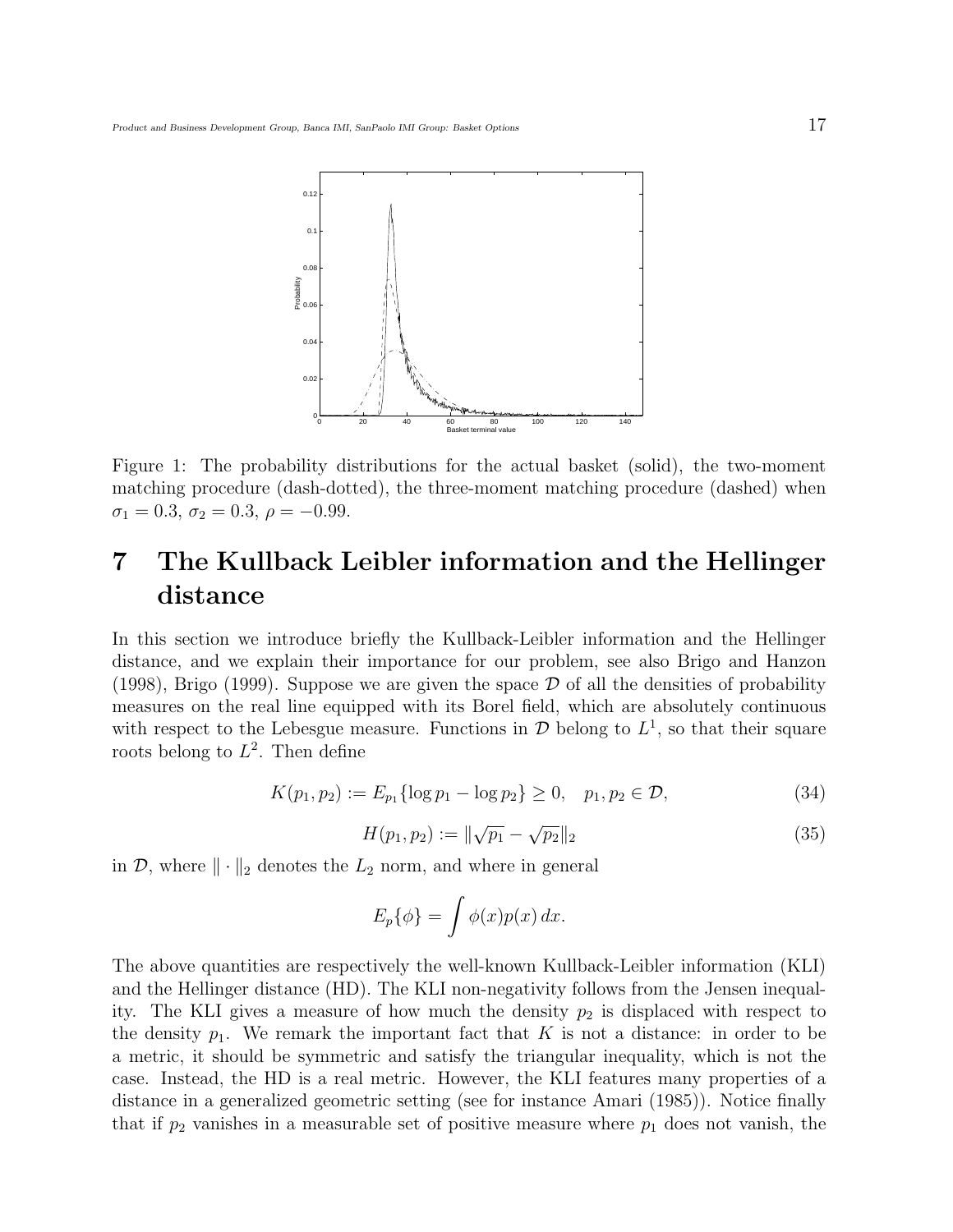

Figure 2: Same as in Fig. 1 for  $\sigma_1 = 0.3$ ,  $\sigma_2 = 0.6$ ,  $\rho = 0$ .



Figure 3: Same as in Fig. 1 for  $\sigma_1 = 0.1$ ,  $\sigma_2 = 0.1$ ,  $\rho = 0.99$ .

KLI becomes infinite. This means that the KLI assigns infinite distance to densities with different support, contrary to the HD. For the Hellinger case, instead,

$$
H(p_1, p_2) = \sqrt{2 - 2 \int \sqrt{p_1(x) p_2(x)} dx},
$$
\n(36)

from which we see that the HD takes values in [0, 2]. It can be shown that this distance, when defined directly on measures rather than on densities, is independent of the particular basic measure with respect to which densities are expressed, as long as both measures whose distance is considered are absolutely continuous with respect to the basic measure. Since one can always find a basic measure with respect to which two given measures  $\mu_1$  and  $\mu_2$ are absolutely continuous (take for example  $(\mu_1 + \mu_2)/2$ ), the distance is well defined on the set of all finite and positive measures on a given space  $(\Omega, \mathcal{F})$ , independently of the basic measure chosen.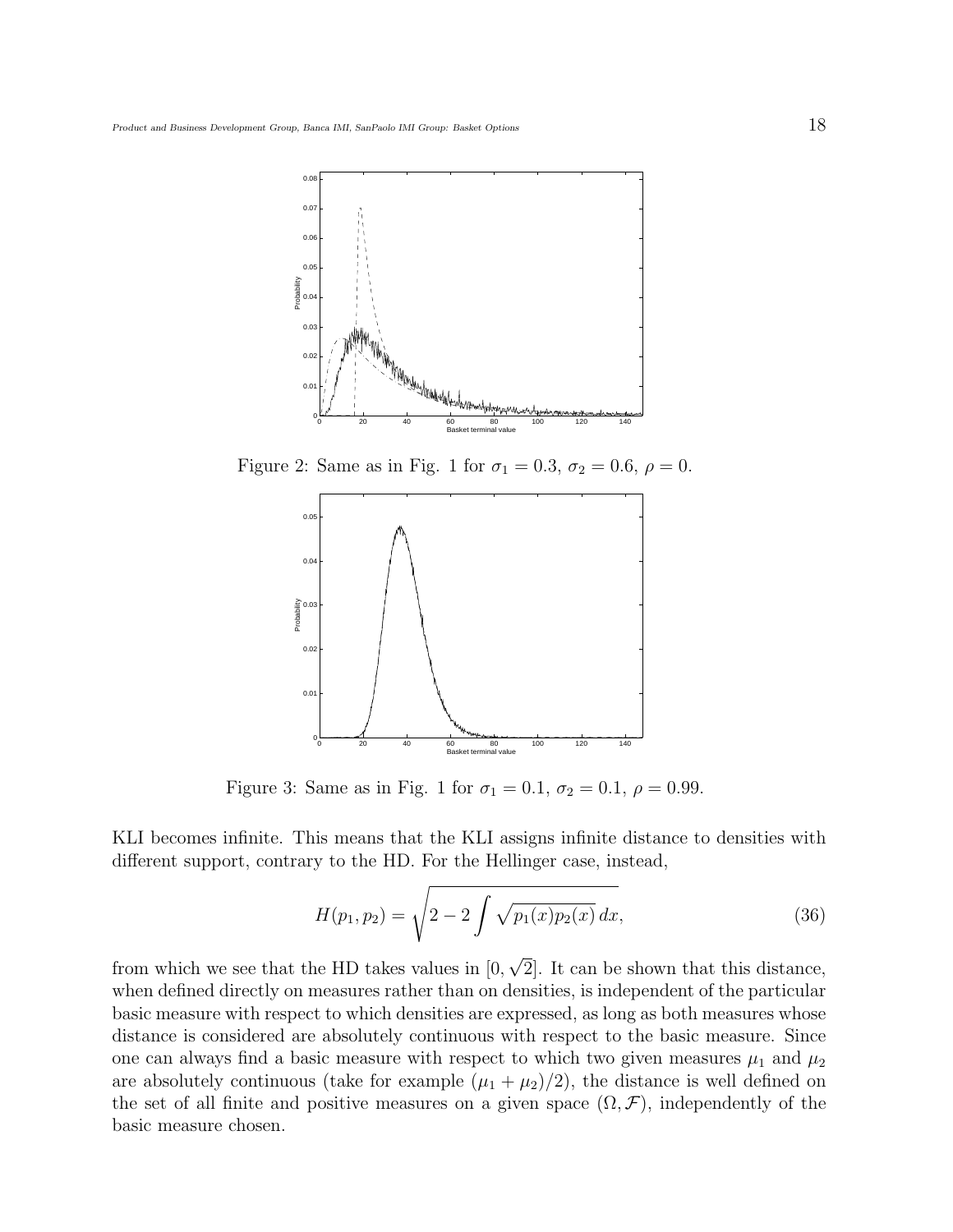

Figure 4: The probability distributions for the actual basket (solid), the two-moment matching procedure (dash-dotted), the three-moment matching procedure (dashed) for a three component basket when  $\sigma_1 = 0.3$ ,  $\sigma_2 = 0.3$ ,  $\sigma_3 = 0.2$  and the stock-stock correlation is  $\rho = -0.14$ .

Consider now a finite dimensional manifold of exponential probability densities such as

$$
EM(c) = \{p(\cdot, \theta) : \theta \in \Theta \subset \mathbb{R}^m\}, \Theta \text{ open in } \mathbb{R}^m,
$$
  
\n
$$
p(\cdot, \theta) = \exp[\theta_1 c_1(\cdot) + \ldots + \theta_m c_m(\cdot) - \psi(\theta)],
$$
\n(37)

expressed w.r.t. the expectation parameters  $\eta$  defined by

$$
\eta_i(\theta) = E_{p(\cdot,\theta)}\{c_i\} = \partial_{\theta_i}\psi(\theta), \quad i = 1,\dots,m
$$
\n(38)

with  $\partial_z$  denoting partial derivative with respect to z (see for example Brigo (1999) or Brigo, Hanzon and Le Gland (1999) for more details). We define  $p(x; \eta(\theta)) := p(x, \theta)$  (the semicolon/colon notation identifies the parameterization).

Now suppose we are given a density  $p \in \mathcal{D}$ , and we want to approximate it by a density of the finite dimensional manifold  $EM(c)$ .

It seems then reasonable to find a density  $p(\cdot, \theta)$  in  $EM(c)$  which minimizes the Kullback Leibler information  $K(p,.)$ . Compute

$$
\min_{\theta} K(p, p(\cdot, \theta)) = \min_{\theta} \{ E_p[\log p - \log p(\cdot, \theta)] \}
$$
  
\n
$$
= E_p \log p - \max_{\theta} \{ \theta_1 E_p c_1 + \dots + \theta_m E_p c_m - \psi(\theta) \}
$$
  
\n
$$
= E_p \log p - \max_{\theta} V(\theta),
$$
  
\n
$$
V(\theta) := \theta_1 E_p c_1 + \dots + \theta_m E_p c_m - \psi(\theta).
$$

It follows immediately that a necessary condition for the minimum to be attained at  $\theta^*$  is  $\partial_{\theta_i} V(\theta^*) = 0$ ,  $i = 1, ..., m$  which yields

$$
E_p c_i - \partial_{\theta_i} \psi(\theta^*) = E_p c_i - E_{p(\cdot, \theta^*)} c_i = 0, \quad i = 1, \dots, m
$$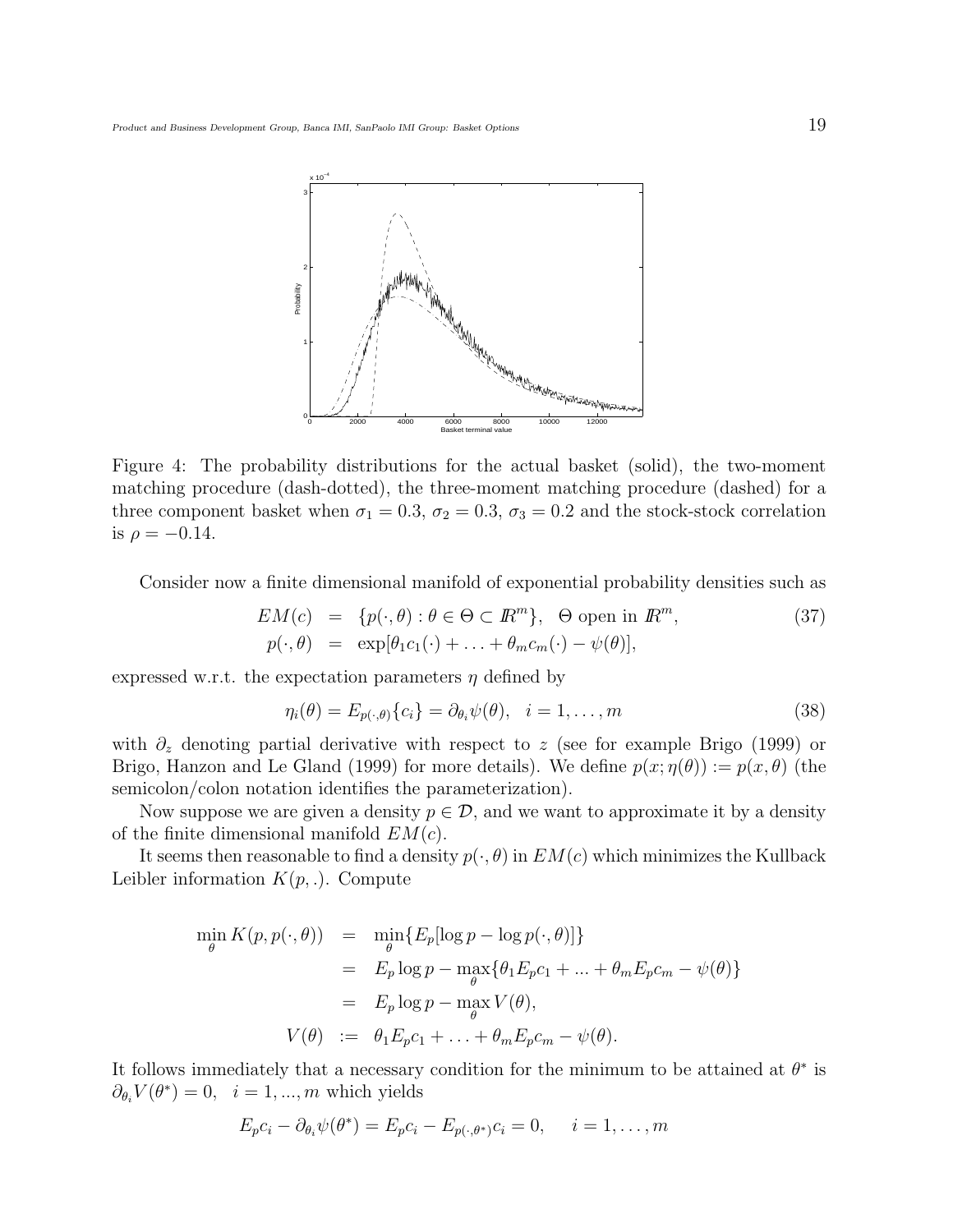

Figure 5: Same as in Fig. 4 for  $\sigma_1 = 0.3$ ,  $\sigma_2 = 0.3$ ,  $\sigma_3 = 0.2$  and the stock-stock correlation is  $\rho = 0.14$ .

i.e.  $E_p c_i = \eta_i(\theta^*)$ ,  $i = 1, ..., m$ . This last result indicates that according to the Kullback Leibler information, the best approximation of  $p$  in the manifold  $EM(c)$  is given by the density of  $EM(c)$  which shares the same  $c_i$  expectations ( $c_i$ -moments) as the given density p. This means that in order to approximate p we only need its  $c_i$  moments,  $i = 1, 2, ..., m$ .

The above discussion provides also a way to compute the KLI distance of the density p from the exponential family  $EM(c)$  as the distance between p and its projection  $p(\cdot, \theta^*)$ onto  $EM(c)$  in the KL sense. We have

$$
K(p, EM(c)) = E_p \log p - (\theta_1^* E_p c_1 + ... + \theta_m^* E_p c_m - \psi(\theta^*))
$$
  
=  $E_p \log p - (\theta_1^* \eta_1(\theta^*) + ... + \theta_m^* \eta_m(\theta^*) - \psi(\theta^*)).$  (39)

One can look at the problem from the opposite point of view. Suppose we decide to approximate the density p by taking in account only its  $m c_i$ -moments. It can be proved (see Kagan et al. (1973), Theorem 13.2.1) that the maximum entropy distribution which shares the c-moments with the given p belongs to the family  $EM(c)$ .

Summarizing, if we decide to approximate by using  $c$ -moments, then entropy analysis supplies arguments to use the family  $EM(c)$ ; and if we decide to use the approximating family  $EM(c)$ , Kullback-Leibler says that the "closest" approximating density in  $EM(c)$ shares the c-moments with the given density. These nice characterizations are not shared by the HD, whose advantage over KLI is that of being a real metric and of giving finite distances for densities with different supports.

Finally, it is well-known that the KLI is infinitesimally equivalent to the Fisher information metric around every point of a finite-dimensional manifold of densities such as  $EM(c)$  defined above. For this reason one refers to the KLI as to a "distance" even if it is not a metric. Indeed, consider the two densities  $p(\cdot,\theta)$  and  $p(\cdot,\theta+d\theta)$  of  $EM(c)$ . By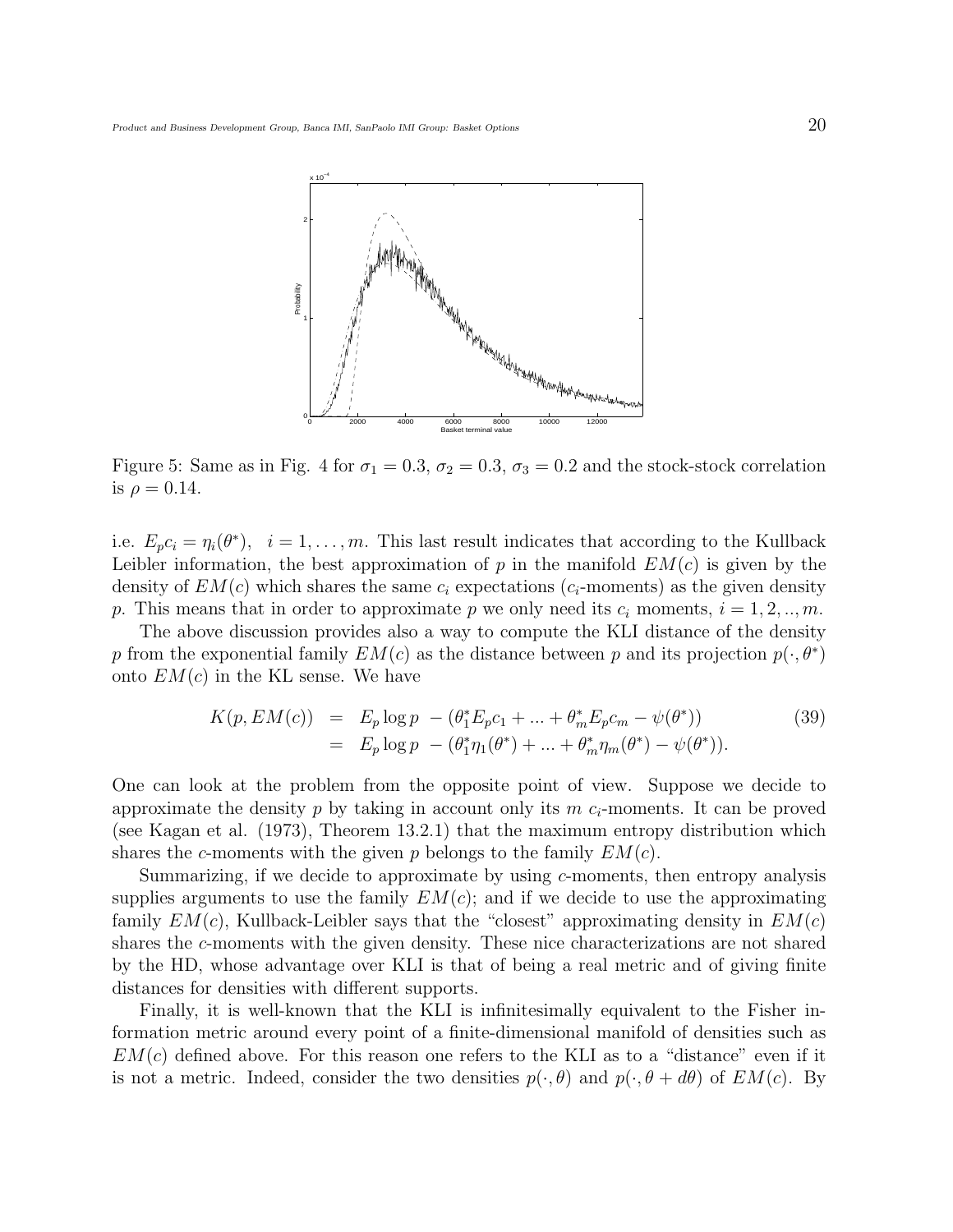expanding in Taylor series, we obtain easily

$$
K(p(\cdot,\theta),p(\cdot,\theta+d\theta)) = -\sum_{i=1}^{m} E_{p(\cdot,\theta)} \left\{ \frac{\partial \log p(\cdot,\theta)}{\partial \theta_i} \right\} d\theta_i
$$

$$
-\sum_{i,j=1}^{m} E_{p(\cdot,\theta)} \left\{ \frac{\partial^2 \log p(\cdot,\theta)}{\partial \theta_i \partial \theta_j} \right\} d\theta_i d\theta_j + O(|d\theta|^3)
$$

which is the same expression we obtain by expanding the Hellinger distance

$$
H(p(\cdot,\theta),p(\cdot,\theta+d\theta)).
$$

## 8 Distance of the true basket distribution from the lognormal family of distributions and other numerical tests

Consider again the true basket terminal distribution at time  $T$ , coming from direct simulation of the single underlying assets. If we approximate the true basket by a terminal lognormal density, corresponding for example to the basket dynamics (15) (or to any other leading to a terminal lognormal distribution), then the question of computing the KLI distance between the true terminal distribution of  $A(T)$  and the lognormal family becomes all that is relevant. Indeed, this distance expresses the best we can do by remaining in the lognormal family.

Just to recall the lognormal distribution in exponential class form, notice that the approximate basket dynamics (15) leads to

$$
\bar{B}(t) = A_0 \exp \left[ \int_0^t (\mu(u) - \frac{1}{2} \sigma_B^2(u)) du + \int_0^t \sigma_B(u) dW_u \right],
$$

so that

$$
\log \bar{B}(t) \sim \mathcal{N}\left(\log A_0 + \int_0^t (\mu(u) - \frac{1}{2}\sigma_B^2(u))du, \int_0^t \sigma_B^2(u)du\right) . \tag{40}
$$

The probability density  $p_{\bar{B}(t)}$  of  $\bar{B}(t)$ , at any time t, is therefore given by

$$
p_{\bar{B}(t)}(x) = p(x, \theta(t)) = \exp\left\{\theta_1(t) \ln \frac{x}{A_0} + \theta_2(t) \ln^2 \frac{x}{A_0} - \psi(\theta_1(t), \theta_2(t))\right\},
$$
  

$$
\theta_1(t) = \frac{\int_0^t \mu(u) du}{\int_0^t \sigma_B^2(u) du} - \frac{3}{2}, \quad \theta_2(t) = -\frac{1}{2 \int_0^t \sigma_B^2(u) du},
$$
  

$$
\psi(\theta_1(t), \theta_2(t)) = -\frac{(\theta_1(t) + 1)^2}{4\theta_2(t)} + \frac{1}{2} \ln\left(\frac{-\pi A_0^2}{\theta_2(t)}\right),
$$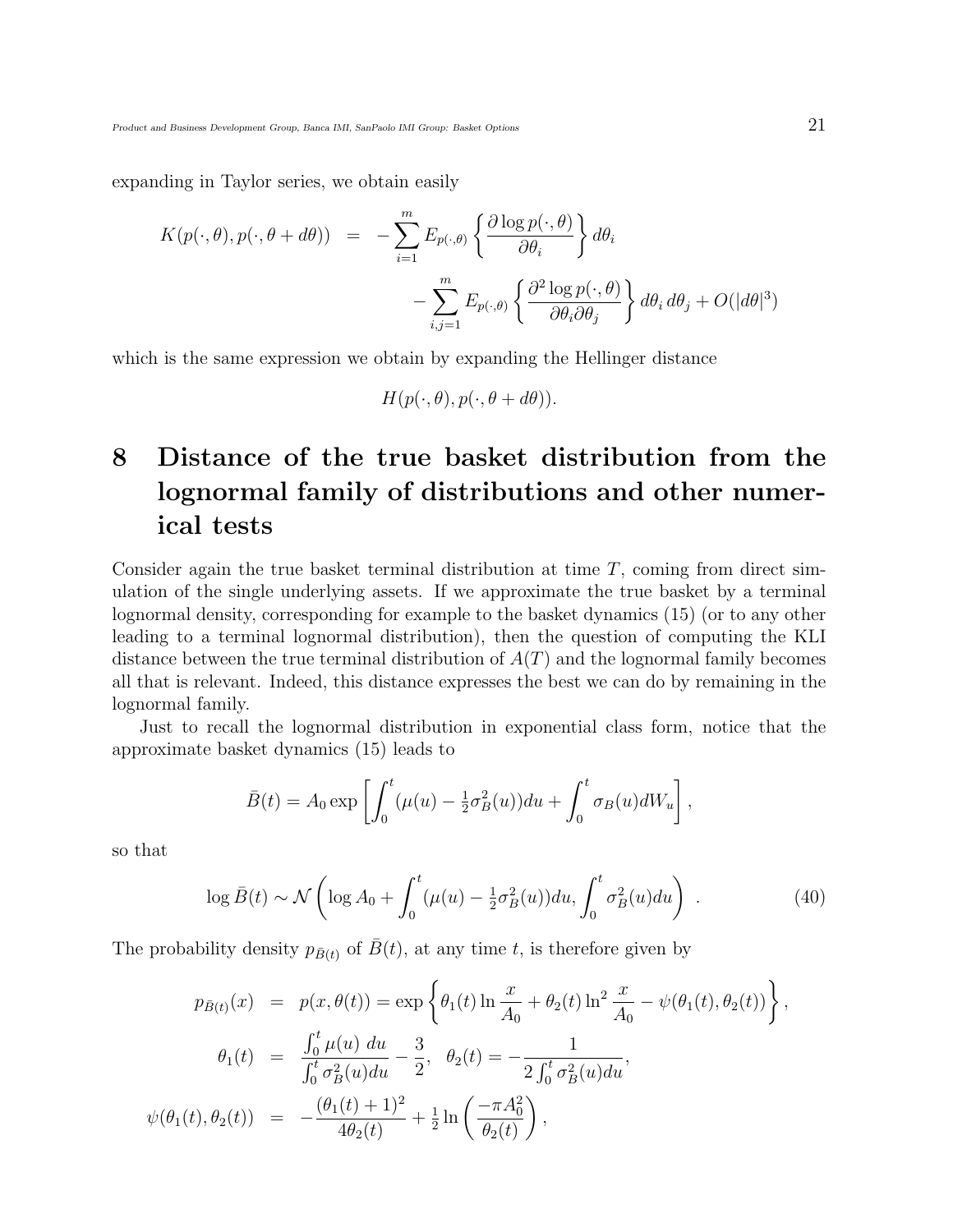where  $x > 0$ , and is clearly in the exponential class, with  $c_1(x) = \ln(x/A_0)$ ,  $c_2(x) = (c_1(x))^2$ . We will denote by  $\mathcal L$  the related exponential family  $EM(c)$ . As concerns the expectation parameters for this family, they are readily computed as follows:

$$
\eta_1 = E_{\theta} \ln(x/A_0) = \partial_{\theta_1} \psi(\theta_1, \theta_2) = -\frac{\theta_1 + 1}{2\theta_2}
$$
  

$$
\eta_2 = E_{\theta} \ln^2(x/A_0) = \partial_{\theta_2} \psi(\theta_1, \theta_2) = \left(\frac{\theta_1 + 1}{2\theta_2}\right)^2 - \frac{1}{2\theta_2}
$$

As for the Gaussian family, in this particular family the  $\theta$  parameters can be computed back from the  $\eta$  parameters by inverting the above formulas:

$$
\theta_1 = \frac{\eta_1}{\eta_2 - \eta_1^2} - 1 ,
$$
\n
$$
\theta_2 = -\frac{1}{2(\eta_2 - \eta_1^2)} ,
$$
\n
$$
\psi(\theta_1, \theta_2) = \frac{1}{2} \left[ \frac{\eta_1^2}{\eta_2 - \eta_1^2} + \ln(2\pi(\eta_2 - \eta_1^2)A_0^2) \right] .
$$
\n(41)

We can now compute the distance of a density p from the lognormal family  $\mathcal L$  by applying formula (39):

$$
K(p, \mathcal{L}) = E_p \ln p - (\theta_1^* \eta_1(\theta^*) + \theta_2^* \eta_2(\theta^*) - \psi(\theta^*)),
$$

where, as previously seen, minimizing the distance implies finding the parameters  $\theta^*$  such that

$$
\eta_1(\theta^*) = E_p \ln(x/A_0), \quad \eta_2(\theta^*) = E_p \ln^2(x/A_0) .
$$

By substituting (41), omitting the argument  $\theta^*$  and simplifying, we obtain

$$
K(p, \mathcal{L}) = E_p \ln p + \frac{1}{2} + \eta_1 + \frac{1}{2} \ln(2\pi(\eta_2 - \eta_1^2) A_0^2) \,. \tag{42}
$$

This distance is readily computed with no need of optimization procedures, once one has an estimate of the true basket density and of its first two *log*-moments. Notice, indeed, an important point.

Remark 8.1 (Moments versus log-moments). The best moment-matching technique in the KLI sense is obtained by matching the first two log-moments of the true distribution, instead of the first two usual moments. However, we do not have an analytical formula for the log-moments of the true basket, as opposed to the usual moments, so that one prefers to match the usual moments instead of what KLI would suggest.

It is interesting to measure numerically the loss in terms of KLI induced by this "wrong moments" choice. This is easily feasible, as measuring the distance between two lognormal densities, which has an easy closed form expression. The only problem is that the basket log moments have to be computed through simulation. Then, for consistency, we may compute the usual moments by the same simulations and compare the distance between the two

.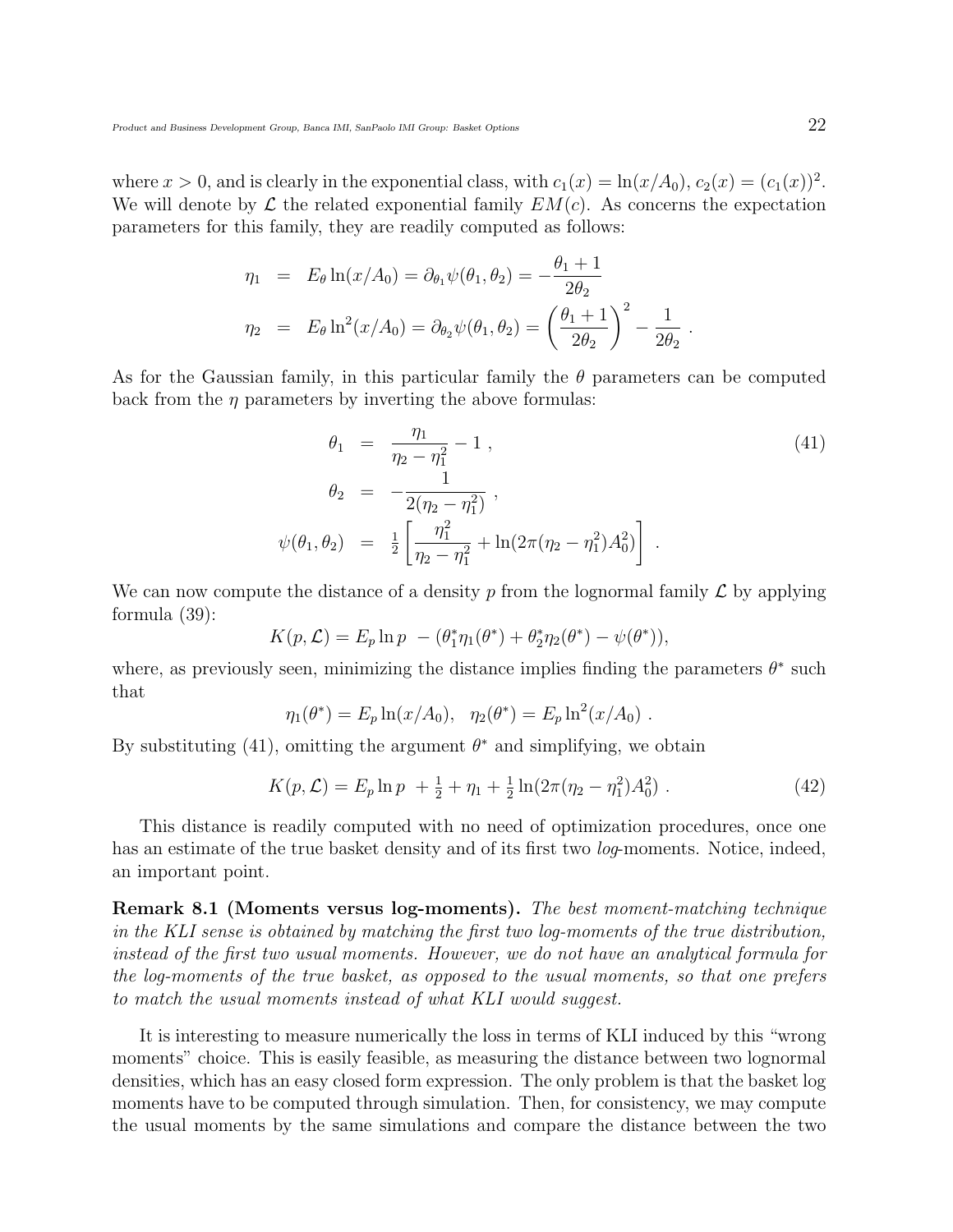related lognormal densities to the distance of the basket from the family of lognormal densities. In this way, we can understand whether the wrong moments choice worsens considerably the approximation or not.

Given that the KLI is not a real metric as opposed to the HD, and since, once one leaves exponential families, its appeal diminishes considerably, we reason as follows. As far as the shifted lognormal dynamics (21) is concerned, its shifted lognormal distribution is not in an exponential class if we let the shifting parameter be free. It follows that interpreting the KLI projection as (suitable) moments matching no longer applies. Moreover, the shifting technique changes the support of the distribution, and this aspect renders the Hellinger distance again preferable, as discussed in Section 7.

We then start with a non-shifted lognormal approximating basket dynamics, by simulating the basic assets as correlated geometric Brownian motions, and present several plots of the KLI distance between the two moments approximation and the family of lognormal densities, as a function of volatility and correlation of the single assets forming the basket. We try and isolate what are the possible causes of large distances from the lognormal family. We answer questions such as: i) is asymmetry in the single assets volatilities and/or initial values good or bad for the KLI? ii) are negative correlations better or worse than positive or mixed ones? iii) are large correlations better or worse than small ones?

We already answered these questions for the specific pricing problem. We are now trying to justify what already seen by analyzing the distributional properties, instead.

Then we check the impact of the wrong moments choice on our approximation.

We do some of the same measures numerically with the HD and compare results with the KLI. Given that the two distances are infinitesimally equivalent, we expect them not to differ too much when densities are close.

Then, we move to the shifted lognormal dynamics. In doing this we leave the KLI and fully switch to the HD. We measure the distances between the true basket, two moments and three moments approximations as functions of the underlying assets parameters. We try and characterize situations where the two moments matching procedure does better or worse than the three moments one when compared to the true distribution, and also compute the distance between the two approximations themselves.

We first need to assess a number of facts affecting the accuracy of our calculation of distances. The question we need to find an answer to is: is the number of Monte Carlo paths sufficient for the accuracy of the calculation?

A brief description of the procedure follows. We sampled the "real" terminal distribution at time T of the basket values through a simulation consisting of one million paths for each configuration of individual volatilities and correlations. By "real" we mean the distribution of the basket under the Black-Scholes assumptions we made at the very beginning, but where no use of approximations of any sort was ever made. The terminal distribution at time T of the basket values was then histogrammed in bins, each of unitary width. A similar procedure was then applied to sample both the two-moment and the three-moment matching distributions.

Given the three histograms, the two distances of interest (KLD, HD) were calculated through a numerical integration for each couple (real basket versus two-moments matched,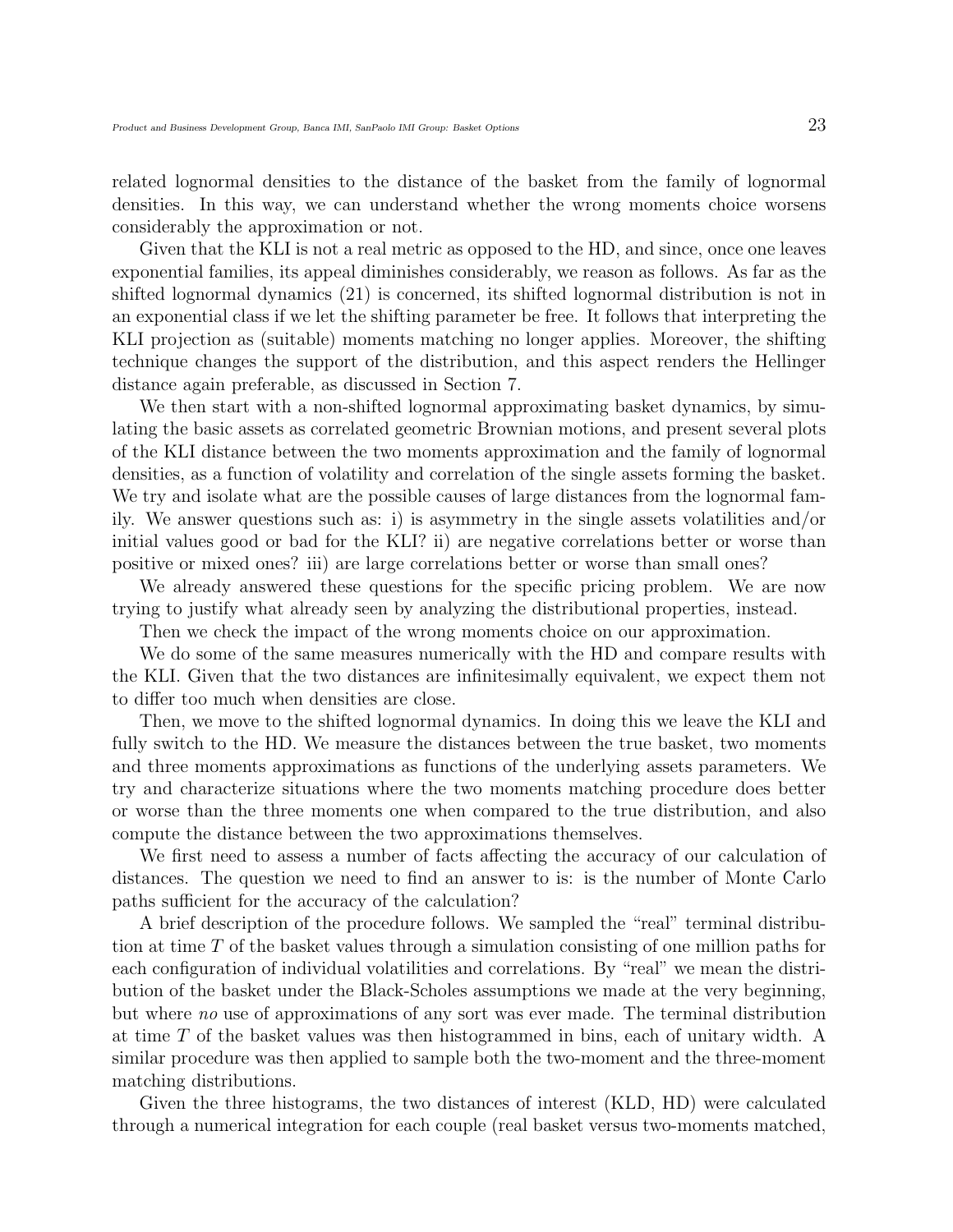real basket versus three-moments matched, two-moments matched versus three-moments matched). Due to the fact that by construction, the support for the three-moment matching distribution does not equal  $[0, \infty)$  as for the two-moment matching one, the convention we used is the following: the three-moment matching distribution is taken as a reference for the computation of the distances between the two (in other words, it plays the role of distribution  $p_1$  in Eq. (34)).

The Kullback-Leibler distances from the "real" basket distribution were calculated using the latter as a reference. To prevent numerical divergences in the calculation of the Kullback-Leibler distance when the two distributions do not have the same support, a conventional value of  $10^{-8}$  replaces zero in the non reference distribution.

Distances obtained for two- versus three-moment matching distributions were compared with a numerical integration of the analytic distributions, performed using Simpson's rule [10]. This allowed us to check the accuracy of calculating distances through Monte Carlo histograms. Some results, covering a significant range of configurations of correlation and individual volatilities, are reported in Table 3. The accuracy in the calculation of distances is generally acceptable, being typically of the order of less than one percent. This is judged to be sufficient for a qualitative information to be gathered from the data. Normally, low accuracy results from basket terminal distributions displaying a high degree of kurtosis.

Tables 4–6 show the actual numbers computed for the three values of the correlation among stock price returns,  $\rho = -0.99, 0, 0.99$ , for different values of individual volatilities. Some more insight can be gained from inspection of Figs. 6–14, in which the two distances under examination are viewed as functions of the individual stock price volatilities for extreme degrees of correlation. One thing is immediately clear: the two distances have qualitatively the same behaviour as functions of the stock volatilities. In fact, the shape of both surfaces is typically that of a valley running along the diagonal in the  $(\sigma_1, \sigma_2)$  plane. The broadness of the valley increases when passing from the fully anticorrelated (Figs. 6–8) to the fully correlated case (Figs. 12–14). This valley is also monotonically increasing along the diagonal.

However, some more features can be noticed: in the anticorrelated case the distance between the two different moment matching distributions (where, as stated above, the three-moment matching one is the reference) can be seen to be increasing with asymmetry (i.e., when moving away from the diagonal) up to a limiting value, and then decreasing again. This is due to the fact that, when the two volatilities become very different, the basket closely resembles a one-dimensional system affected mostly by the dominant volatility, and both approximations converge to the same terminal distribution. This feature gradually disappears when correlation increases to 0 and 0.99: the valley becomes broad and flat (in other words, both approximations are distributionally close to the real one for not-too-asymmetric systems) and then steeply increases away from the diagonal.

The distances of the two moment matching distributions from the "real" basket terminal distribution are instead monotonically increasing functions of the asymmetry of the system, and only in the anticorrelated case suggest a plateau for high asymmetry (see Fig. 7). The three-moment to real distance is instead always quite structured, with a clear maximum (in the range spanned by our simulations) for asymmetric volatilities of the order of  $(30\%, 60\%)$ .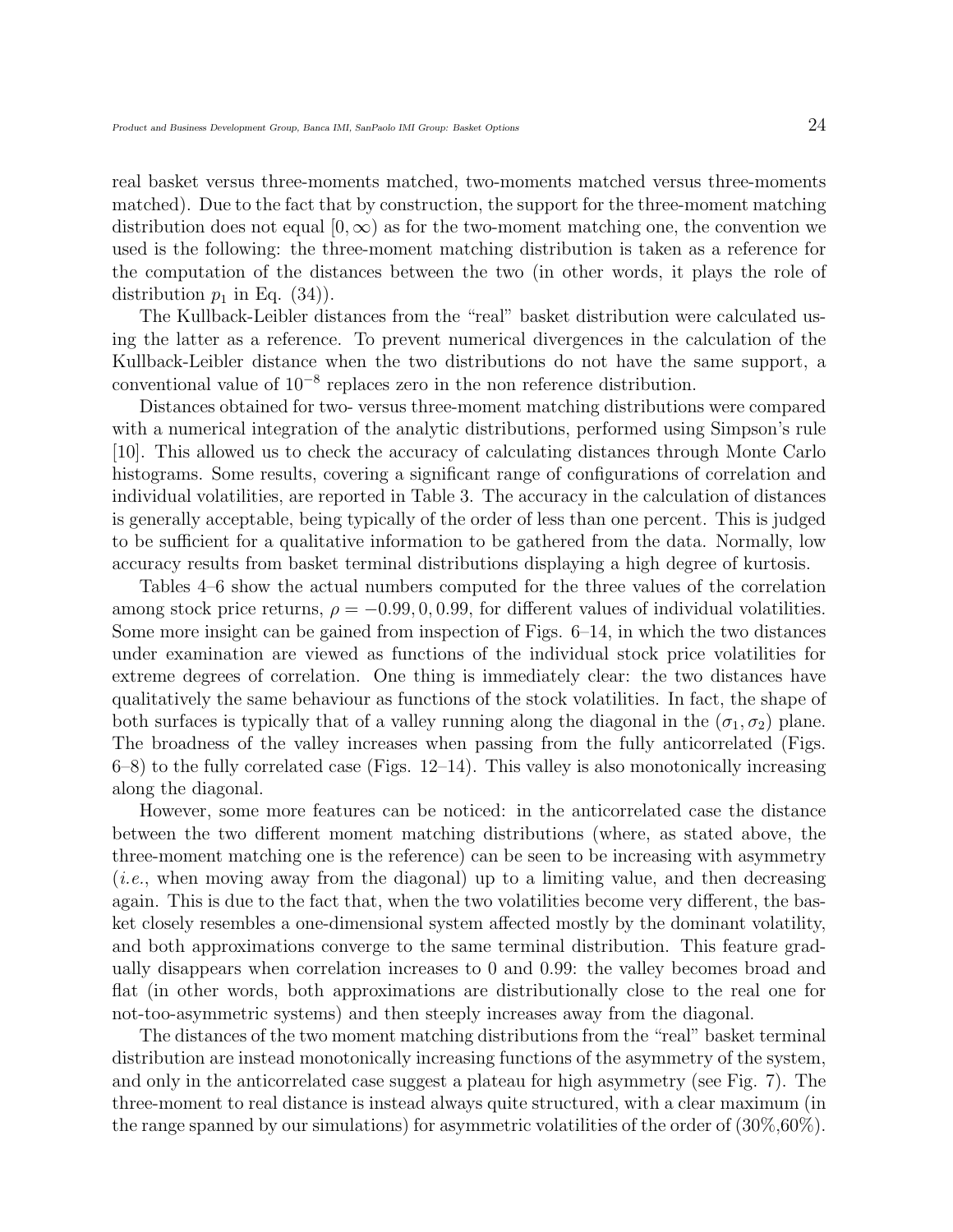Whenever the system gets either more symmetric or more asymmetric, distances clearly decrease.

As a general result, we could state that the two-moment matching procedure performs quite well for nearly symmetric systems, especially when the correlation is not maximally negative; switching to a shifted lognormal distribution that matches the first three (instead of two) moments gives best results for highly asymmetric cases, when either of the two volatilities is greater than the other. This result is confirmed by a close inspection of the contour plots (Figs. 15–23).

### 9 Conclusions

Through a numerical study of a sample case (a basket composed of two stocks), we have tested the quality of two different approximations under various conditions. The study has been developed on two levels: the comparison of option prices and the analysis of probability distributions. The latter analysis has been based on the calculation of two "distances", the Kullback-Leibler information and the Hellinger distance, which, although of different nature, give similar results as far as qualitative information is concerned.

The answers to the questions posed in the preceding section are well represented by the graphs drawn: the approximation of reproducing a basket by a family of lognormal distributions, in terms of terminal distributions, breaks down in general when the system becomes asymmetric. A crucial quantity for this is the correlation among basket components: negative correlations worsen considerably the quality of both moment-matching approximations. To the decrease in quality there corresponds a significant change in the behaviour of the approximations, though: for negative correlations the performance of the three-moment matching approximation is better than the other, and generally this applies also to the case of highly asymmetric volatilities.

### References

- [1] Amari, S-I.(1985). Differential Geometric Methods in Statistics. Lecture Notes in Statistics, 28. Springer-Verlag, Berlin.
- [2] Brigo, D. (1999). Diffusion Processes, Manifolds of Exponential Densities, and Nonlinear Filtering. in: O.E. Barndorff-Nielsen and E. B. Vedel Jensen (Editors), Geometry in Present Day Science, World Scientific.
- [3] Brigo, D., and Hanzon, B. (1998). On some filtering problems arising in mathematical finance. *Insurance: Mathematics and Economics*, 22 (1) pp. 53-64.
- [4] Brigo, D., Hanzon, B., and Le Gland, F. (1999). Approximate Nonlinear Filtering by Projection on Exponential Manifolds of Densities. *Bernoulli*, Vol. 5, N. 3 (1999), pp. 495–534.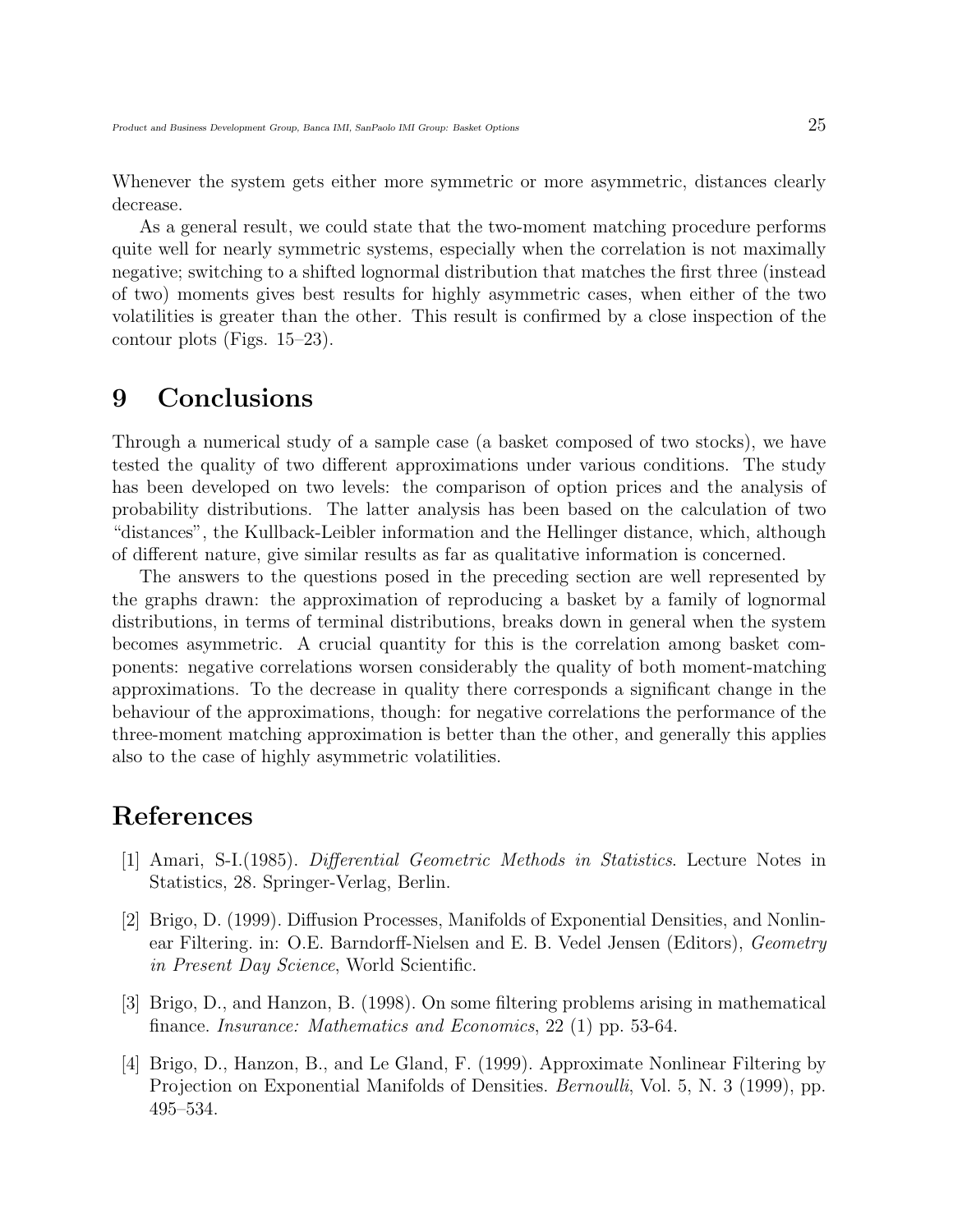- [5] Brigo, D., Mercurio, F. (2000). A Mixed-up Smile. Risk, September, 123-126.
- [6] Brigo, D., Mercurio, F. (2001). Displaced and Mixture Diffusions for Analytically-Tractable Smile Models. In Mathematical Finance - Bachelier Congress 2000, Geman, H., Madan, D.B., Pliska, S.R., Vorst, A.C.F., eds. Springer Finance, Springer, Berlin Heidelberg New York.
- [7] Kagan, A.M. , Linnik, Y.V., and Rao, C.R. (1973). Characterization problems in Mathematical Statistics. John Wiley and Sons, New York.
- [8] M. Musiela, M., and Rutkowski, M. (1998). Martingale methods in financial modelling. Springer Verlag, Berlin.
- [9] C. Pagliuca, private communication
- [10] Press,Teukolsky,Flannery,Vetterling, Numerical Recipes in C, Cambridge University Press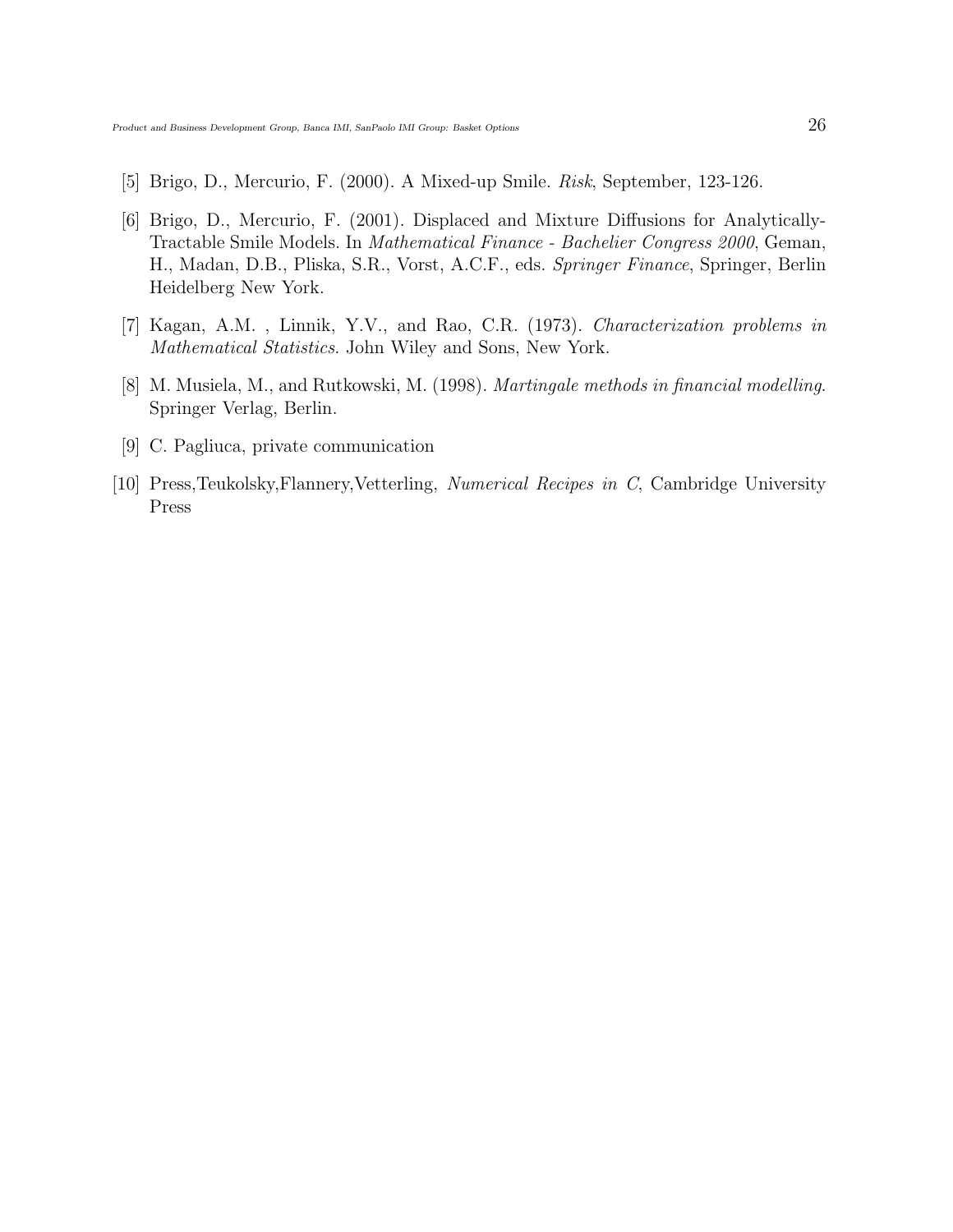| $\sigma_{\rm FIAT}$ | $\sigma$ GEN | $\rho$           | MC price   | three-mom | two-mom | three-mom   | three-mom   | Index Shift |
|---------------------|--------------|------------------|------------|-----------|---------|-------------|-------------|-------------|
|                     |              |                  |            | price     | price   | index vol.  | Fwd.Index   |             |
| 0.1                 | 0.1          | $-0.99$          | 18.19(2)   | 23.872    | 18.504  | 0.179368697 | 37.27655382 | 2.449701908 |
| 0.1                 | 0.1          | $-0.6$           | 18.254(2)  | 18.249    | 18.568  | 0.056535864 | 32.75296506 | 6.973290669 |
| 0.1                 | 0.1          | $-0.2$           | 18.572(5)  | 18.567    | 18.861  | 0.065772043 | 38.68295302 | 1.043302709 |
| $_{0.1}$            | 0.1          | 0                | 18.78(7)   | 19.012    | 19.059  | 0.419742958 | 39.30651277 | 0.419742958 |
| 0.1                 | 0.1          | 0.2              | 19.005(8)  | 19.003    | 19.275  | 0.078092443 | 39.56436475 | 0.161890976 |
| 0.1                 | 0.1          | 0.6              | 19.48(10)  | 19.479    | 19.735  | 0.089558901 | 39.71135159 | 0.014904135 |
| $_{0.1}$            | 0.1          | 0.99             | 19.95(1)   | 20.198    | 20.198  | 0.099750353 | 39.72625301 | 2.72056E-06 |
| 0.1                 | 0.3          | $-0.99$          | 18.566(3)  | 21.589    | 22.235  |             | 12.87454865 |             |
|                     |              |                  |            |           |         | 0.364860528 |             | 26.85170708 |
| 0.1                 | 0.3          | $-0.6$           | 20.793(14) | 20.717    | 23.208  | 0.320613608 | 17.15123272 | 22.57502301 |
| 0.1                 | 0.3          | $-0.2$           | 22.321(19) | 22.151    | 24.177  | 0.291209254 | 21.41426579 | 18.31198993 |
| 0.1                 | 0.3          | $\overline{0}$   | 22.99(2)   | 22.827    | 24.650  | 0.281297023 | 23.38643352 | 16.33982221 |
| $_{0.1}$            | $_{0.3}$     | 0.2              | 23.61(2)   | 23.473    | 25.118  | 0.273932173 | 25.21356364 | 14.51269209 |
| 0.1                 | 0.3          | 0.6              | 24.76(2)   | 24.685    | 26.035  | 0.265220441 | 28.38539664 | 11.34085909 |
| $_{0.1}$            | $_{0.3}$     | 0.99             | 25.834(18) | 25.781    | 26.909  | 0.262403165 | 30.86533776 | 8.86091797  |
| 0.1                 | 0.6          | $-0.99$          | 27.052(14) | 29.699    | 40.121  | 0.612769846 | 19.05988101 | 20.66637472 |
| 0.1                 | 0.6          | $-0.6$           | 28.69(3)   | 29.521    | 40.457  | 0.607291631 | 19.79134873 | 19.934907   |
| 0.1                 | 0.6          | $-0.2$           | 30.30(4)   | 30.318    | 40.831  | 0.601430756 | 20.61876782 | 19.1074879  |
| 0.1                 | 0.6          | $\mathbf{0}$     | 31.05(4)   | 31.312    | 41.030  | 0.59842992  | 21.06275597 | 18.66349976 |
| $_{0.1}$            | $_{0.6}$     | 0.2              | 31.77(4)   | 31.188    | 41.236  | 0.595396983 | 21.52721347 | 18.19904226 |
| 0.1                 | 0.6          | 0.6              | 33.14(3)   | 32.132    | 41.671  | 0.589290058 | 22.51742826 | 17.20882747 |
| $_{0.1}$            | $_{0.6}$     | 0.99             | 34.45(2)   | 33.371    | 42.127  | 0.583388957 | 23.55947295 | 16.16678278 |
| 0.3                 | 0.1          | $-0.99$          | 18.206(1)  | 21.474    | 21.177  | 0.377708169 | 10.55236604 | 29.17388969 |
| $_{0.3}$            | 0.1          | $-0.6$           | 20.092(12) | 19.859    | 22.240  | 0.319236587 | 15.35999423 | 24.3662615  |
|                     |              | $-0.2$           |            |           |         |             |             |             |
| 0.3                 | 0.1          |                  | 21.600(17) | 21.348    | 23.294  | 0.283904276 | 20.1392719  | 19.58698383 |
| $_{0.3}$            | 0.1          | $\boldsymbol{0}$ | 22.269(19) | 22.051    | 23.807  | 0.272945917 | 22.30634833 | 17.4199074  |
| $_{0.3}$            | 0.1          | 0.2              | 22.90(2)   | 22.720    | 24.311  | 0.265279588 | 24.27803033 | 15.44822539 |
| 0.3                 | 0.1          | 0.6              | 24.10(2)   | 23.969    | 25.296  | 0.257197224 | 27.60629099 | 12.11996474 |
| 0.3                 | 0.1          | 0.99             | 25.189(17) | 25.092    | 26.228  | 0.255639835 | 30.12248874 | 9.603766989 |
| 0.3                 | 0.3          | $-0.99$          | 18.732(4)  | 21.650    | 22.447  | 0.372353145 | 12.86049241 | 26.86576332 |
| $_{0.3}$            | 0.3          | $-0.6$           | 23.35(2)   | 22.973    | 24.591  | 0.268745727 | 24.561214   | 15.16504173 |
| 0.3                 | 0.3          | $-0.2$           | 26.20(3)   | 26.064    | 26.743  | 0.237001481 | 34.28681779 | 5.439437939 |
| $_{0.3}$            | 0.3          | $\boldsymbol{0}$ | 27.44(3)   | 27.375    | 27.806  | 0.238226287 | 36.9960551  | 2.730200625 |
| $_{0.3}$            | $_{0.3}$     | 0.2              | 28.60(4)   | 28.584    | 28.861  | 0.245733145 | 38.53433843 | 1.191917299 |
| $_{0.3}$            | $_{0.3}$     | 0.6              | 30.78(4)   | 30.811    | 30.952  | 0.270522262 | 39.61697148 | 0.109284249 |
| $_{0.3}$            | 0.3          | 0.99             | 32.83(5)   | 32.968    | 32.968  | 0.299251811 | 39.72625075 | 4.97996E-06 |
| 0.3                 | 0.6          | $-0.99$          | 27.36(2)   | 28.101    | 39.737  | 0.61767253  | 18.34476252 | 21.38149321 |
| 0.3                 | 0.6          | $-0.6$           | 31.17(4)   | 29.502    | 40.384  | 0.606049429 | 19.80184924 | 19.92440649 |
| 0.3                 | 0.6          | $-0.2$           | 34.36(5)   | 31.443    | 41.257  | 0.591544263 | 21.84904686 | 17.87720887 |
| 0.3                 | 0.6          | $\mathbf{0}$     | 35.79(5)   | 32.931    | 41.785  | 0.583592113 | 23.11631831 | 16.60993742 |
|                     |              | 0.2              |            | 33.974    |         |             |             |             |
| $_{0.3}$            | $_{0.6}$     |                  | 37.15(5)   |           | 42.379  | 0.575528206 | 24.55104967 | 15.17520606 |
| $_{0.3}$            | $_{0.6}$     | 0.6              | 39.77(5)   | 37.079    | 43.780  | 0.560962997 | 27.84712848 | 11.87912724 |
| 0.3                 | 0.6          | 0.99             | 42.37(4)   | 40.487    | 45.421  | 0.552874339 | 31.28074401 | 8.445511719 |
| 0.6                 | 0.1          | $-0.99$          | 24.467(15) | 27.716    | 38.098  | 0.615307514 | 16.93041852 | 22.79583721 |
| $_{0.6}$            | 0.1          | $-0.6$           | 26.48(3)   | 27.211    | 38.508  | 0.608519153 | 17.73960256 | 21.98665317 |
| $_{0.6}$            | 0.1          | $-0.2$           | 28.29(3)   | 28.085    | 38.962  | 0.601319285 | 18.65499651 | 21.07125922 |
| $0.6\,$             | 0.1          | $\mathbf{0}$     | 29.11(3)   | 29.424    | 39.201  | 0.597660061 | 19.14599994 | 20.58025579 |
| $_{0.6}$            | 0.1          | 0.2              | 29.88(3)   | 29.039    | 39.449  | 0.593981906 | 19.65935482 | 20.06690091 |
| 0.6                 | 0.1          | 0.6              | 31.35(3)   | 30.071    | 39.970  | 0.586643391 | 20.7523157  | 18.97394002 |
| $_{0.6}$            | 0.1          | 0.99             | 32.67(2)   | 31.151    | 40.511  | 0.579650096 | 21.8992758  | 17.82697992 |
| 0.6                 | 0.3          | $-0.99$          | 26.12(2)   | 26.118    | 37.869  | 0.616911806 | 16.62363281 | 23.10262291 |
| $_{0.6}$            | 0.3          | $-0.6$           | 30.20(4)   | 27.656    | 38.644  | 0.602715533 | 18.24538251 | 21.48087322 |
| $_{0.6}$            | $_{0.3}$     | $-0.2$           | 33.43(5)   | 29.780    | 39.676  | 0.585341296 | 20.52205794 | 19.20419779 |
| $_{0.6}$            | 0.3          | $\mathbf{0}$     | 34.86(5)   | 31.074    | 40.294  | 0.576029241 | 21.9253794  | 17.80087632 |
| $_{0.6}$            | $_{0.3}$     | 0.2              | 36.22(5)   | 32.524    | 40.985  | 0.566797952 | 23.50394931 | 16.22230642 |
| 0.6                 | $_{0.3}$     | 0.6              | 38.85(5)   | 35.829    | 42.591  | 0.551009385 | 27.06642078 | 12.65983495 |
| $_{0.6}$            | $_{0.3}$     | 0.99             | 41.40(4)   | 39.369    | 44.440  | 0.543725695 | 30.64441364 | 9.081842089 |
| 0.6                 | 0.6          | $-0.99$          | 36.96(4)   | 37.217    | 44.838  | 0.583032219 | 27.26094977 | 12.46530596 |
| 0.6                 | 0.6          | $-0.6$           | 39.80(6)   | 38.494    | 45.219  | 0.575437673 | 28.58147336 | 11.14478237 |
|                     |              | $-0.2$           |            |           |         |             |             |             |
| $_{0.6}$            | $_{0.6}$     |                  | 43.06(7)   | 40.756    | 45.960  | 0.562767476 | 31.10305642 | 8.62319931  |
| $_{0.6}$            | 0.6          | $\boldsymbol{0}$ | 44.63(7)   | 42.162    | 46.534  | 0.555250316 | 32.94721857 | 6.779037159 |
| $_{0.6}$            | $_{0.6}$     | 0.2              | 46.18(7)   | 44.460    | 47.298  | 0.548988389 | 35.10230883 | 4.623946893 |
| 0.6                 | 0.6          | 0.6              | 49.27(8)   | 48.914    | 49.500  | 0.554653025 | 38.8624482  | 0.863807527 |
| 0.6                 | $_{0.6}$     | 0.99             | 52.57(8)   | 52.585    | 52.585  | 0.598508754 | 39.72623077 | 2.49572E-05 |

Table 2: Prices of call options on the two–stock basket outlined in Table 6. The first three columns give the individual volatilities of the stocks and their instantaneous correlation, the fourth gives the Monte Carlo price in a Black–Scholes framework for the single assets (statistical uncertainty on the estimate is given in parentheses). The two subsequent columns give the price of the option calculated with the three– and the two–moment matching procedures, respectively.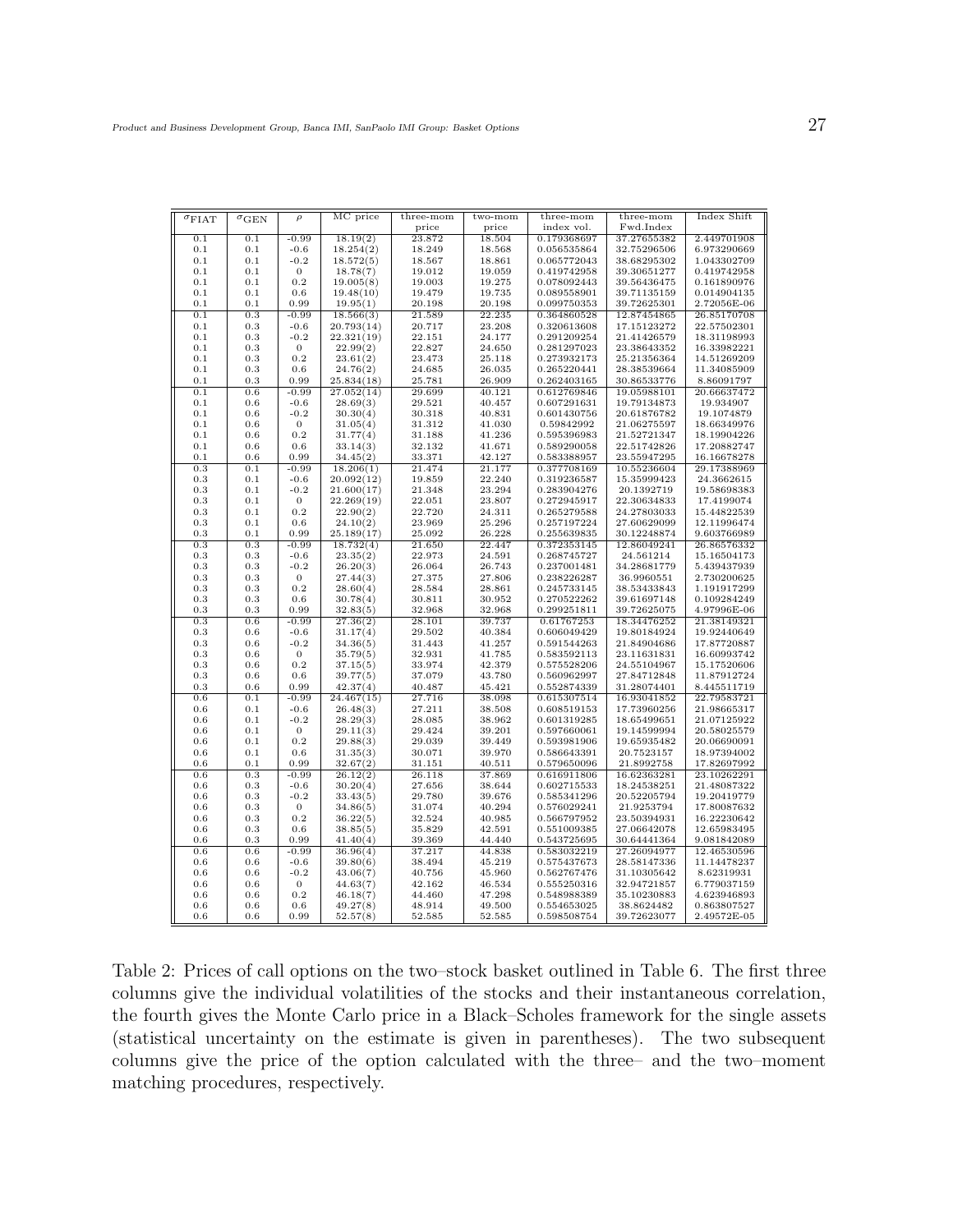| rho              | v1  | v2  | KLD23        | H23          | aKLD23       | aH23         | rel.err. KLD23 | rel.err. H23 |
|------------------|-----|-----|--------------|--------------|--------------|--------------|----------------|--------------|
| $-0.99$          | 0.1 | 0.1 | 0.218838     | 0.131945     | 0.241505     | 0.142837     | $-0.094$       | $-0.076$     |
| $-0.99$          | 0.1 | 0.2 | 0.222958     | 0.15232      | 0.225789     | 0.154711     | $-0.013$       | $-0.015$     |
| $-0.99$          | 0.1 | 0.3 | 0.263829     | 0.194942     | 0.263915     | 0.196539     | $-0.00033$     | $-0.0083$    |
|                  |     |     |              |              |              |              |                |              |
| $-0.99$          | 0.2 | 0.1 | 0.278072     | 0.185579     | 0.285108     | 0.189641     | $-0.025$       | $-0.021$     |
| $-0.99$          | 0.2 | 0.2 | 0.269175     | 0.182059     | 0.274568     | 0.185373     | $-0.020$       | $-0.018$     |
|                  |     |     |              |              |              |              |                |              |
| $-0.99$          | 0.3 | 0.1 | 0.313993     | 0.226037     | 0.315621     | 0.22846      | $-0.0052$      | $-0.011$     |
| $-0.99$          | 0.3 | 0.2 | 0.354847     | 0.250804     | 0.357976     | 0.253975     | $-0.0087$      | $-0.012$     |
| $-0.99$          | 0.3 | 0.3 | 0.27737      | 0.205057     | 0.277309     | 0.20661      | 0.00022        | $-0.0075$    |
|                  |     |     |              |              |              |              |                |              |
| $\theta$         | 0.1 | 0.1 | 2.03548e-005 | 9.54271e-006 | 2.49846e-006 | $1.3e-006$   | 7.1            | 6.6          |
| $\mathbf{0}$     | 0.1 | 0.2 | 0.0125227    | 0.00744924   | 0.01208      | 0.00728964   | 0.037          | 0.022        |
| $\theta$         | 0.1 | 0.3 | 0.0758187    | 0.0563726    | 0.0750839    | 0.0564204    | 0.0098         | $-0.00085$   |
|                  |     |     |              |              |              |              |                |              |
| $\theta$         | 0.2 | 0.1 | 0.00986339   | 0.0057038    | 0.00944828   | 0.00556002   | 0.044          | 0.026        |
| 0                | 0.2 | 0.2 | 0.000447922  | 0.000213649  | 0.000154143  | 7.92155e-005 | 1.9            | 1.7          |
| 0                | 0.2 | 0.3 | 0.0208195    | 0.0138063    | 0.0200611    | 0.0134852    | 0.038          | 0.024        |
| $\mathbf{0}$     | 0.2 | 0.4 | 0.131393     | 0.105765     | 0.130439     | 0.106207     | 0.0073         | $-0.0042$    |
|                  |     |     |              |              |              |              |                |              |
| $\theta$         | 0.3 | 0.1 | 0.0765328    | 0.0563849    | 0.0759533    | 0.0564474    | 0.0076         | $-0.0011$    |
| $\mathbf{0}$     | 0.3 | 0.2 | 0.0135796    | 0.00850388   | 0.0128723    | 0.00823717   | 0.055          | 0.032        |
| $\mathbf{0}$     | 0.3 | 0.3 | 0.00324979   | 0.00175223   | 0.00248637   | 0.00142438   | 0.31           | 0.23         |
| $\overline{0}$   | 0.3 | 0.4 | 0.052081     | 0.03988      | 0.0508833    | 0.0395785    | 0.024          | 0.0076       |
|                  |     |     |              |              |              |              |                |              |
| $\mathbf{0}$     | 0.4 | 0.1 | 0.214642     | 0.170028     | 0.213671     | 0.170692     | 0.0045         | $-0.0039$    |
| $\theta$         | 0.4 | 0.2 | 0.121511     | 0.0968438    | 0.120635     | 0.0972102    | 0.0073         | $-0.0038$    |
| $\boldsymbol{0}$ | 0.4 | 0.3 | 0.0360245    | 0.0263782    | 0.03479      | 0.0259586    | 0.035          | 0.016        |
| $\overline{0}$   | 0.4 | 0.4 | 0.0200428    | 0.013843     | 0.0185312    | 0.01323      | 0.082          | 0.046        |
|                  |     |     |              |              |              |              |                |              |
| 0.99             | 0.1 | 0.2 | 0.00247715   | 0.00131638   | 0.00204039   | 0.00112665   | 0.21           | 0.17         |
| 0.99             | 0.1 | 0.3 | 0.0261437    | 0.0179323    | 0.0252194    | 0.0175598    | 0.037          | 0.021        |
| 0.99             | 0.1 | 0.4 | 0.105989     | 0.0852947    | 0.104825     | 0.0855886    | 0.011          | $-0.0034$    |
|                  |     |     |              |              |              |              |                |              |
| 0.99             | 0.2 | 0.1 | 0.00248854   | 0.00133487   | 0.00211696   | 0.00116846   | 0.18           | 0.14         |
| 0.99             | 0.2 | 0.3 | 0.00296912   | 0.00158455   | 0.00207561   | 0.00118835   | 0.43           | 0.33         |
| 0.99             | 0.2 | 0.4 | 0.0341034    | 0.025326     | 0.0326595    | 0.0248244    | 0.044          | 0.020        |
|                  |     |     |              |              |              |              |                |              |
| 0.99             | 0.3 | 0.1 | 0.0273298    | 0.0187098    | 0.0265303    | 0.0184368    | 0.030          | 0.015        |
| 0.99             | 0.3 | 0.2 | 0.00288854   | 0.00154994   | 0.00207492   | 0.00118583   | 0.39           | 0.31         |
| 0.99             | 0.3 | 0.3 | 3.91215e-006 | 1.17163e-006 | $1.7e-10$    | $3.2e-010$   | 23011.6        | 3700.56      |
| 0.99             | 0.3 | 0.4 | 0.00569767   | 0.00314874   | 0.00372715   | 0.00232535   | 0.53           | 0.35         |
|                  |     |     |              |              |              |              |                |              |
| 0.99             | 0.4 | 0.1 | 0.112083     | 0.0899206    | 0.111135     | 0.0902053    | 0.0085         | $-0.0032$    |
| 0.99             | 0.4 | 0.2 | 0.034608     | 0.0256035    | 0.0330881    | 0.02504      | 0.046          | 0.023        |
| 0.99             | 0.4 | 0.3 | 0.00546638   | 0.0030425    | 0.00366671   | 0.00227812   | 0.49           | 0.34         |
|                  |     |     |              |              |              |              |                |              |

Table 3: A check of the numerical procedure used to calculate the distances among distributions through Monte Carlo: for different correlations and individual volatilities, we report in columns four and five the Monte-Carlo-calculated distances, in columns six and seven the same quantities calculated through numerical integration, in the last two columns the percentage errors in the calculation.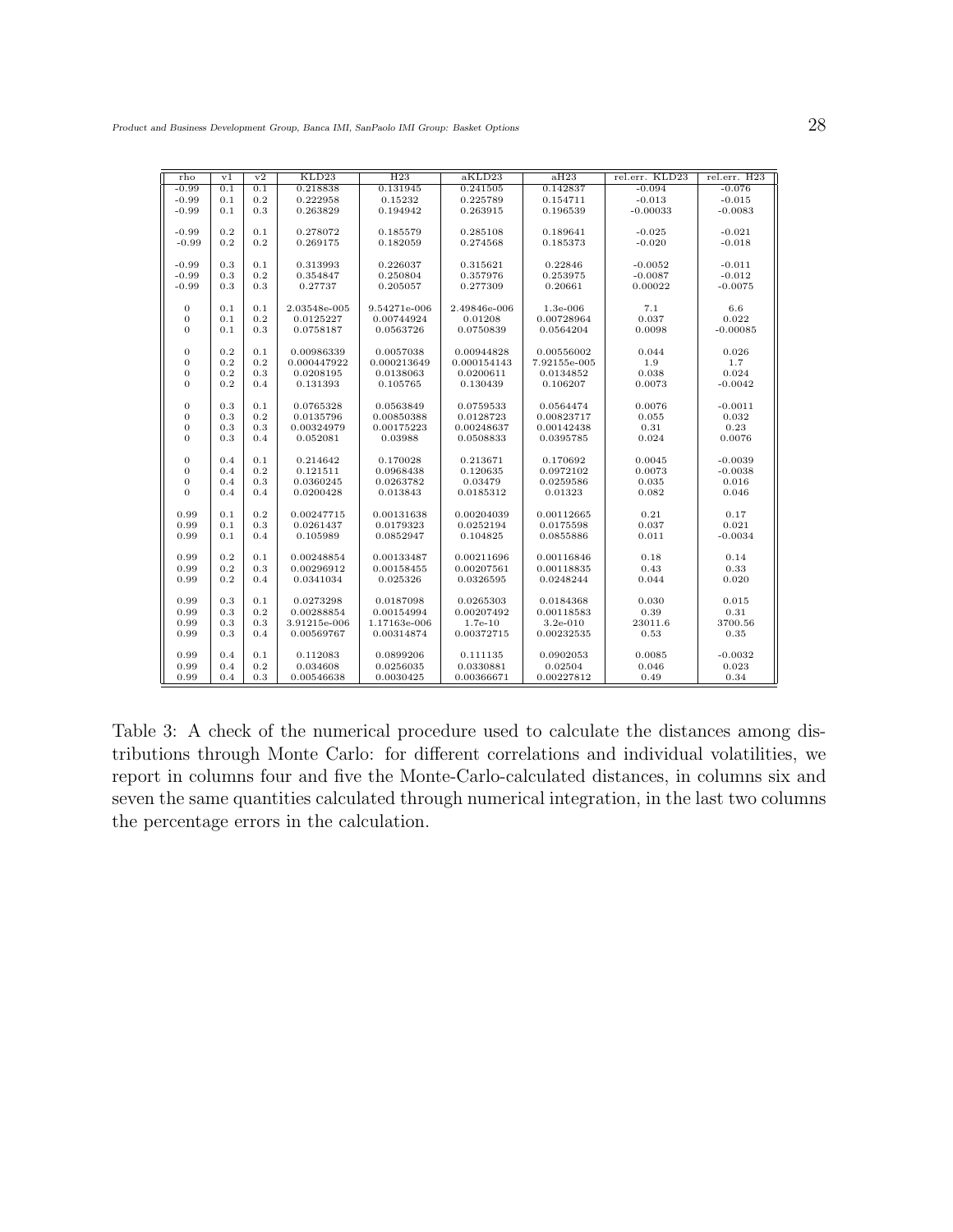| rho     | v <sub>1</sub> | v2  | KLD23    | H <sub>23</sub> | KLD2b    | H2b      | KLD3b     | H3b       |
|---------|----------------|-----|----------|-----------------|----------|----------|-----------|-----------|
| $-0.99$ | 0.1            | 0.1 | 0.218838 | 0.131945        | 0.205638 | 0.103334 | 0.0466358 | 0.0122691 |
| $-0.99$ | 0.1            | 0.2 | 0.222958 | 0.15232         | 0.378935 | 0.237993 | 0.0815244 | 0.0498708 |
| $-0.99$ | 0.1            | 0.3 | 0.263829 | 0.194942        | 0.488671 | 0.319677 | 0.150626  | 0.103711  |
| $-0.99$ | 0.1            | 0.4 | 0.364353 | 0.276284        | 0.651024 | 0.423278 | 0.226744  | 0.161889  |
| $-0.99$ | 0.1            | 0.5 | 0.52253  | 0.389967        | 0.859131 | 0.543759 | 0.310822  | 0.223349  |
| $-0.99$ | 0.1            | 0.6 | 0.747401 | 0.534888        | 1.10166  | 0.674223 | 0.39278   | 0.282593  |
|         |                |     |          |                 |          |          |           |           |
| $-0.99$ | 0.2            | 0.1 | 0.278072 | 0.185579        | 0.413961 | 0.249738 | 0.0630203 | 0.0349268 |
| $-0.99$ | 0.2            | 0.2 | 0.269175 | 0.182059        | 0.345933 | 0.207495 | 0.0369139 | 0.0176367 |
| $-0.99$ | 0.2            | 0.3 | 0.344408 | 0.247488        | 0.475467 | 0.303794 | 0.074178  | 0.0414038 |
| $-0.99$ | 0.2            | 0.4 | 0.440804 | 0.324966        | 0.620168 | 0.405165 | 0.135779  | 0.0832207 |
| $-0.99$ | 0.2            | 0.5 | 0.5845   | 0.425442        | 0.780567 | 0.510204 | 0.190715  | 0.12302   |
| $-0.99$ | 0.2            | 0.6 | 0.79381  | 0.555048        | 0.95729  | 0.620269 | 0.224679  | 0.146796  |
|         |                |     |          |                 |          |          |           |           |
| $-0.99$ | 0.3            | 0.1 | 0.313993 | 0.226037        | 0.543327 | 0.344283 | 0.151778  | 0.0994899 |
| $-0.99$ | 0.3            | 0.2 | 0.354847 | 0.250804        | 0.442019 | 0.279974 | 0.0520929 | 0.0250491 |
| $-0.99$ | 0.3            | 0.3 | 0.27737  | 0.205057        | 0.413571 | 0.269918 | 0.0749936 | 0.0427038 |
| $-0.99$ | 0.3            | 0.4 | 0.38355  | 0.288381        | 0.49624  | 0.333911 | 0.072609  | 0.0402728 |
| $-0.99$ | 0.3            | 0.5 | 0.558177 | 0.410284        | 0.62032  | 0.424071 | 0.0671154 | 0.0325614 |
| $-0.99$ | 0.3            | 0.6 | 0.779854 | 0.548832        | 0.76553  | 0.524921 | 0.11671   | 0.0286924 |
|         |                |     |          |                 |          |          |           |           |
| $-0.99$ | 0.4            | 0.1 | 0.415552 | 0.30643         | 0.707351 | 0.447946 | 0.232912  | 0.161783  |
| $-0.99$ | 0.4            | 0.2 | 0.479655 | 0.34425         | 0.593016 | 0.386193 | 0.0839096 | 0.0466189 |
| $-0.99$ | 0.4            | 0.3 | 0.367315 | 0.275285        | 0.466945 | 0.313785 | 0.0604056 | 0.0323824 |
| $-0.99$ | 0.4            | 0.4 | 0.298797 | 0.234079        | 0.460432 | 0.31628  | 0.108052  | 0.0663061 |
| $-0.99$ | 0.4            | 0.5 | 0.439902 | 0.339211        | 0.522838 | 0.366877 | 0.0596868 | 0.0317828 |
| $-0.99$ | 0.4            | 0.6 | 0.697456 | 0.50669         | 0.625387 | 0.44507  | 0.353023  | 0.0328962 |
|         |                |     |          |                 |          |          |           |           |
| $-0.99$ | 0.5            | 0.1 | 0.579246 | 0.421093        | 0.912306 | 0.566172 | 0.314723  | 0.222994  |
| $-0.99$ | 0.5            | 0.2 | 0.638226 | 0.45162         | 0.757402 | 0.495773 | 0.123541  | 0.0726772 |
| $-0.99$ | 0.5            | 0.3 | 0.571969 | 0.416126        | 0.579043 | 0.397233 | 0.0911699 | 0.0182084 |
| $-0.99$ | 0.5            | 0.4 | 0.412474 | 0.320184        | 0.498426 | 0.349886 | 0.0574602 | 0.0309544 |
| $-0.99$ | 0.5            | 0.5 | 0.345918 | 0.279226        | 0.496176 | 0.354114 | 0.113617  | 0.0713113 |
| $-0.99$ | 0.5            | 0.6 | 0.541518 | 0.417485        | 0.546168 | 0.396514 | 0.0932755 | 0.0157356 |
|         |                |     |          |                 |          |          |           |           |
| $-0.99$ | 0.6            | 0.1 | 0.811753 | 0.562102        | 1.15016  | 0.69391  | 0.389074  | 0.277442  |
| $-0.99$ | 0.6            | 0.2 | 0.86123  | 0.588191        | 0.937644 | 0.609372 | 0.155307  | 0.0880039 |
| $-0.99$ | 0.6            | 0.3 | 0.829726 | 0.572337        | 0.721927 | 0.498392 | 0.377364  | 0.0439781 |
| $-0.99$ | 0.6            | 0.4 | 0.700628 | 0.505369        | 0.58638  | 0.418798 | 0.673677  | 0.0590863 |
| $-0.99$ | 0.6            | 0.5 | 0.506447 | 0.394764        | 0.525409 | 0.381653 | 0.0774958 | 0.0155701 |
| $-0.99$ | 0.6            | 0.6 | 0.427892 | 0.345799        | 0.521773 | 0.383757 | 0.0775218 | 0.04483   |
|         |                |     |          |                 |          |          |           |           |
|         |                |     |          |                 |          |          |           |           |

Table 4: Distances between distributions for correlation equal to -0.99, for different configurations of the individual volatilities: prefixes "KLD" and "H" denote the Kullback-Leibler and Hellinger distances, respectively; suffixes "23", "2b" and "3b" denote distances between two- and three-moment matching distributions, two-moment matching and simulated basket distribution, three-moment and simulated basket distributions, respectively.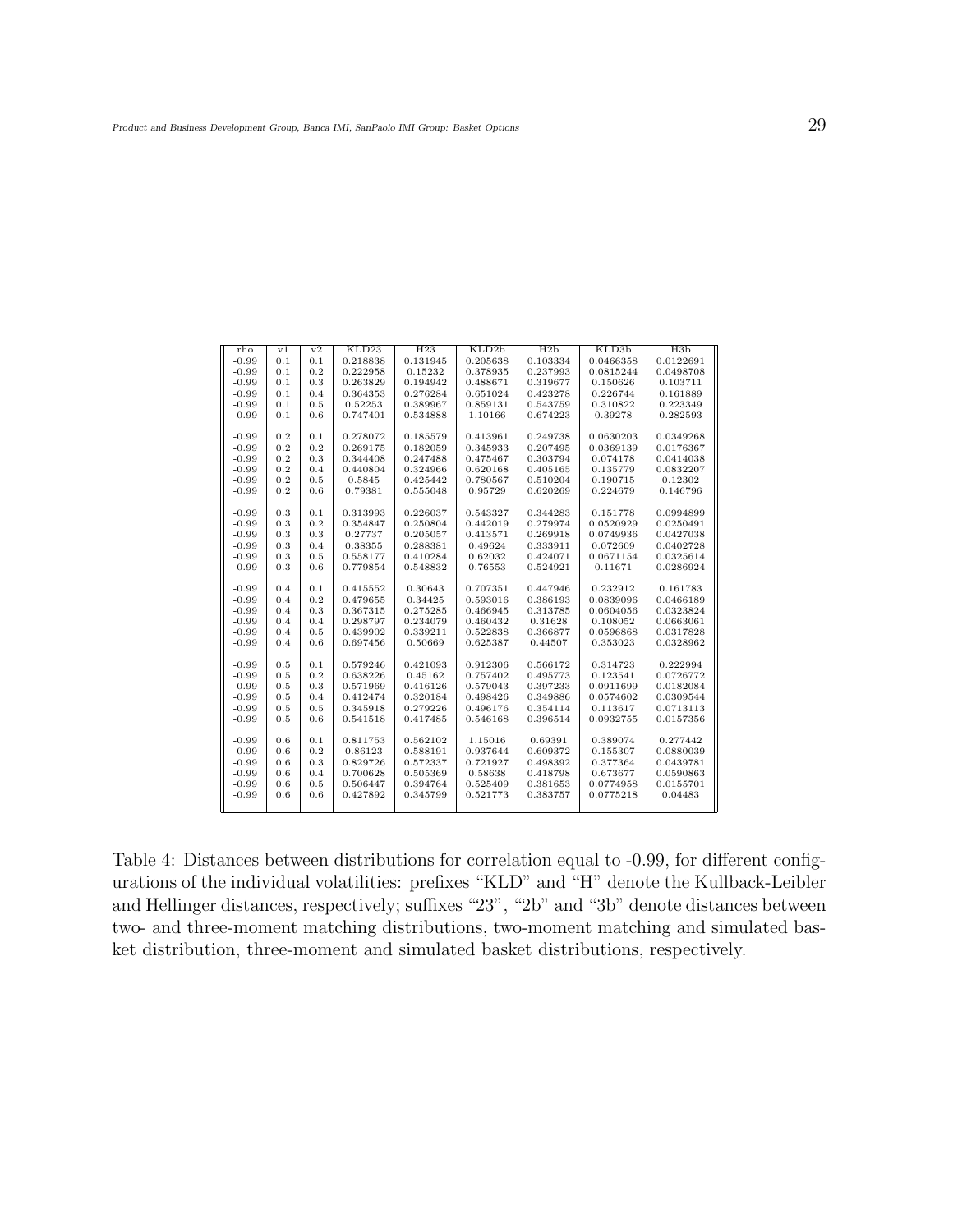| rho              | v1  | v <sub>2</sub> | KLD23        | H <sub>23</sub> | KLD2b       | H2b            | KLD <sub>3</sub> b | H3b          |
|------------------|-----|----------------|--------------|-----------------|-------------|----------------|--------------------|--------------|
| $\mathbf{0}$     | 0.1 | 0.1            | 2.03548e-005 | 9.54271e-006    | 0.000140322 | $6.86961e-005$ | 0.000146713        | 7.11875e-005 |
| $\mathbf{0}$     | 0.1 | 0.2            | 0.0125227    | 0.00744924      | 0.0071684   | 0.00358477     | 0.00385037         | 0.00133796   |
| $\mathbf{0}$     | 0.1 | 0.3            | 0.0758187    | 0.0563726       | 0.0408127   | 0.0239167      | 0.0572321          | 0.0104558    |
| $\overline{0}$   | 0.1 | 0.4            | 0.200258     | 0.160586        | 0.111815    | 0.0732579      | 0.266938           | 0.0331652    |
| $\mathbf{0}$     | 0.1 | 0.5            | 0.390454     | 0.307333        | 0.227022    | 0.158684       | 0.686602           | 0.0706529    |
| $\mathbf{0}$     | 0.1 | 0.6            | 0.647891     | 0.481056        | 0.387918    | 0.277853       | 1.27488            | 0.125002     |
|                  |     |                |              |                 |             |                |                    |              |
| $\mathbf{0}$     | 0.2 | 0.1            | 0.00986339   | 0.0057038       | 0.00537269  | 0.00262088     | 0.00327326         | 0.00123624   |
| $\mathbf{0}$     | 0.2 | 0.2            | 0.000447922  | 0.000213649     | 0.000397248 | 0.000178155    | 0.000452666        | 0.000201092  |
| $\mathbf{0}$     | 0.2 | 0.3            | 0.0208195    | 0.0138063       | 0.00554336  | 0.00269605     | 0.0243588          | 0.0060096    |
| $\overline{0}$   | 0.2 | 0.4            | 0.131393     | 0.105765        | 0.0330267   | 0.0184525      | 0.392242           | 0.0477799    |
| $\boldsymbol{0}$ | 0.2 | 0.5            | 0.337531     | 0.270964        | 0.0977425   | 0.0606575      | 1.24246            | 0.125243     |
| $\mathbf{0}$     | 0.2 | 0.6            | 0.614648     | 0.459699        | 0.205713    | 0.137447       | 2.18084            | 0.213401     |
|                  |     |                |              |                 |             |                |                    |              |
| $\mathbf{0}$     | 0.3 | 0.1            | 0.0765328    | 0.0563849       | 0.0373632   | 0.0212218      | 0.0688288          | 0.0126113    |
| $\mathbf{0}$     | 0.3 | 0.2            | 0.0135796    | 0.00850388      | 0.00352887  | 0.00163265     | 0.0130374          | 0.0040226    |
| $\mathbf{0}$     | 0.3 | 0.3            | 0.00324979   | 0.00175223      | 0.00139718  | 0.000598234    | 0.00263712         | 0.0010667    |
| $\overline{0}$   | 0.3 | 0.4            | 0.052081     | 0.03988         | 0.00714095  | 0.00351836     | 0.156625           | 0.0239217    |
| $\boldsymbol{0}$ | 0.3 | 0.5            | 0.246209     | 0.20385         | 0.0338496   | 0.0188801      | 1.25359            | 0.126827     |
| $\mathbf{0}$     | 0.3 | 0.6            | 0.55169      | 0.423695        | 0.097609    | 0.0597938      | 2.66157            | 0.261888     |
|                  |     |                |              |                 |             |                |                    |              |
| $\mathbf{0}$     | 0.4 | 0.1            | 0.214642     | 0.170028        | 0.1084      | 0.0691868      | 0.370033           | 0.0421094    |
| $\overline{0}$   | 0.4 | 0.2            | 0.121511     | 0.0968438       | 0.0257942   | 0.0139214      | 0.386015           | 0.0482085    |
| $\mathbf{0}$     | 0.4 | 0.3            | 0.0360245    | 0.0263782       | 0.00475006  | 0.00224611     | 0.0906869          | 0.0164131    |
| $\overline{0}$   | 0.4 | 0.4            | 0.0200428    | 0.013843        | 0.00337574  | 0.00154235     | 0.0396564          | 0.00870625   |
| $\mathbf{0}$     | 0.4 | 0.5            | 0.133688     | 0.112584        | 0.0110779   | 0.00568262     | 0.749945           | 0.0792556    |
| $\mathbf{0}$     | 0.4 | 0.6            | 0.443227     | 0.354811        | 0.0409504   | 0.0231643      | 2.66987            | 0.256253     |
|                  |     |                |              |                 |             |                |                    |              |
| $\mathbf{0}$     | 0.5 | 0.1            | 0.421459     | 0.325621        | 0.225561    | 0.154442       | 0.885229           | 0.0878191    |
| $\overline{0}$   | 0.5 | 0.2            | 0.347493     | 0.2761          | 0.0851904   | 0.0516173      | 1.42164            | 0.140675     |
| $\mathbf{0}$     | 0.5 | 0.3            | 0.22827      | 0.188721        | 0.0253467   | 0.0137065      | 1.24387            | 0.124694     |
| $\overline{0}$   | 0.5 | 0.4            | 0.103791     | 0.0864284       | 0.00811102  | 0.00403361     | 0.542399           | 0.0620074    |
| $\mathbf{0}$     | 0.5 | 0.5            | 0.0779295    | 0.0647728       | 0.00729799  | 0.00356486     | 0.39218            | 0.0454111    |
| $\mathbf{0}$     | 0.5 | 0.6            | 0.292278     | 0.246853        | 0.0181572   | 0.00961736     | 2.02903            | 0.18953      |
|                  |     |                |              |                 |             |                |                    |              |
| $\boldsymbol{0}$ | 0.6 | 0.1            | 0.699886     | 0.506027        | 0.390641    | 0.275477       | 1.48501            | 0.149327     |
| $\mathbf{0}$     | 0.6 | 0.2            | 0.651246     | 0.480124        | 0.191427    | 0.125504       | 2.53976            | 0.245299     |
| $\mathbf{0}$     | 0.6 | 0.3            | 0.563175     | 0.427771        | 0.0819161   | 0.0491097      | 2.89708            | 0.281373     |
| $\mathbf{0}$     | 0.6 | 0.4            | 0.422827     | 0.338669        | 0.0311138   | 0.0171874      | 2.66881            | 0.254568     |
| $\mathbf{0}$     | 0.6 | 0.5            | 0.249081     | 0.212021        | 0.0142666   | 0.00737331     | 1.77329            | 0.164523     |
| $\overline{0}$   | 0.6 | 0.6            | 0.203063     | 0.176558        | 0.0138126   | 0.00708588     | 1.49339            | 0.133764     |

Table 5: Distances between distributions for zero correlation, for different configurations of the individual volatilities: prefixes "KLD" and "H" denote the Kullback-Leibler and Hellinger distances, respectively; suffixes "23", "2b" and "3b" denote distances between two- and three-moment matching distributions, two-moment matching and simulated basket distribution, three-moment and simulated basket distributions, respectively.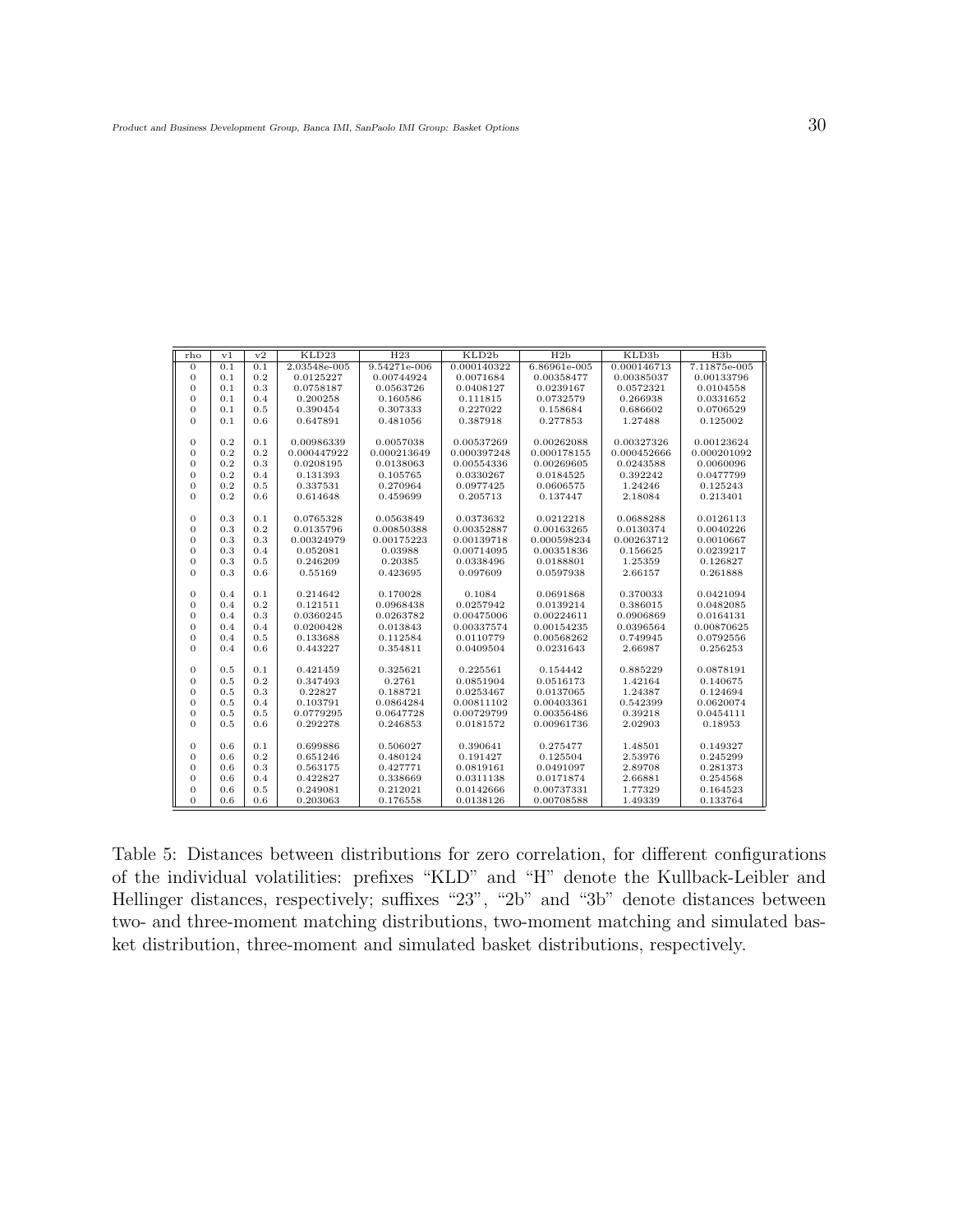| rho  | v <sub>1</sub> | v2  | KLD23          | H <sub>23</sub> | KLD <sub>2</sub> b | H2 <sub>b</sub> | KLD <sub>3</sub> b | H3b          |
|------|----------------|-----|----------------|-----------------|--------------------|-----------------|--------------------|--------------|
| 0.99 | 0.1            | 0.1 | $\overline{0}$ | $\overline{0}$  | 0.000107971        | $5.11245e-005$  | 0.000107971        | 5.11245e-005 |
| 0.99 | 0.1            | 0.2 | 0.00247715     | 0.00131638      | 0.00180259         | 0.000887342     | 0.000506053        | 0.000225129  |
| 0.99 | 0.1            | 0.3 | 0.0261437      | 0.0179323       | 0.0151956          | 0.00878737      | 0.00870935         | 0.00240444   |
| 0.99 | 0.1            | 0.4 | 0.105989       | 0.0852947       | 0.0554089          | 0.0367852       | 0.1053             | 0.0165266    |
| 0.99 | 0.1            | 0.5 | 0.273531       | 0.225125        | 0.136948           | 0.0993227       | 0.581213           | 0.0615275    |
| 0.99 | 0.1            | 0.6 | 0.53764        | 0.416669        | 0.268315           | 0.202482        | 1.67602            | 0.146105     |
|      |                |     |                |                 |                    |                 |                    |              |
| 0.99 | 0.2            | 0.1 | 0.00248854     | 0.00133487      | 0.00173617         | 0.000876315     | 0.000566874        | 0.000248296  |
| 0.99 | 0.2            | 0.2 | 1.34346e-010   | 6.71732e-011    | 0.000401436        | 0.00018961      | 0.000401448        | 0.000189616  |
| 0.99 | 0.2            | 0.3 | 0.00296912     | 0.00158455      | 0.00160406         | 0.000755162     | 0.00164385         | 0.000646363  |
| 0.99 | 0.2            | 0.4 | 0.0341034      | 0.025326        | 0.0111926          | 0.00610658      | 0.0452897          | 0.0086098    |
| 0.99 | 0.2            | 0.5 | 0.151168       | 0.128071        | 0.0433732          | 0.0269546       | 0.489087           | 0.0538192    |
| 0.99 | 0.2            | 0.6 | 0.396959       | 0.323941        | 0.112782           | 0.0771913       | 1.7243             | 0.162367     |
|      |                |     |                |                 |                    |                 |                    |              |
| 0.99 | 0.3            | 0.1 | 0.0273298      | 0.0187098       | 0.0156094          | 0.00898144      | 0.00856241         | 0.00258375   |
| 0.99 | 0.3            | 0.2 | 0.00288854     | 0.00154994      | 0.00161802         | 0.000753736     | 0.00159446         | 0.000661345  |
| 0.99 | 0.3            | 0.3 | 3.91215e-006   | 1.17163e-006    | 0.00108095         | 0.000490822     | 0.00106388         | 0.000487976  |
| 0.99 | 0.3            | 0.4 | 0.00569767     | 0.00314874      | 0.00242609         | 0.00111609      | 0.00500561         | 0.00187435   |
| 0.99 | 0.3            | 0.5 | 0.0604346      | 0.0495344       | 0.0109638          | 0.00575735      | 0.22298            | 0.0272083    |
| 0.99 | 0.3            | 0.6 | 0.251215       | 0.214938        | 0.040486           | 0.0241799       | 1.405              | 0.130163     |
|      |                |     |                |                 |                    |                 |                    |              |
| 0.99 | 0.4            | 0.1 | 0.112083       | 0.0899206       | 0.0570993          | 0.0374854       | 0.129105           | 0.0184497    |
| 0.99 | 0.4            | 0.2 | 0.034608       | 0.0256035       | 0.0111801          | 0.00604018      | 0.0471548          | 0.00881703   |
| 0.99 | 0.4            | 0.3 | 0.00546638     | 0.0030425       | 0.00230223         | 0.00104461      | 0.00468877         | 0.00178471   |
| 0.99 | 0.4            | 0.4 | 3.57694e-009   | 1.78847e-009    | 0.00216022         | 0.000953194     | 0.00216026         | 0.000953218  |
| 0.99 | 0.4            | 0.5 | 0.0120589      | 0.00768187      | 0.00351894         | 0.00159972      | 0.0233744          | 0.00554219   |
| 0.99 | 0.4            | 0.6 | 0.119706       | 0.104229        | 0.0118259          | 0.00608048      | 0.781695           | 0.0736051    |
|      |                |     |                |                 |                    |                 |                    |              |
| 0.99 | 0.5            | 0.1 | 0.291476       | 0.236958        | 0.140415           | 0.100492        | 0.655374           | 0.0686964    |
| 0.99 | 0.5            | 0.2 | 0.155735       | 0.131282        | 0.0430273          | 0.0265361       | 0.531289           | 0.0564551    |
| 0.99 | 0.5            | 0.3 | 0.060377       | 0.0490669       | 0.010562           | 0.00555887      | 0.201945           | 0.0270741    |
| 0.99 | 0.5            | 0.4 | 0.0117624      | 0.00747111      | 0.00332857         | 0.0015208       | 0.0221119          | 0.00545388   |
| 0.99 | 0.5            | 0.5 | 1.51803e-008   | 7.58959e-009    | 0.00364798         | 0.00158672      | 0.0036477          | 0.00158659   |
| 0.99 | 0.5            | 0.6 | 0.028717       | 0.022096        | 0.00510558         | 0.00232141      | 0.159045           | 0.0183311    |
|      |                |     |                |                 |                    |                 |                    |              |
| 0.99 | 0.6            | 0.1 | 0.573514       | 0.434252        | 0.274789           | 0.204741        | 1.75092            | 0.158506     |
| 0.99 | 0.6            | 0.2 | 0.414716       | 0.334451        | 0.112145           | 0.0759121       | 1.88212            | 0.171978     |
| 0.99 | 0.6            | 0.3 | 0.256498       | 0.219246        | 0.0393561          | 0.023384        | 1.42439            | 0.134745     |
| 0.99 | 0.6            | 0.4 | 0.119867       | 0.104229        | 0.0114463          | 0.00584327      | 0.737733           | 0.0739362    |
| 0.99 | 0.6            | 0.5 | 0.0280795      | 0.0213199       | 0.00507705         | 0.00227889      | 0.147963           | 0.0177646    |
| 0.99 | 0.6            | 0.6 | 3.98853e-006   | 1.20982e-006    | 0.0054301          | 0.00240345      | 0.00542962         | 0.0024032    |

Table 6: Distances between distributions for correlation equal to 0.99, for different configurations of the individual volatilities: prefixes "KLD" and "H" denote the Kullback-Leibler and Hellinger distances, respectively; suffixes "23", "2b" and "3b" denote distances between two- and three-moment matching distributions, two-moment matching and simulated basket distribution, three-moment and simulated basket distributions, respectively.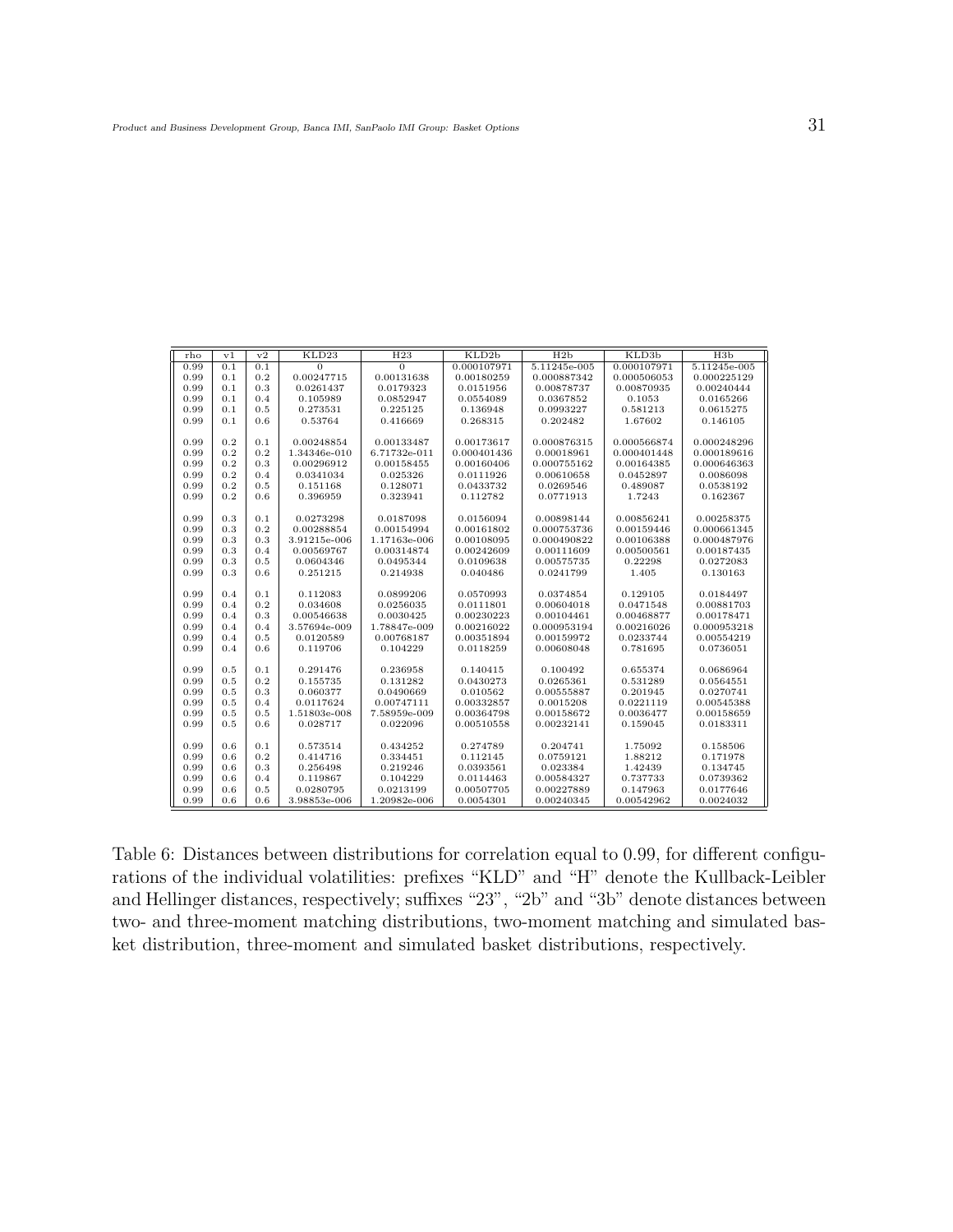

Figure 6: The Hellinger (left) and Kullback-Leibler (right) distances between the twoand the three-moment matching distributions, for fully negative correlation ( $\rho = -0.99$ ), as functions of the two individual volatilities in the range  $(0.60\%)$ . The corresponding contour plots can be seen in Fig. 15.



Figure 7: The Hellinger (left) and Kullback-Leibler (right) distances between the twomoment matching and the basket distributions, for fully negative correlation ( $\rho = -0.99$ ), as functions of the two individual volatilities in the range  $(0.60\%)$ . The corresponding contour plots can be seen in Fig. 16.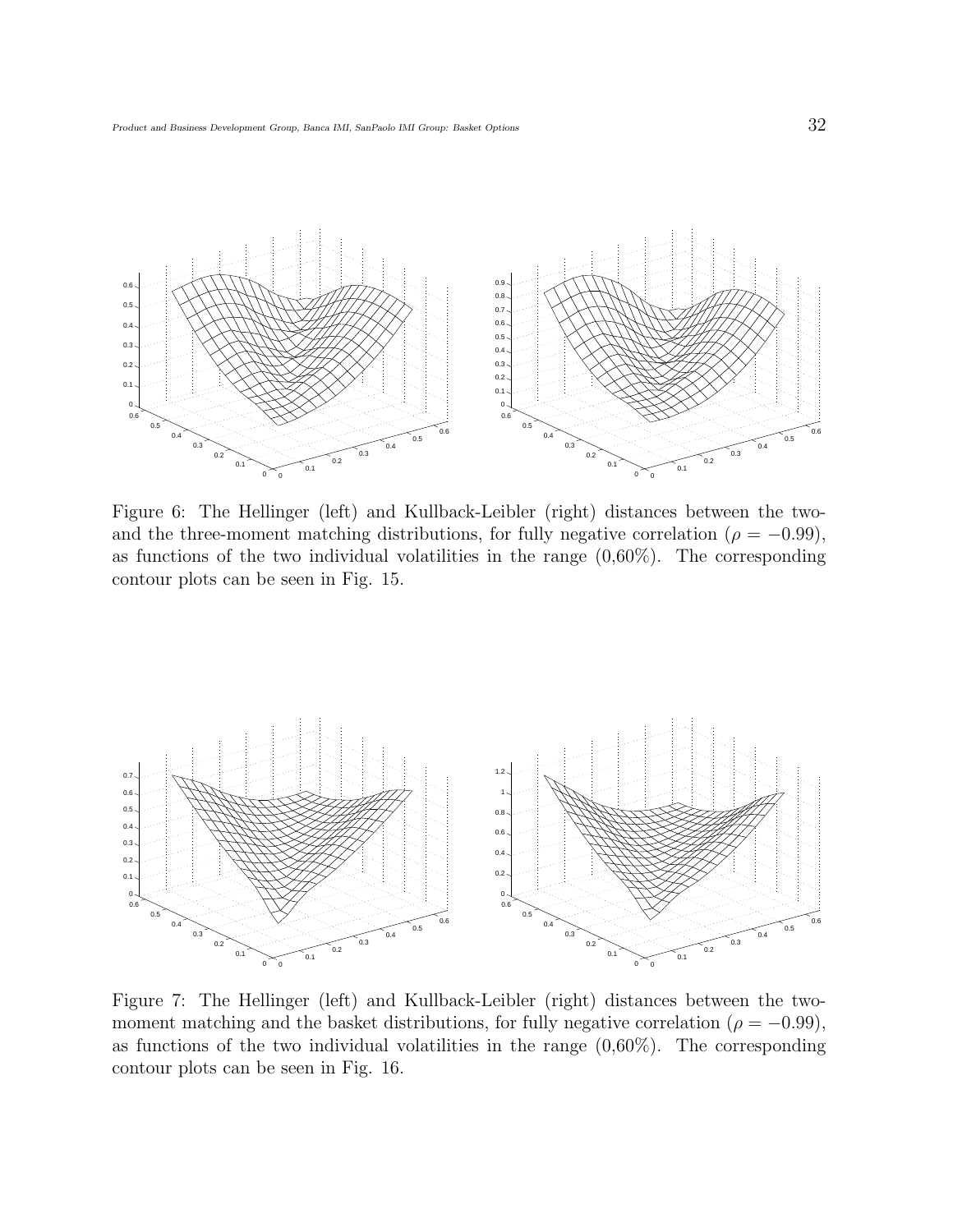

Figure 8: The Hellinger (left) and Kullback-Leibler (right) distances between the threemoment matching and the basket distributions, for fully negative correlation ( $\rho = -0.99$ ), as functions of the two individual volatilities in the range  $(0.60\%)$ . The corresponding contour plots can be seen in Fig. 17.



Figure 9: The Hellinger (left) and Kullback-Leibler (right) distances between the twoand the three-moment matching distributions, for zero correlation as functions of the two individual volatilities in the range  $(0.60\%)$ . The corresponding contour plots can be seen in Fig. 18.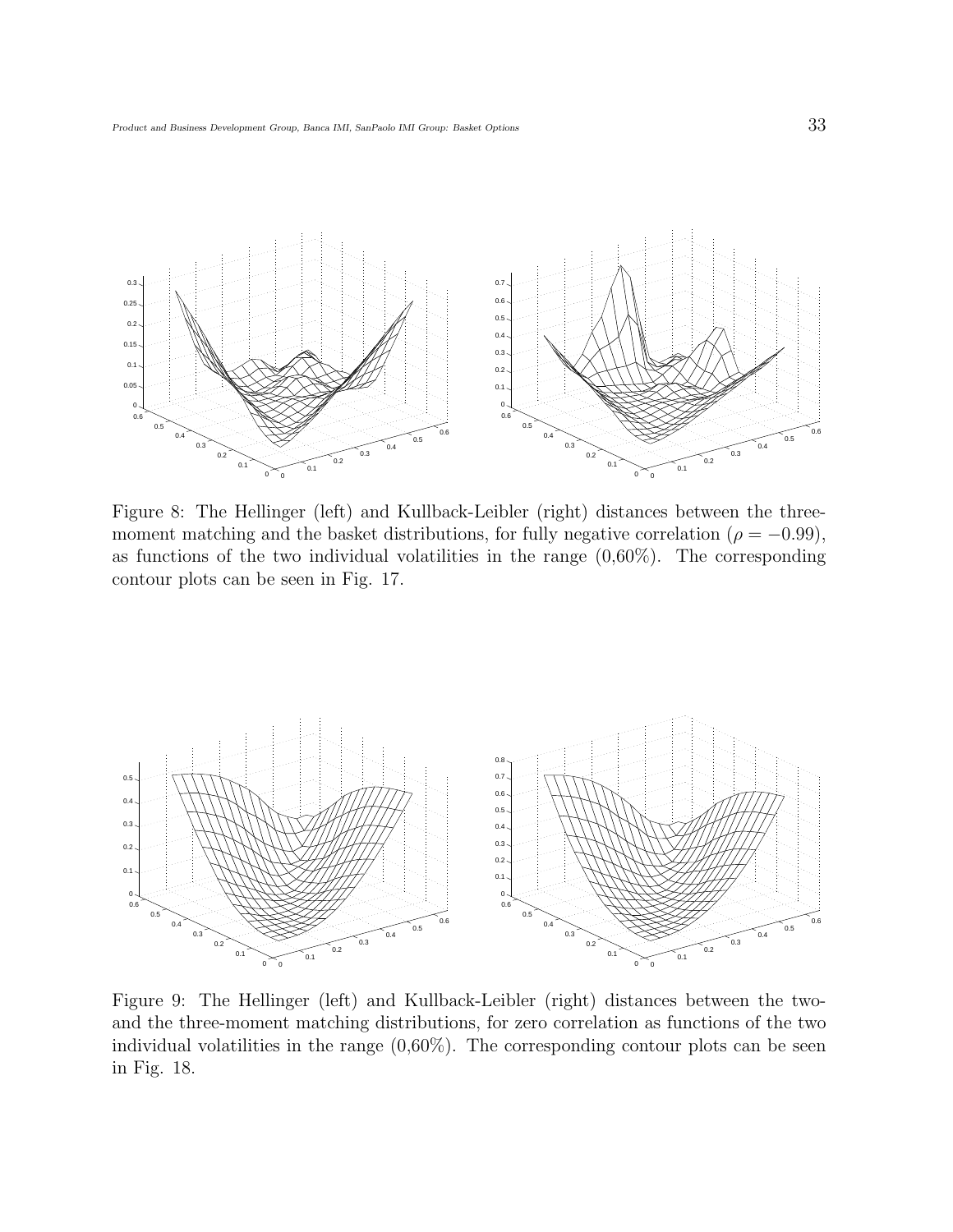

Figure 10: The Hellinger (left) and Kullback-Leibler (right) distances between the twomoment matching and the basket distributions, for zero correlation as functions of the two individual volatilities in the range  $(0.60\%)$ . The corresponding contour plots can be seen in Fig. 19.



Figure 11: The Hellinger (left) and Kullback-Leibler (right) distances between the threemoment matching and the basket distributions, for zero correlation as functions of the two individual volatilities in the range  $(0.60\%)$ . The corresponding contour plots can be seen in Fig. 20.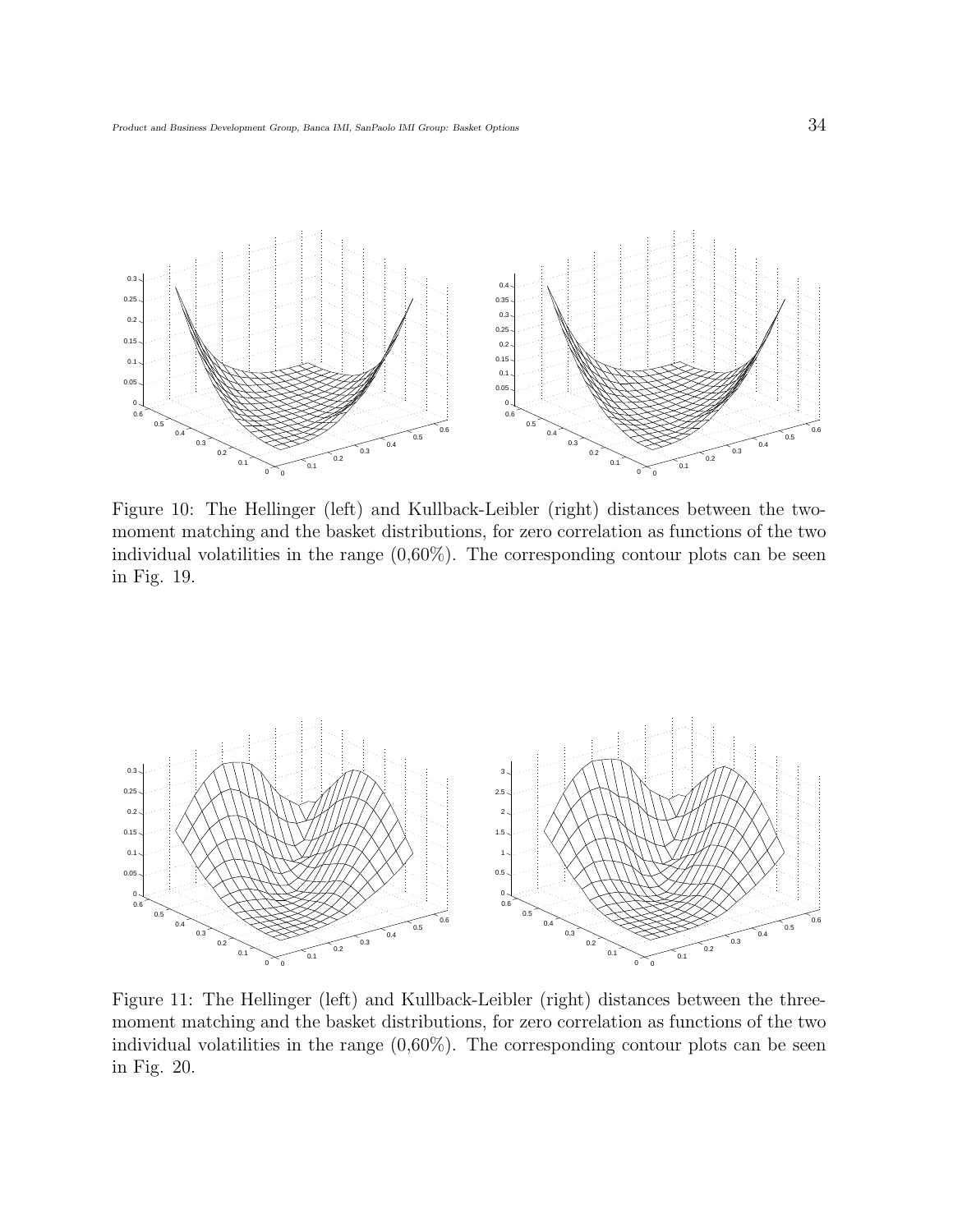

Figure 12: The Hellinger (left) and Kullback-Leibler (right) distances between the twoand the three-moment matching distributions, for fully positive correlation ( $\rho = 0.99$ ), as functions of the two individual volatilities in the range (0,60%). The corresponding contour plots can be seen in Fig. 21.



Figure 13: The Hellinger (left) and Kullback-Leibler (right) distances between the twomoment matching and the basket distributions, for fully positive correlation ( $\rho = 0.99$ ), as functions of the two individual volatilities in the range  $(0.60\%)$ . The corresponding contour plots can be seen in Fig. 22.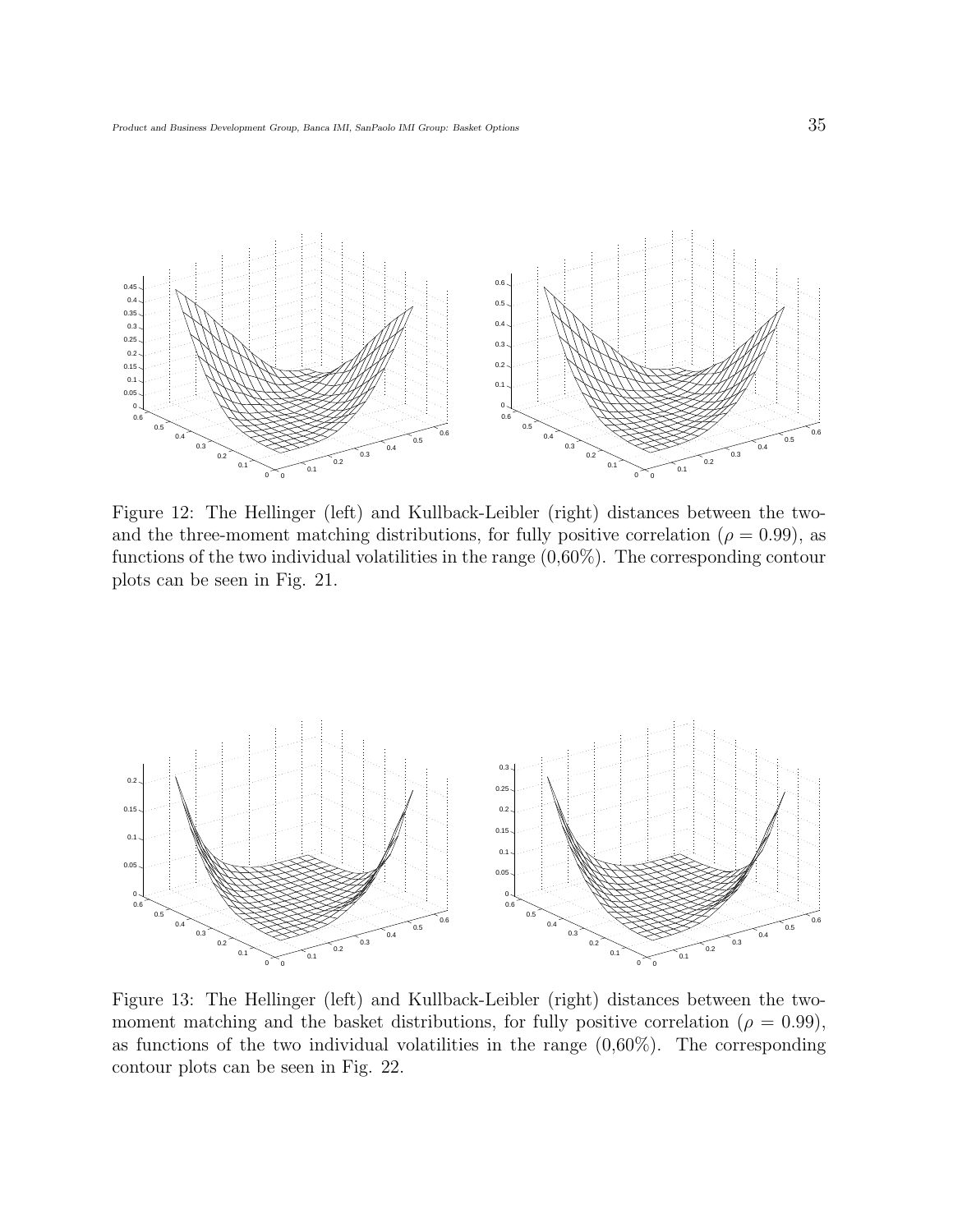

Figure 14: The Hellinger (left) and Kullback-Leibler (right) distances between the threemoment matching and the basket distributions, for fully positive correlation ( $\rho = 0.99$ ), as functions of the two individual volatilities in the range  $(0.60\%)$ . The corresponding contour plots can be seen in Fig. 23.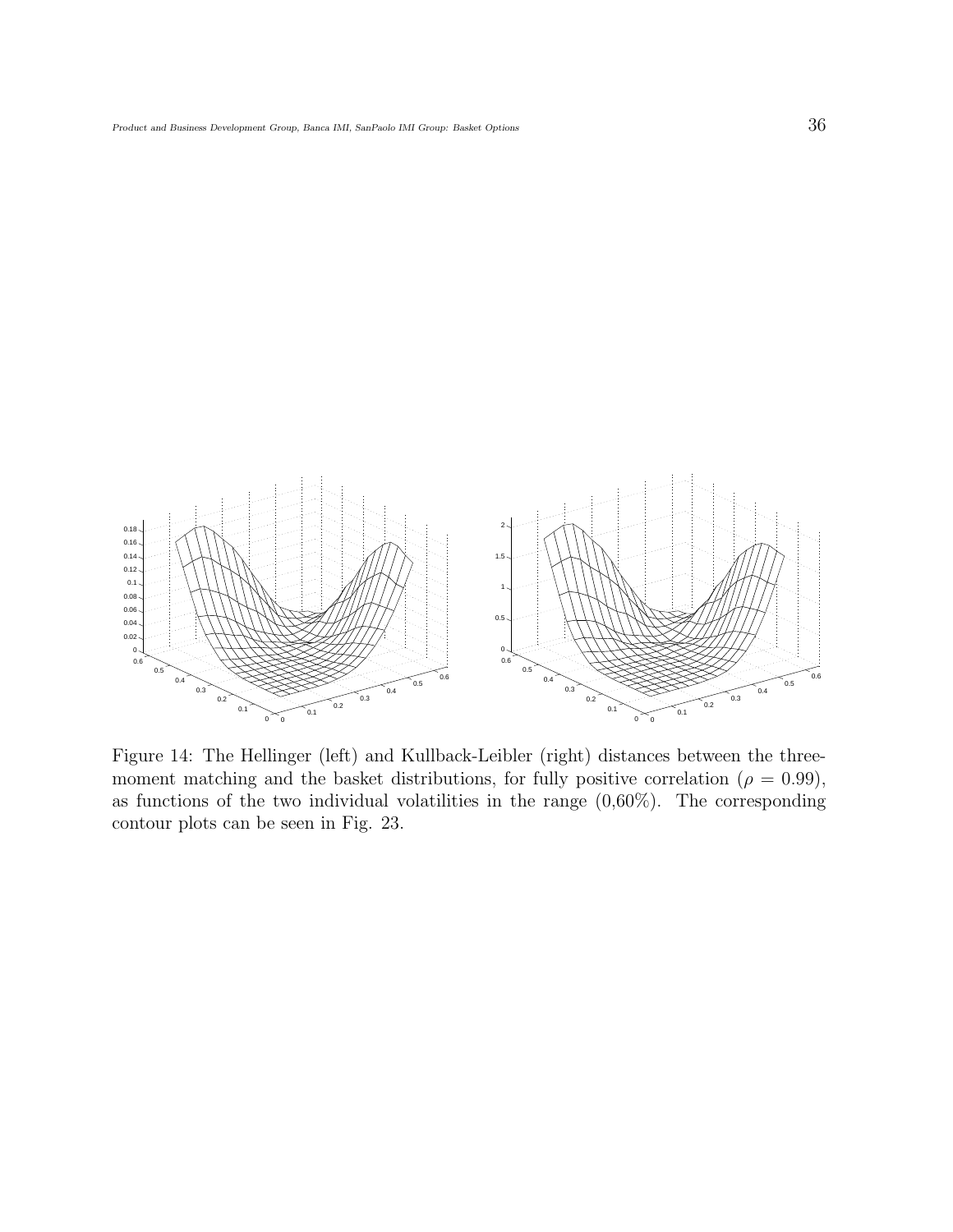

Figure 15: Contour plots of the Hellinger (left) and Kullback-Leibler (right) distances between the two- and the three-moment matching distributions, for fully negative correlation  $(\rho = -0.99)$ , as functions of the two individual volatilities in the range  $(0.60\%)$ . These contour plots correspond to the surfaces shown in Figs. 6.



Figure 16: Contour plot of the Hellinger (left) and Kullback-Leibler (right) distances between the two-moment matching and the basket distributions, for fully negative correlation  $(\rho = -0.99)$ , as functions of the two individual volatilities in the range  $(0.60\%)$ . These contour plots correspond to the surfaces shown in Figs. 7.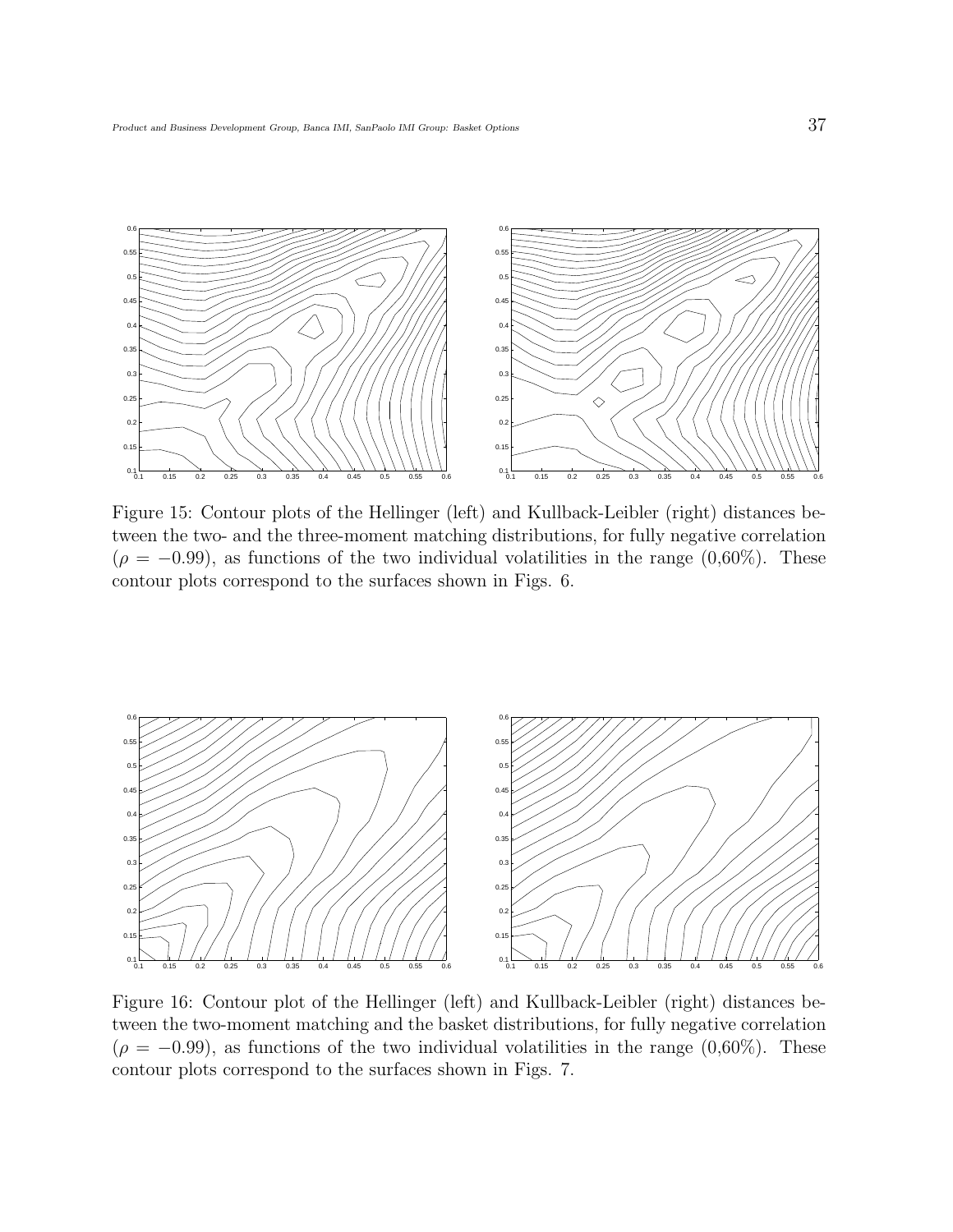

Figure 17: Contour plots of the Hellinger (left) and Kullback-Leibler (right) distances between the three-moment matching and the basket distributions, for fully negative correlation ( $\rho = -0.99$ ), as functions of the two individual volatilities in the range (0,60%). These contour plots correspond to the surfaces shown in Figs. 8.



Figure 18: Contour plots of the Hellinger (left) and Kullback-Leibler (right) distances between the two- and the three-moment matching distributions, for zero correlation as functions of the two individual volatilities in the range  $(0.60\%)$ . These contour plots correspond to the surfaces shown in Figs. 9.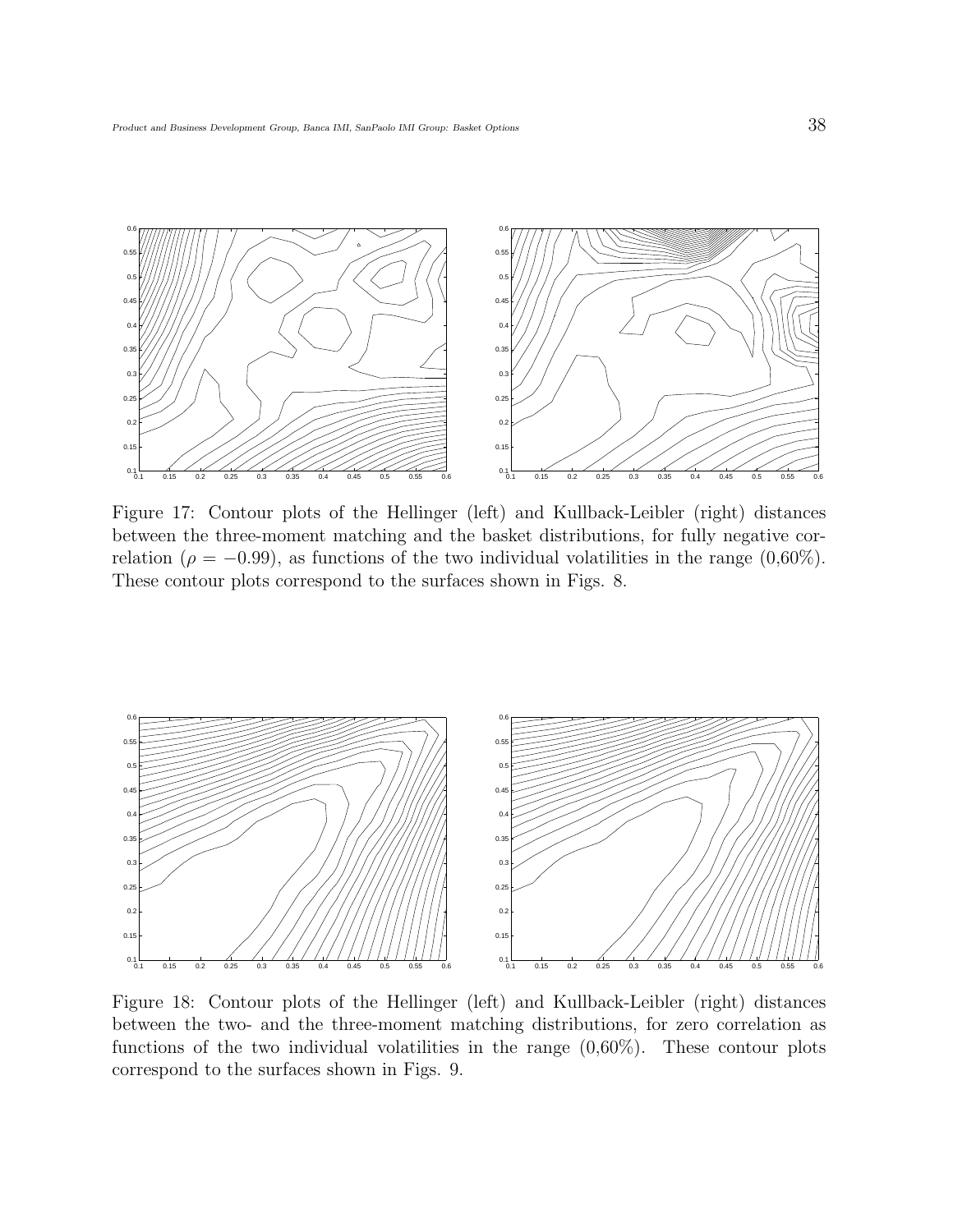

Figure 19: Contour plots of the Hellinger (left) and Kullback-Leibler (right) distances between the two-moment matching and the basket distributions, for zero correlation as functions of the two individual volatilities in the range  $(0.60\%)$ . These contour plots correspond to the surfaces shown in Figs. 10.



Figure 20: Contour plots of the Hellinger (left) and Kullback-Leibler (right) distances between the three-moment matching and the basket distributions, for zero correlation as functions of the two individual volatilities in the range  $(0.60\%)$ . These contour plots correspond to the surfaces shown in Figs. 11.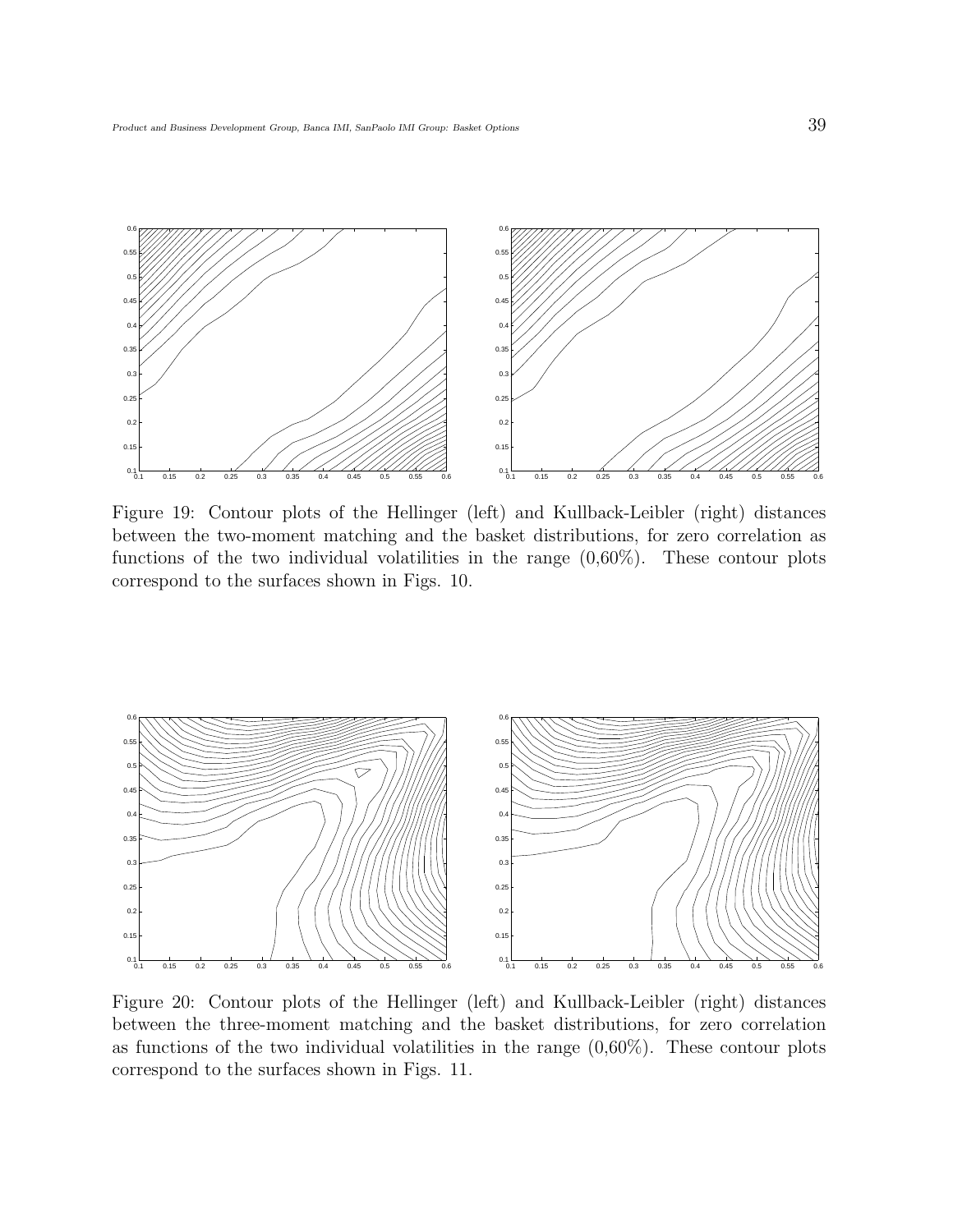

Figure 21: Contour plots of the Hellinger (left) and Kullback-Leibler (right) distances between the two- and the three-moment matching distributions, for fully positive correlation  $(\rho = 0.99)$ , as functions of the two individual volatilities in the range  $(0.60\%)$ . These contour plots correspond to the surfaces shown in Figs. 12.



Figure 22: Contour plots of the Hellinger (left) and Kullback-Leibler (right) distances between the two-moment matching and the basket distributions, for fully positive correlation  $(\rho = 0.99)$ , as functions of the two individual volatilities in the range  $(0.60\%)$ . These contour plots correspond to the surfaces shown in Figs. 13.